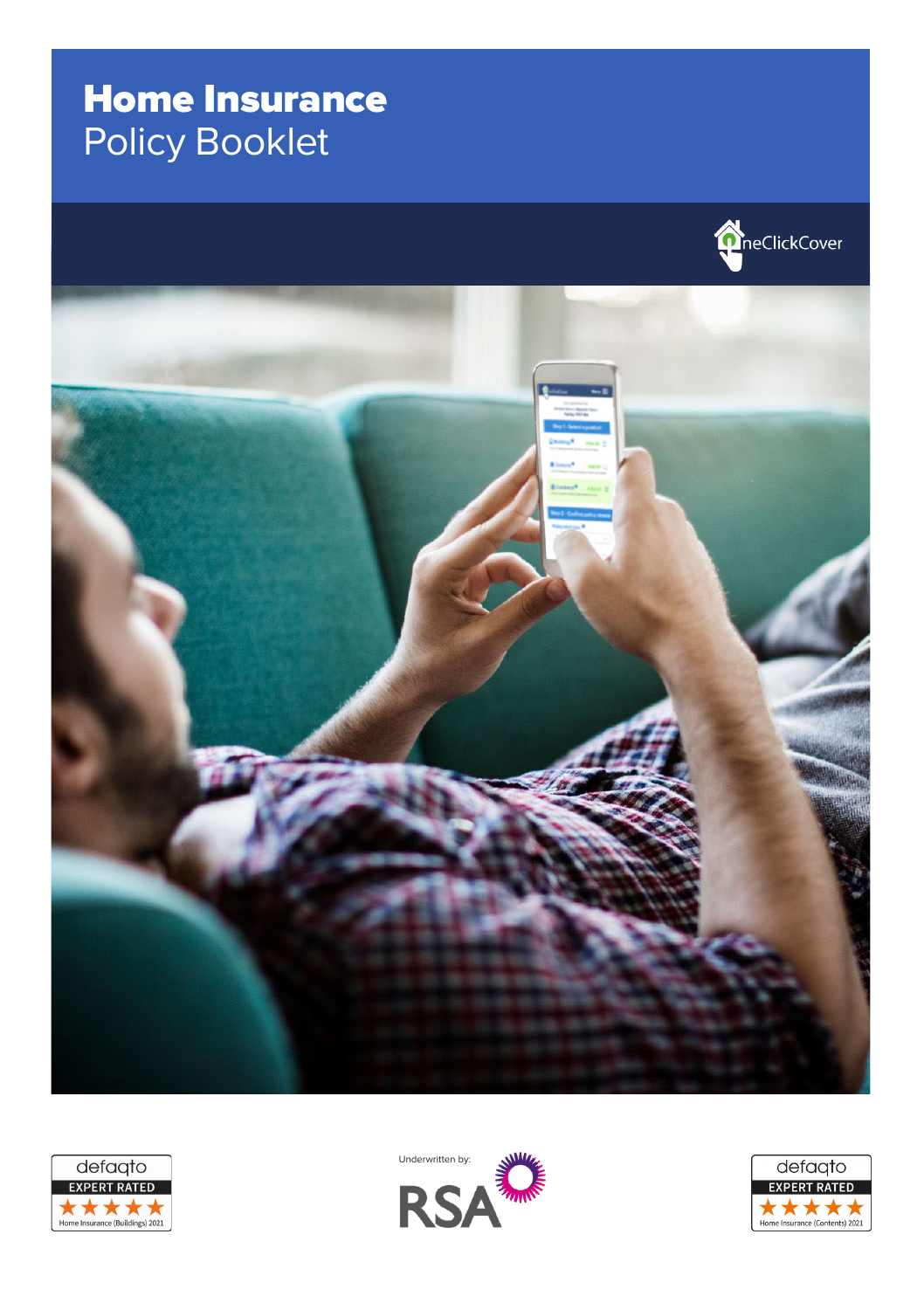# Welcome to **OneClickCover** Home Insurance

Thank you for buying your home insurance through OneClickCover. We're really pleased that you came to us and we're confident you'll be happy with both the policy and the service you get from OneClickCover.

In order for us to provide the cover described in your policy you and your family must take care to follow all the terms and conditions of your policy. If you or your family do not adhere to these terms and conditions cover may be invalidated.

You really need to read this document to make sure you have bought the right home insurance product for you and that it is suitable for your demands and needs.

If the policy does not provide you with the insurance cover you want, please contact OneClickCover straight away.

This document is laid out so that you can easily find what you need, when you need it.

Before you do anything else, please spend a few minutes checking the following documents carefully:

- 
- Your policy booklet Your policy schedule Your statement of facts
- 

These documents, any endorsements, and any notice of subsequent changes issued at renewal form the contract between you and the Insurer.

Check all the information you have provided is correct in your statement of facts. If any of this information is incorrect or changes, you must tell us within 14 days of you becoming aware of the change or correction (for example, if you move home or undertake structural building works). Failure to do so could affect your insurance cover.

You must tell us as soon as you become aware of any incident or legal proceedings which may lead to a claim and you must comply with all the terms and conditions set out in this policy booklet.

Thanks again for choosing OneClickCover Home Insurance.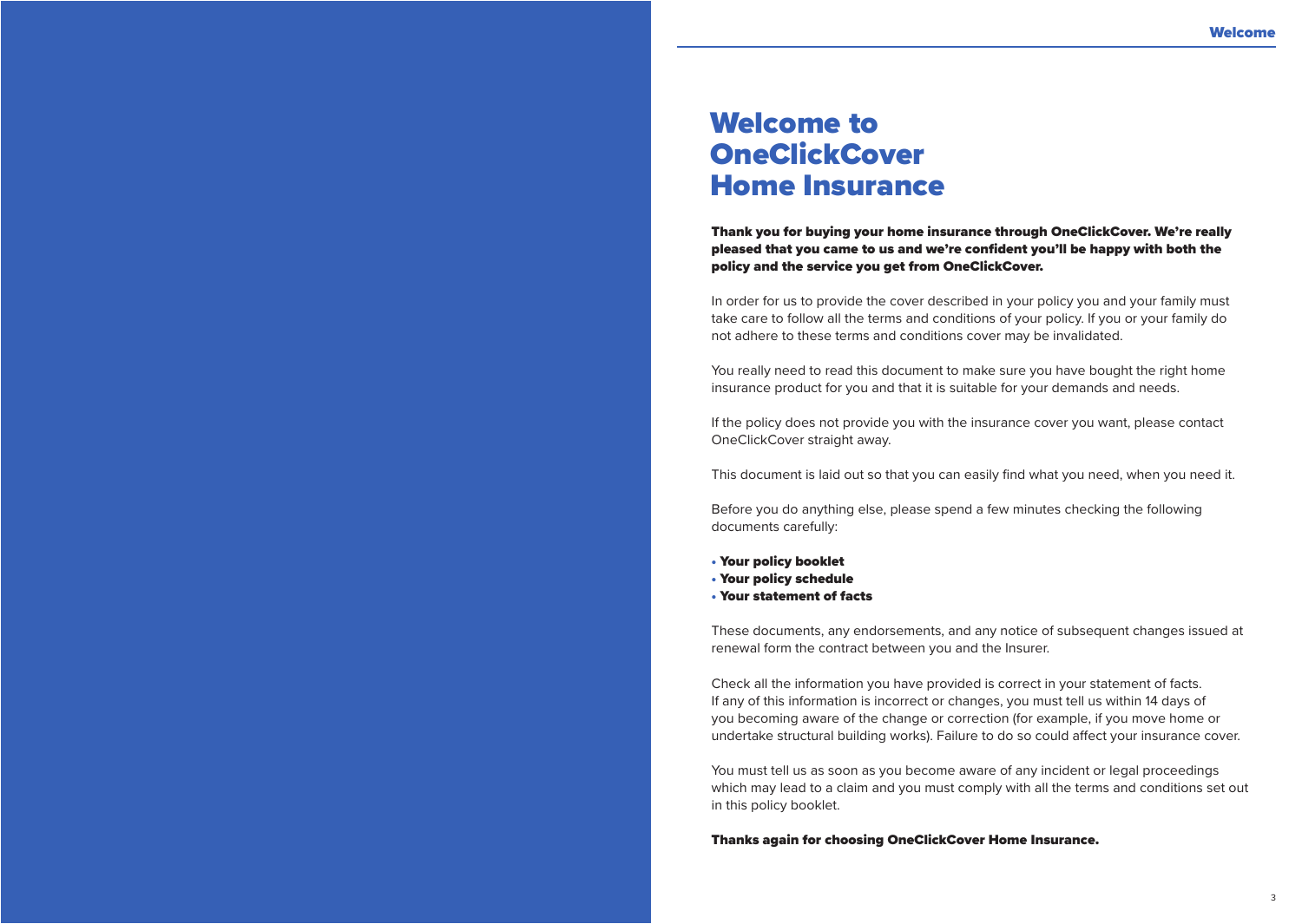# **Contents**

- **5** Important telephone numbers
- Your policy cover **6**
- **7** Helpful tips
- **10** Definitions
- Making a claim **14**
- Making a complaint **16**

**Your home and its cover:**

### **Section 1**

- Buildings **17**
- Buildings making a claim **23**

# **Section 2**

- Contents **24**
- Contents making a claim **32**

### **Section 3**

- Personal Possessions **34**
- Personal Possessions making a claim **35**

#### **Section 4**

- Household Legal Expenses **37**
- Household Legal Expenses making a claim **44**

# **Section 5**

- 48 Home Emergency Cover
- **53** Home Emergency Cover making a claim
- Excesses **54**
- Cancelling your policy **55**
- **56** General exclusions for section 1-3
- 61 Renewing your policy
- **62** Privacy and data policy
- More information **69**

# Go to www.oneclickcover.com for all your policy documents and information about your cover, but if you ever need us we're only a phone call away.

OneClickCover allows you to make changes to your policy via our website www.oneclickcover.com, however if you need to make a claim or simply chat through your policy, these are the numbers you need. Just make sure you've got your details handy, before you call. Calls to our numbers cost no more than calls to 01 or 02 numbers.

| <b>Customer Service</b>                                                      | available 5 days a week:<br>• Monday to Friday 9.00am to 5.30pm<br>your policy" for more details.     | If you want to view your policy documents, amend your personal details, tell us your<br>moving, upgrade your cover or cancel your policy, you can do all of this online at<br>www.oneclickcover.com. Simply log-in using your date of birth and postcode.<br>If you would like to talk to OneClickCover in person about anything to do with your<br>insurance, including requesting copies of your policy documentation in the post,<br>braille or large print, you can call the UK call centre on 0345 862 2946 who are<br>Outside of the hours listed above there will be an automated service where you may<br>leave a message. You can also send an email to support@oneclickcover.com<br>There are NO fees payable when using our online self-service facilities unless<br>you cancel your policy early and after 14 days of purchase. Please see 'Cancelling |
|------------------------------------------------------------------------------|-------------------------------------------------------------------------------------------------------|--------------------------------------------------------------------------------------------------------------------------------------------------------------------------------------------------------------------------------------------------------------------------------------------------------------------------------------------------------------------------------------------------------------------------------------------------------------------------------------------------------------------------------------------------------------------------------------------------------------------------------------------------------------------------------------------------------------------------------------------------------------------------------------------------------------------------------------------------------------------|
| <b>Claims Helpline</b>                                                       | 0345 878 0064<br>Mon-Fri 8am to 8pm<br>Sat 9am to 5pm<br>Out of hours emergency<br>helpline available | If you need to make a claim under Sections 1 to 3 of<br>your policy, please telephone this number. Out of hours<br>you will be transferred to our emergency helpline.                                                                                                                                                                                                                                                                                                                                                                                                                                                                                                                                                                                                                                                                                              |
| <b>Household Legal Expenses</b><br>(including free legal<br>advice helpline) | 0345 878 0065<br>Open 24 hours a day<br>7 days a week                                                 | If your policy schedule states that you have Section 4 -<br>Household Legal Expenses to talk to us about a claim under<br>Section 4 of your policy, please telephone this number.                                                                                                                                                                                                                                                                                                                                                                                                                                                                                                                                                                                                                                                                                  |
| Home Emergency cover                                                         | 0345 878 0066<br>Open 24 hours a day<br>7 days a week                                                 | If your policy schedule states that Section 5 -<br>Home Emergency Cover is included, and you have<br>a home emergency, please telephone this number.                                                                                                                                                                                                                                                                                                                                                                                                                                                                                                                                                                                                                                                                                                               |

Even if you have not taken out Household Legal Expenses cover with us, you can still call our legal helpline and our team will help to answer your legal questions.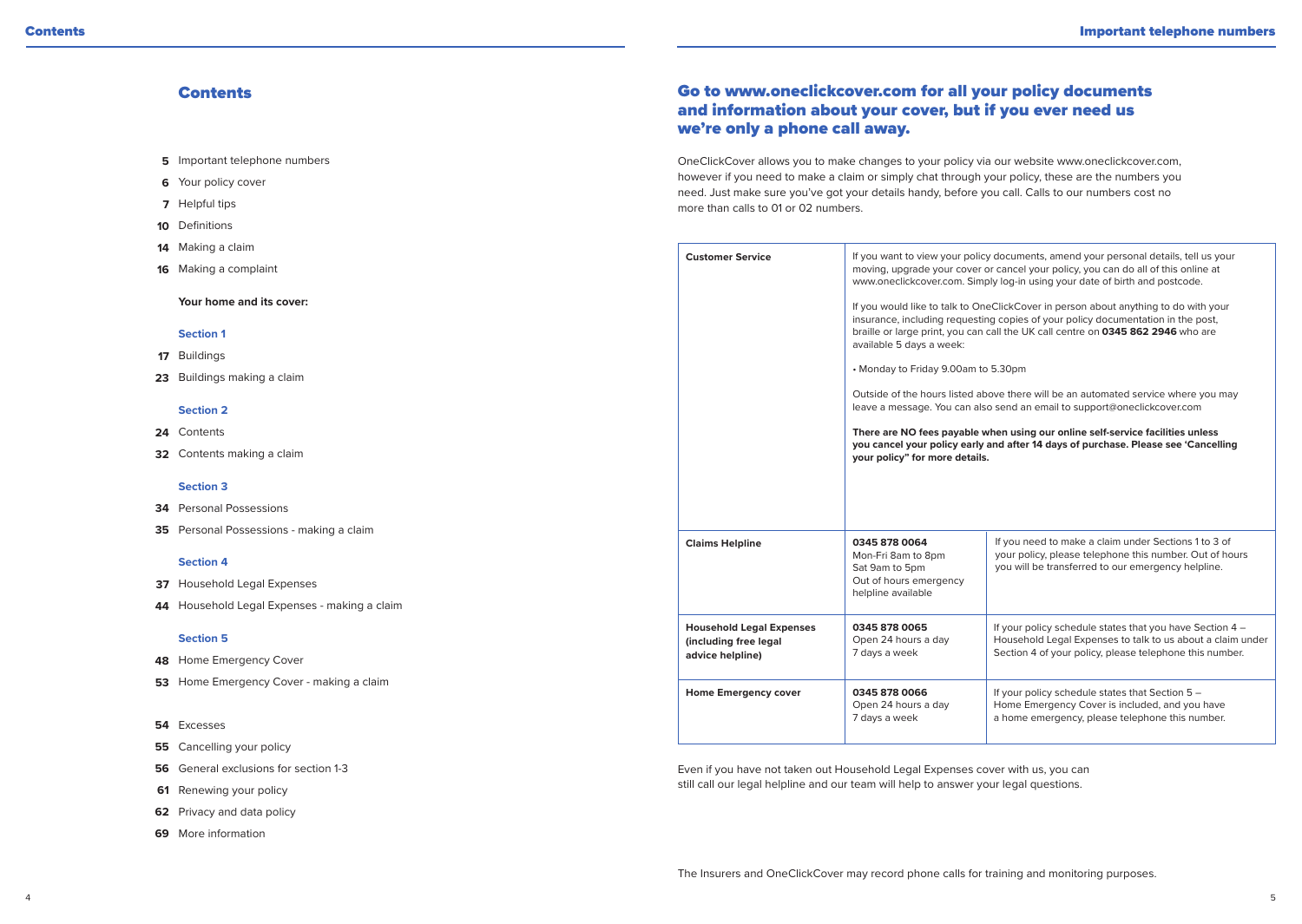# **The Title Title Title Title Title Title Title Title Title Title Title Title Title Title Title Title Title Titl**

Your policy schedule shows the type of insurance cover that applies.

# Please also read:

- if the cover is **buildings** only, section 1 and the general exclusions and conditions printed at pages 56 and 58;
- if the cover is **contents** only, section 2 and the general exclusions and conditions printed on pages 56 and 61;
- if the cover is **buildings** and **contents,** sections 1 and 2 and the general exclusions and conditions printed on pages 56 and 61;
- if your policy schedule states that **Accidental Damage** is included, sections 1 and 2 and general exclusions and conditions on pages 56 and 61;
- if **your policy schedule** states that **personal possessions** is included, sections 3 and the general exclusions and conditions on pages 56 and 61;
- if **your policy schedule** states that Household Legal Expenses is included, section 4 **Household Legal Expenses** which applies in addition to the above. This section has its own general exclusions and conditions on pages 43 and 44;
- if **your policy schedule** states that **Home Emergency Cover** is included, section 5 which applies in addition to the above. This section has its own general exclusions on pages 52.

# You, your home and what's covered

If your home has been damaged, whether it can be repaired or is a total loss, we will insure you against the loss of or damage to your home caused by:



# Our Buildings & Contents cover includes

| Loss/Theft of Keys                                | Alternative<br>Accommodation        | Visitors' personal<br>effects               | <b>Title Deeds Cover</b>               | Money/Credit Cards<br>in the Home | <b>Student Cover</b>                      |
|---------------------------------------------------|-------------------------------------|---------------------------------------------|----------------------------------------|-----------------------------------|-------------------------------------------|
| <b>Property Owners'</b><br><b>Liability Cover</b> | Loss of Rent                        | <b>Freezer Contents</b>                     | Downloaded/<br>Digital Info            | New for Old                       | Set/Suite<br>Replacement                  |
| Damage to<br><b>Underground Utilities</b>         | Trace and Access<br>of Water Damage | <b>Tenants</b><br><b>Improvements Cover</b> | Visitors' Personal<br><b>Effects</b>   | Office<br>Equipment               | Shopping in Transit                       |
| Damage from<br><b>Emergency Access</b>            | <b>Personal Liability</b>           | Loss of Oil/<br><b>Metered Water</b>        | <b>Special Occasions</b><br>Increase   | Theft from<br>Outbuildings        | Cover between sale<br>and completion      |
| <b>Blocked Sewer</b><br>Pipes                     | <b>Employer's Liability</b>         | <b>House Removal</b><br>Cover               | <b>Contents Temporarily</b><br>Removed | Contents in the<br>Garden/Open    | Professional fees<br>(relating to claims) |

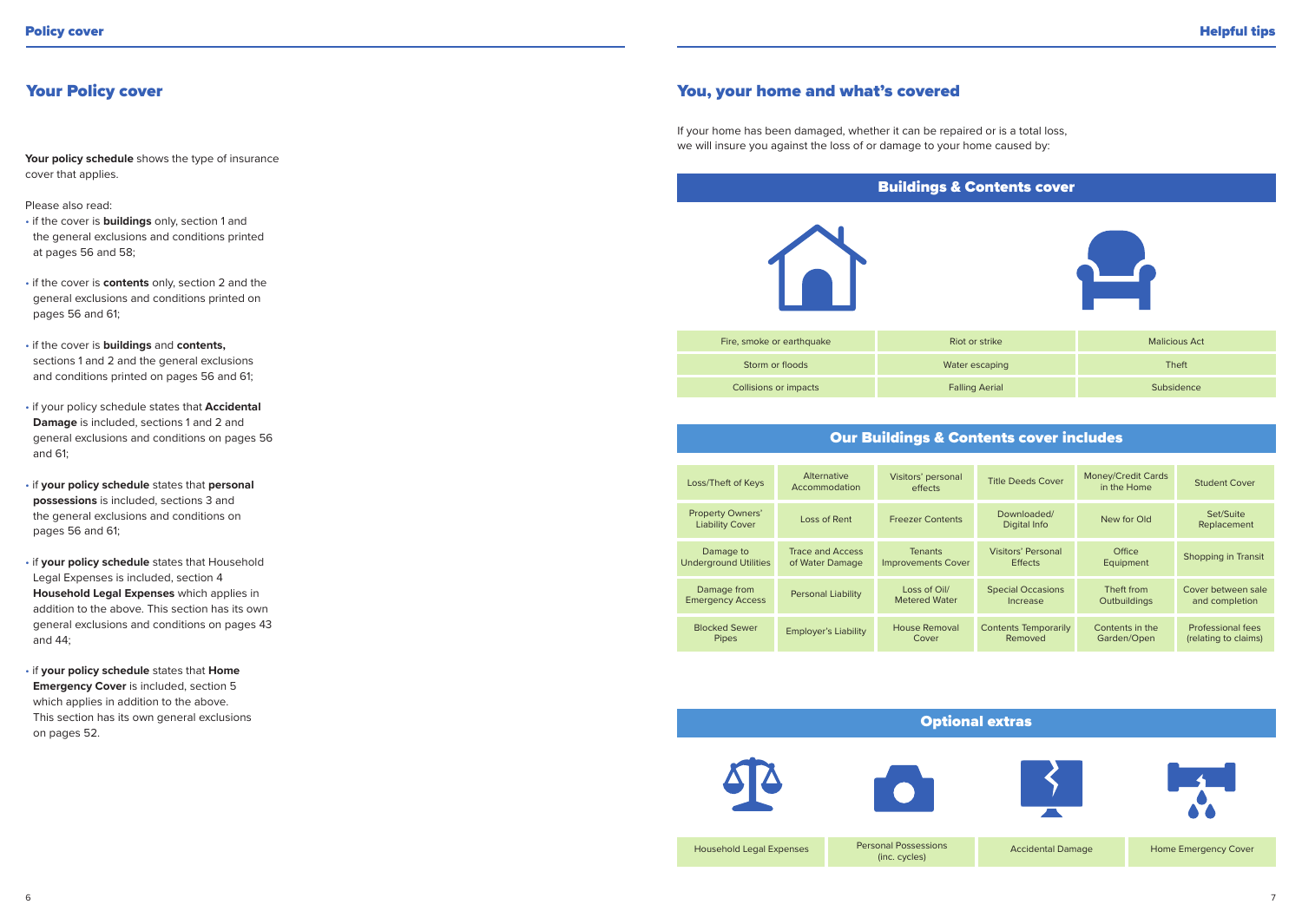# Helpful tips for taking care of your home

#### Avoid being a victim of crime

Most household burglaries are committed by opportunists. By taking some relatively simple steps you can decrease the chances of a break-in and make your home safer.

- make sure you have locks on all doors and windows.
- you could increase security by having an alarm installed.
- keep cash, keys, credit cards and any portable high risk items out of sight.
- when you are away on holiday, use time switches so the home looks occupied.
- always ensure bicycles are locked securely to a permanent structure.

### Dealing with burst pipes and floods

Reduce the risk of burst pipes by:

• leaving the heating on at a minimum of 15°C;

- insulating all pipes including those in the attic as these pipes are the most likely to freeze;
- insulating your cold water tank;
- opening the loft hatch so warm air can circulate to help prevent freezing in cold weather spells;
- making sure you can locate your mains water supply and that you know how to turn it off;
- turning off the water supply to outside taps; and
- having emergency contact details readily to hand.

If you have been flooded, don't enter your property until the mains electricity has been turned off and never use electrical appliances that may be wet. Gas can get trapped in a building after a flood, so use a battery powered torch and never use open flames to see your way.

#### Fire Prevention

• smoke detectors are important safety devices. Fit detectors in prominent places in your home and check the batteries on a regular basis.

- have the chimneys swept regularly and if you have open fires always use a fireguard.
- never leave hot fat or oil unattended when cooking. If a pan does catch fire, cover it with a fire blanket or damp cloth – don't use water.
- gas appliances should be serviced regularly by a Gas Safe Registered engineer.
- do not tape up damaged electric cables as they can be dangerous and should always be replaced.
- be careful not to overload plugs. You should fit no more than one plug per socket; use an extension lead if you need to fit more.
- ensure smoking materials are properly extinguished/disposed of.

### Carbon Monoxide

- Carbon monoxide is a colourless, odourless poisonous gas, which makes it difficult to detect. Symptoms of carbon monoxide poisoning include tiredness, drowsiness, headaches and breathlessness. Take some basic precautions to ensure you're safe:
- Never use a gas appliance if it's not working properly.
- Signs to look out for include:
- yellow or orange flames;
- soot stains around the appliance;
- a pilot light that frequently blows out.
- Gas appliances should be serviced regularly by a Gas Safe Registered engineer.
- if you live in rented accommodation your landlord has a legal duty to carry out an annual safety check. They must provide you with a copy of the completed gas safety check certificate.
- install a carbon monoxide detector. Check it complies with British Standard EN 50291 and carries a British or European approval mark.

### Storm Damage

- regularly check the condition of all roofs including garages, sheds and flat roofs for sign of wear and tear.
- keep gutters, gullies and drains clear to carry water away quickly and efficiently.
- be mindful of low hanging tree branches which could cause damage in high winds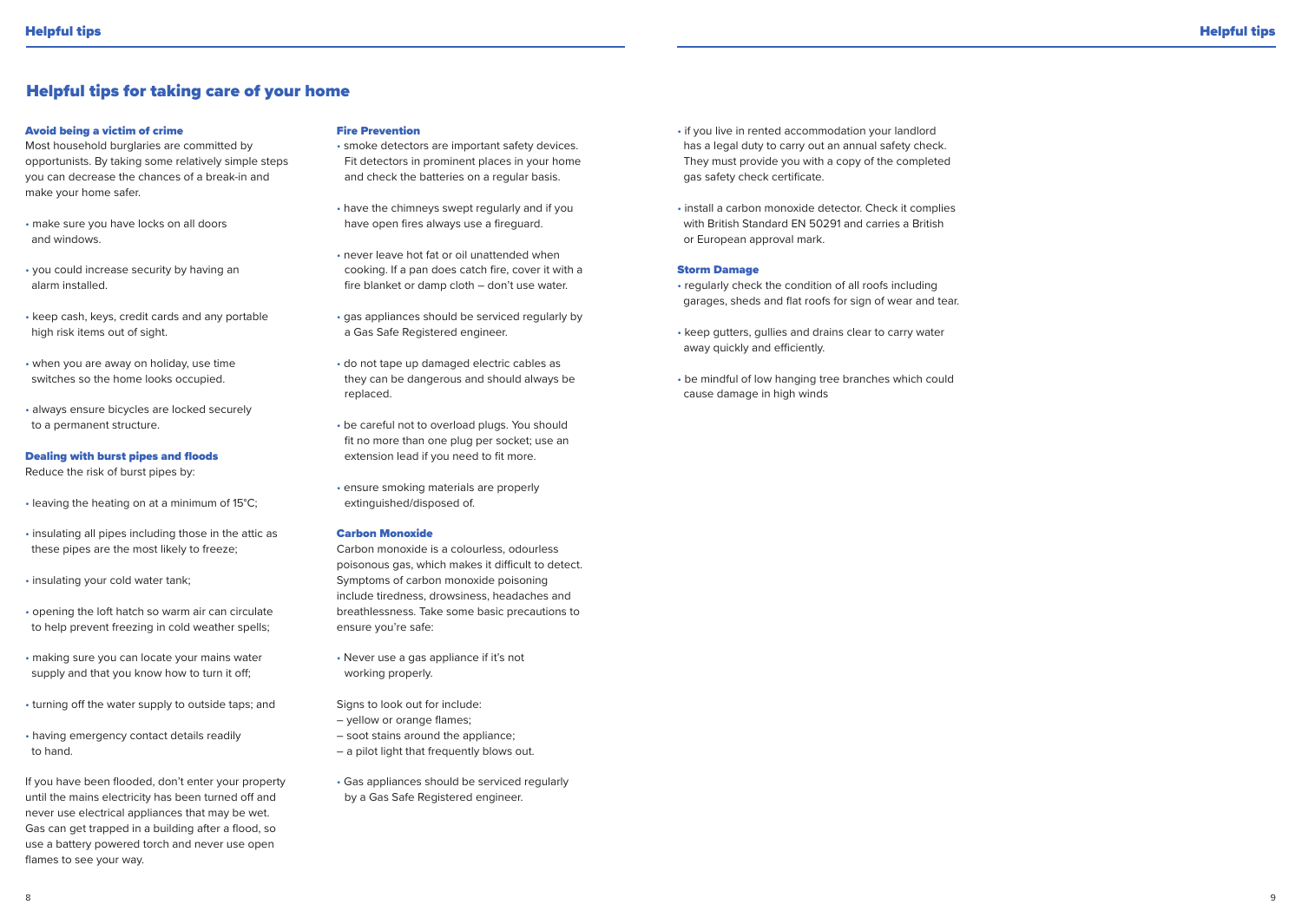# **Definitions**

# We want to help you understand your home insurance policy.

So to make things as clear as possible, we have explained the key words below.

Whenever you come across these words in bold, they have the meaning given below.

Sections 4 and 5 also contain definitions applicable only to those sections.

#### Accidental damage

An unintentional and unexpected one off incident that causes damage to your buildings or contents.

# Bodily injury

Death, illness, injury or disease.

# **Buildings**

The home and its permanent structures that are owned by you or for which you are legally responsible and used by you or your family for domestic purposes including business administration:

- patios, terraces, paths, drives;
- walls, gates, hedges, lawns, fences, lampposts, railings;
- hard tennis courts, sunken swimming pools, ornamental ponds; • fountains and statues permanently fixed into
- the ground:
- cesspits, septic tanks, central heating fuel tanks;
- sheds and greenhouses:
- permanently fixed hot tubs and jacuzzis;
- wind turbines permanently fixed to the home;
- fixed solar panels (that have been professionally installed);
- buildings also includes the permanent fixtures and fittings in or mounted upon the buildings that could not easily be removed and reused, such as:
- fixed sanitary fittings (for example, toilets, sinks and baths) and;
- laminated, wood effect or vinyl floor coverings. • domestic appliances that cannot be removed and reused

Buildings does not include: • marquees and their accessories; • land;

- trees, shrubs and plants;
- aerials, satellite receiving equipment or masts;
- carpets whether fitted or not.

### Business equipment

Office equipment including furniture, computers, laptops (excluding electronically stored data), keyboards, monitors, printers, computer-aided design equipment, fax machines, photocopiers, and phones which are used for the business, trade or profession of you or your family.

#### Contents

All of your or your family's belongings or property which you or your family own or are legally responsible for, which are kept in your home and gardens, these are:

- furniture, fixtures and fittings which can be easily removed and reused such as carpets and curtains;
- household goods and domestic appliances that can easily be removed and reused;
- personal possessions and gadgets;
- high risk items up to the limits shown on your policy schedule;
- personal money and credit cards up to the limits shown on your policy schedule;
- aerials, satellite receiving equipment or masts fixed to or in the home;
- business equipment up to £5,000;
- plants, trees, flowers and shrubs in moveable pots or containers.

Contents does not include:

- parts, spares or accessories for any item listed below;
- any motorised vehicle; either electrically or mechanically powered, other than: - battery or pedestrian operated models or toys;
- domestic gardening equipment; - golf carts, trolleys or buggies;
- vehicles which are designed to assist disabled persons and are not registered for road use such as mobility scooters;
- any form of aircraft (including models) and any type of drone;
- hovercraft, boats, boards or any other craft or equipment designed for use in or on water;
- caravans;
- horse boxes;
- any form of trailer;
- deeds (other than as provided by paragraph 3 page 29 of section 2 – Contents), securities, documents;
- personal money (other than as provided by paragraph 14 page 27 of section 2 – Contents) or credit cards (other than as provided by paragraph 14 page 27 of section 2 – Contents);
- wooden, laminate or vinyl floor coverings;
- landlords' fixtures and fittings;
- any living creature;
- plants, trees, flowers and shrubs;
- mobile phone airtime;
- marquees and their accessories.

### Contents in the open

Items intended to be kept permanently or temporarily outside the home and within the boundary of the land belonging to the home which include:

- garden furniture;
- garden plants;
- garden ornaments;
- children's play apparatus;
- barbecues;
- gazebos.

NB: We will also cover items of general contents which are not normally kept in the open for loss or damage caused by:

- fire, lightning, explosion or earthquake;
- vandalism;
- impact;
- theft or attempted theft.

# Credit cards

Credit cards, cheque guarantee cards, charge cards, debit cards, store cards or cash dispenser cards held for private purposes and issued in the United Kingdom.

# Domestic employee

Any person directly employed by you to carry out domestic duties relating to your home and gardens.

Domestic employee does not include:

or nursing care for you or your family; the contract of the contract of the contract of the contract of the contract of the contract of the contract of the contract of the contract of the contract of the contract of the co • people who are employed to provide medical

- people you employ in connection with your business, trade or profession;
- anyone that is self-employed and working on a labour only basis.

### Endorsement

A specific change we make to your cover, a term, a condition or an exclusion on the policy, which will be shown on your policy schedule.

### Excess

The first amount of any claim which you are responsible for. This amount will be found in the relevant section of the policy wording and/or in your policy schedule.

There are various types of excess as follows:-

- policy excess: This is the excess amount chosen by you at the purchase of the policy that applies to all sections of the policy (except in relation to Escape of Water and Subsidence claims, as described below). The minimum policy excess you can choose is £100 and the maximum you can choose is £400.
- Escape of Water excess: There is a minimum excess to pay of £250 per Escape of Water claim. Please note that if you have chosen a policy excess above £250 then you will pay the higher of the policy excess and the Escape of Water excess in the event of an Escape of Water claim.
- subsidence excess: There is a minimum excess to pay of £1000 per Subsidence claim.
- the policy excess will not apply for claims for Money and Credit Cards in the Home and instead a reduced excess of £50 per total cash sum or for each credit card will apply per claim.

If you have a combined buildings and contents policy and make a claim under more than one section of the policy for the same incident you will only have to pay one excess amount. This will be the higher excess amount.

# Family

- You and your:
- spouse or domestic partner;
- civil partner;
- children (including adopted and foster children);
- relatives;
- domestic employees;
- any other persons not paying for their accommodation; who permanently live with you.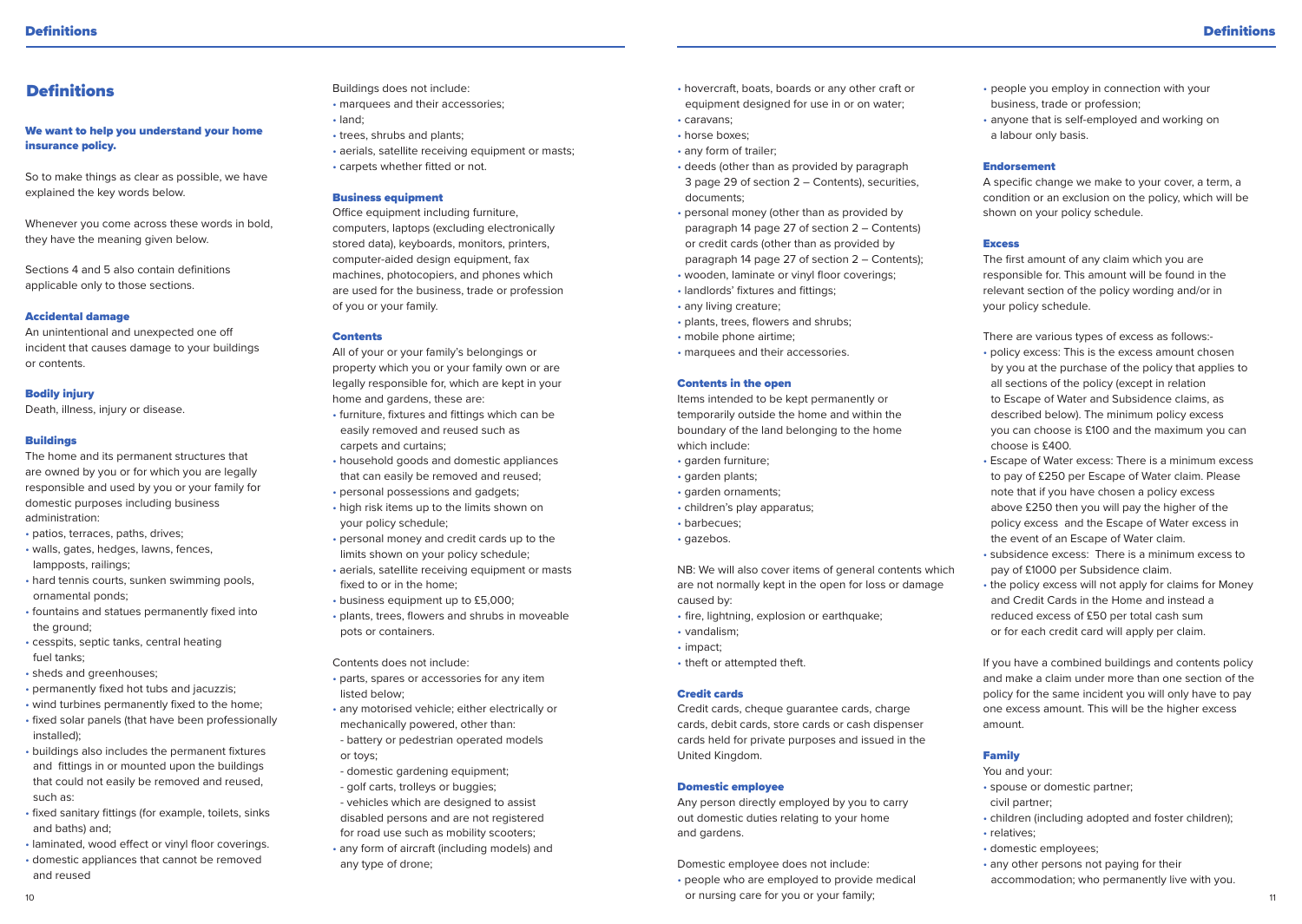#### **Gadgets**

Personal and portable communication devices including mobile phones, tablets, laptops, handheld computers and game consoles.

Gadgets does not include: • items used primarily for business purposes.

### Heave

Upward movement of the ground beneath the buildings as a result of the soil expanding.

# High risk items

These are items that are more at risk than other general household goods, they are usually targeted when there is a burglary or theft and commonly have a higher cost than most other general contents.

High risk items are covered up to a limit of £30,000 with an optional single high risk item limit of between £2,000 and £5,000 as shown in the Schedule.

- High risk items are:
- pedal cycles
- any collections of stamps, coins, medals, banknotes or other collectable articles;
- articles made of gold, silver, precious metals or precious stones;
- clocks;
- jewellery, watches or furs;
- sculptures, tapestries, rare and unusual figurines or any item valued for its rareness;
- pictures, paintings or other works of art;
- photographic equipment, binoculars, telescopes;
- portable musical instruments;
- guns;

High risk items does not include items such as: • televisions;

• computer equipment and gadgets; or • furniture i.e. sofas.

### Home

The main building which you live in, garages which are part of or attached to the main building, and outbuildings (including detached garages) all within the boundaries of the address shown on your policy schedule.

All of the home must be at the same address in the United Kingdom and must be used by you or your family for domestic purposes, including business administration.

# Landslip

Downward movement of sloping ground.

# Pedal Cycle

- Pedal Cycle includes electrically assisted pedal cycles that:
- are of a type that you can legally drive on a public road;
- without any kind of driving licence; and – without paying vehicle excise duty.
- are not capable of being electrically propelled without pedalling.

# Period of insurance

The period shown in your policy schedule for which you have paid, or have agreed, to pay and we have agreed to accept your premium.

#### Personal money

Personal money that you or your family hold for private purposes only, including:

- cash, cheques, postal or money orders, travellers cheques, saving certificates and bonds, premium bonds, current postage stamps, gift tokens, luncheon vouchers or stamps for TV licence, gas, electricity or other household bills;
- travel tickets, sports season tickets, phone cards or mobile telephone or multi media prepaid vouchers (but only for the cost of replacement for the period from the date of loss to the expiry date of the original ticket or voucher) if a duplicate cannot be obtained.

Personal money does not include:

- avios/air miles or promotional vouchers; • store points;
- lottery tickets, scratchcards, raffle tickets;
- stamps which are part of a stamp collection; • money held/used for business purposes.
- Personal possessions

Contents which you or your family take outside your home which are mainly used for private purposes:

- pedal cycles;
- luggage, clothing, jewellery or spectacles;
- sports equipment including fishing equipment;
- musical instruments;
- photographic equipment;
- gadgets; or
- other items which are normally used, worn on or carried about the person
- Personal possessions does not include: • anything which is defined as not included
- under contents;
- camping equipment;
- deeds, electronically stored data, personal money or credit cards;
- household goods, domestic appliances,
- furnishings, furniture, china, glass or pottery; or • tools or items used for purely business purposes.
- 

# Policy schedule

The document which gives the details of your home, the cover you have in force, the excess that will apply if you make a claim and details of any endorsements that apply to you.

# Settlement

Downward movement as a result of the soil being compressed by the weight of the buildings.

### Statement of facts

The information you gave in your application for this insurance. This includes information given in writing (or spoken) by you or by someone on your behalf.

### Subsidence

Downward movement of the site on which your buildings stand by a cause other than the weight of the buildings themselves.

# **OneClickCover**

OneClickCover Limited, registered in England and Wales number 10861483, whose registered office is at: Unit 5, Theale Lakes Business Park, Moulden Way, Sulhamstead, Reading RG7 4GB. OneClickCover Limited are authorised and regulated by the Financial Conduct Authority, number 842400.

# Unfurnished

Without enough furniture and furnishings for normal living purposes.

# United Kingdom

The United Kingdom of Great Britain and Northern Ireland.

# Unoccupied

We consider your home to be unoccupied when it is not lived in and not used overnight by you or your family for more than 30 days in a row.

By lived in we mean has been slept in for 5 consecutive nights every month or 2 consecutive nights every week. Regular visits to the property externally or internally and occasional overnight stays by you or someone with your permission will not constitute normal occupancy of the property and the restrictions on the policy will apply.

We consider your home to be unoccupied even if it has squatters living in it. (A squatter is someone who lives in the property without permission).

We consider your home to be unoccupied from the date that you or your family last left the home, which may be before the date your policy started.

# We, us, our, Insurer

In relation to Sections 1 to 3 of your policy, this insurance is underwritten by Royal & Sun Alliance Ltd which covers you and whose name is specified in the Schedule on whose behalf this document is issued.

In relation to section 4 of your policy, this insurance is underwritten by Royal & Sun Alliance Ltd.

In relation to Section 5 of your policy, this insurance is underwritten by Royal & Sun Alliance Ltd.

# You or your

The person(s) shown on your policy schedule as the policyholder or additional policyholder.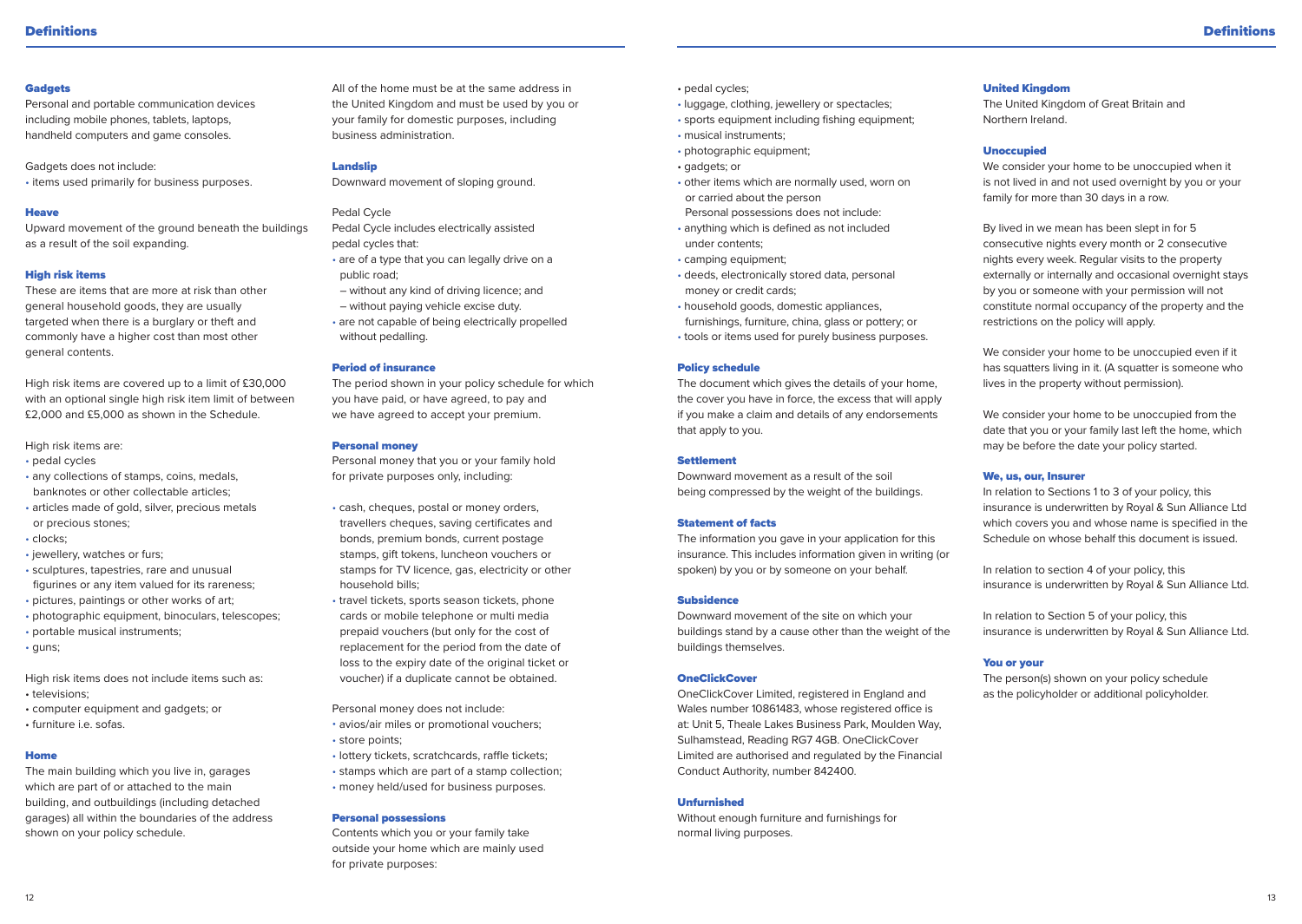# Making a claim

# If you ever need to, we're here to help you every step of the way

Claims can happen from time to time. For many people, it's a new and stressful experience. Sadly, we can't prevent you having a claim, but we can do our best to make sure that:

- claiming on your home insurance is simple and straightforward.
- you understand what's happening every step of the way.
- your claim is handled as soon as possible.

Here are a few ways you can feel better prepared if you ever need to make a claim.

# What should you do if you need to make a claim under the policy?

**1.** Check your policy and your policy schedule carefully to make sure that you are insured.

- **2.** For sections 1-3 please phone the applicable number shown on your policy schedule as soon as possible to report the loss or damage. We will tell you what you need to do next.
- **3.** For section 4 Household Legal Expenses please phone **0345 878 0065** as soon as possible to report the loss or damage. We will tell you what you need to do next.
- **4.** For section 5 Home Emergency Cover please call **0345 878 0066** as soon as possible to report the loss or damage. We will tell you what you need to do next.

# If possible please have the following information to hand when you telephone the claims line:

- policy number;
- home postcode;
- nature of problem;

If you are a victim of theft, malicious damage, riot, vandalism or something is damaged away from the home, tell the police first and request an incident number.

If you have had to pay a tradesman to make urgent repairs necessary to prevent further loss or damage you should ask for and keep hold of any receipts they give you.

#### **5.** Do not:

• pay, offer or agree to pay any amount or admit responsibility without our permission.

• carry out any permanent repairs or dispose of any damaged items until we have been given the opportunity to inspect the damage.

You or your family must not admit fault for any injury or damage; If you receive any documentation regarding a claim such as letters or receipts please send them to us unanswered and without delay to the address in your policy schedule.

# What might we ask you to do or what we might need to do?

- ask you to take steps to recover any property which has been lost;
- ask you to send us at our expense, all the documents and information (including written estimates and proof of value or ownership) we may require;
- enter any building where loss or damage has happened;
- take control of the remains of any property insured by the policy for which we have agreed to pay a claim and deal with it in a reasonable manner;
- leave the remains of any property insured by the policy for which we have agreed to pay a claim with you to deal with as you see appropriate;
- take over, defend or settle any claim made against you, or at our own expense take legal action in your name to get back any payment we have made under your policy.

Further details of how we handle claims can be found in the relevant section of your policy:

# Section 1

**Buildings** page 23

Section 2 **Contents** page 32

# Section 3

**Personal Possessions** page 35

# Section 4

**Household Legal Expenses** page 44

# Section 5

**Home Emergency Cover page 53**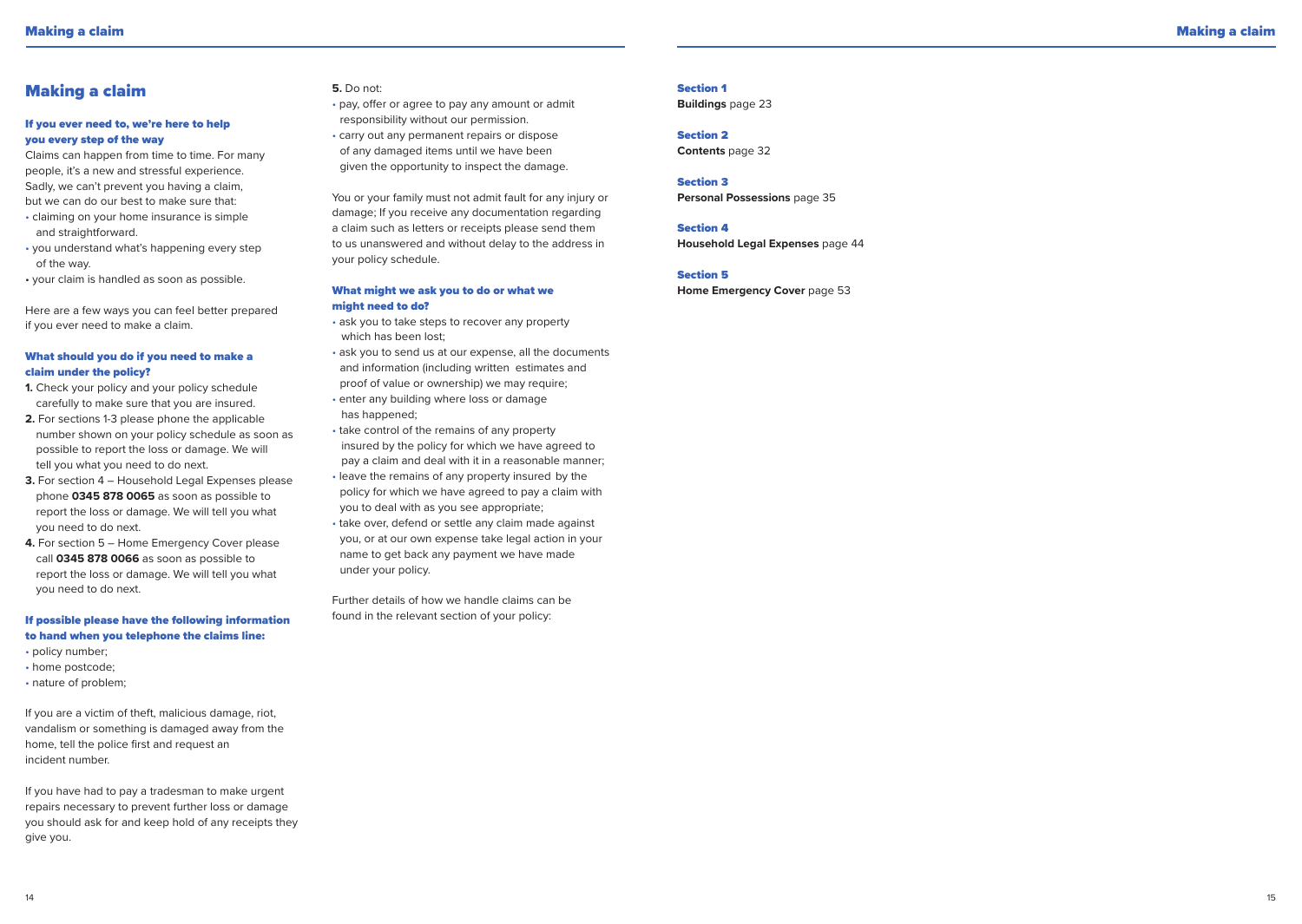# Making a complaint

# If something goes wrong, we're here to put it right.

OneClickCover aims to give you the highest level of customer service at all times. We understand that sometimes things go wrong. If that ever happens to you, please get in touch straightaway, so things can be put right.

If you are not satisfied with the service you have been provided, please tell OneClickCover so that they can do their best to resolve the problem. You can contact OneClickCover in the following ways:

• **By telephone** 0345 862 2946

• **Online** support@oneclickcover.com

#### • **In writing to:**

Complaints Resolution OneClickCover Limited Unit 5, Theale Lakes Business Park Moulden Way, Sulhamstead Reading RG7 4GB

Please provide or have these things ready: • your personal details including your full name

and address;

• your daytime and evening phone numbers;

• your email address and;

• your claims number if applicable.

# How long will it take for OneClickCover to respond to my complaint?

OneClickCover customer service teams work to a first contact time scale of 3 working days and aim to have the situation resolved within eight weeks.

# What happens if my complaint is in relation to my insurer who provides my insurance policy?

If your complaint is in relation to your insurers, OneClickCover will send this to them on your behalf, and confirm this to you in writing. Your insurers will contact you.

# What if I am unhappy with OneClickCover or my Insurer's final decision?

If at the end of the process you remain dissatisfied, you may contact the Financial Ombudsman Service (FOS) or an agreed Alternative Dispute Resolution Provider (ADRP). The Financial Ombudsman Service can be reached in the following ways:

• online at www.financial-ombudsman.org.uk; or

- by phone on 0300 123 9123 from a mobile (costs no more than 01 or 02 numbers) 0800 023 4567 (free from mobile phones and landline)
- by writing to the Financial Ombudsman Service at The Financial Ombudsman Service, Exchange Tower, London, E14 9SR

You need to contact the Financial Ombudsman Service within 6 months of receiving the final decision on your complaint. The Financial Ombudsman Service has discretion to look at complaints outside this time limit in exceptional circumstances e.g. if you were incapacitated during this 6 month period.

If OneClickCover agree to appoint an ADRP, you can make your complaint within 12 months of receiving the final decision. A list of ADRPs can be found using this link – www.tradingstandards.uk/advice/ AlternativeDisputeResolution.cfm/.

Alternatively you can make your complaint via the Online Dispute Resolution (ODR) platform at: http://ec.europa.eu/odr.

# What else do I need to know?

Your legal rights are not affected if you take any of the steps shown above.

OneClickCover may record phone calls for training and monitoring purposes.



# Section 1: Buildings Your policy schedule will show if you have chosen buildings cover.

| What we cover you for:                                                                                                                                                                                                                                                                                                                                                                                                                                                                                                                               | $\boldsymbol{X}$ What we don't cover you for:                                                                                                                                                                                                                                                                                                                                                                                                                                                                                                                                                                                                                                                                                                                                              |
|------------------------------------------------------------------------------------------------------------------------------------------------------------------------------------------------------------------------------------------------------------------------------------------------------------------------------------------------------------------------------------------------------------------------------------------------------------------------------------------------------------------------------------------------------|--------------------------------------------------------------------------------------------------------------------------------------------------------------------------------------------------------------------------------------------------------------------------------------------------------------------------------------------------------------------------------------------------------------------------------------------------------------------------------------------------------------------------------------------------------------------------------------------------------------------------------------------------------------------------------------------------------------------------------------------------------------------------------------------|
| Any loss or damage to your buildings caused by:                                                                                                                                                                                                                                                                                                                                                                                                                                                                                                      | • the excess which is shown in the relevant section<br>below or on your policy chedule.<br>• anything noted in the general exclusions section.                                                                                                                                                                                                                                                                                                                                                                                                                                                                                                                                                                                                                                             |
| 1. Fire or smoke, explosion, lightning or earthquake.                                                                                                                                                                                                                                                                                                                                                                                                                                                                                                |                                                                                                                                                                                                                                                                                                                                                                                                                                                                                                                                                                                                                                                                                                                                                                                            |
| 2. Riot, civil commotion, strikes, labour<br>or political disturbances.                                                                                                                                                                                                                                                                                                                                                                                                                                                                              |                                                                                                                                                                                                                                                                                                                                                                                                                                                                                                                                                                                                                                                                                                                                                                                            |
| <b>3.</b> Malicious Acts.                                                                                                                                                                                                                                                                                                                                                                                                                                                                                                                            | Loss or damage caused:<br>• by you, your family, lodgers, paying guests, tenants<br>or employees;<br>• while the home is unoccupied or unfurnished.                                                                                                                                                                                                                                                                                                                                                                                                                                                                                                                                                                                                                                        |
| 4. Storm or flood.                                                                                                                                                                                                                                                                                                                                                                                                                                                                                                                                   | Loss or damage:<br>• to gates, hedges and fences;<br>• caused by rising ground water levels;<br>• caused by frost.<br>The first £1,000 of each claim for loss or damage caused<br>by subsidence, heave or landslip of the site as a result<br>of storm or flood.                                                                                                                                                                                                                                                                                                                                                                                                                                                                                                                           |
| 5.<br>(a) WWater escaping from or freezing in any fixed<br>domestic water or heating installation, drainage<br>installation, washing machine, dishwasher,<br>refrigerator, freezer or fixed fish tank;<br>(b) Domestic heating fuel escaping from any fixed<br>domestic heating installation.<br>Finding the problem:<br>Following damage caused by (a) or (b) above we will<br>pay the costs you incur in locating the source of the<br>damage up to £10,000, which also includes the cost<br>for subsequent repairs to floors, walls and ceilings. | The first £250 of each claim<br>Loss or damage caused:<br>• while the home is unoccupied or unfurnished;<br>• by the escape of water from guttering, rainwater down<br>pipes, roof valleys and gullies;<br>• by the overflowing of water from sinks, wash basins,<br>bidets, baths and showers due to taps being left on;<br>• by the inadequacy or absence of appropriate sealant<br>or grout;<br>• to the domestic water or heating installation and<br>repairs to the pipes unless caused by freezing.<br>• by rot (unless caused directly by an escape of water<br>incident specifically covered by this policy).<br>The first £1,000 of each claim for loss or damage caused<br>by subsidence, heave or landslip of the site as a result<br>of leakage of water from pipes or drains. |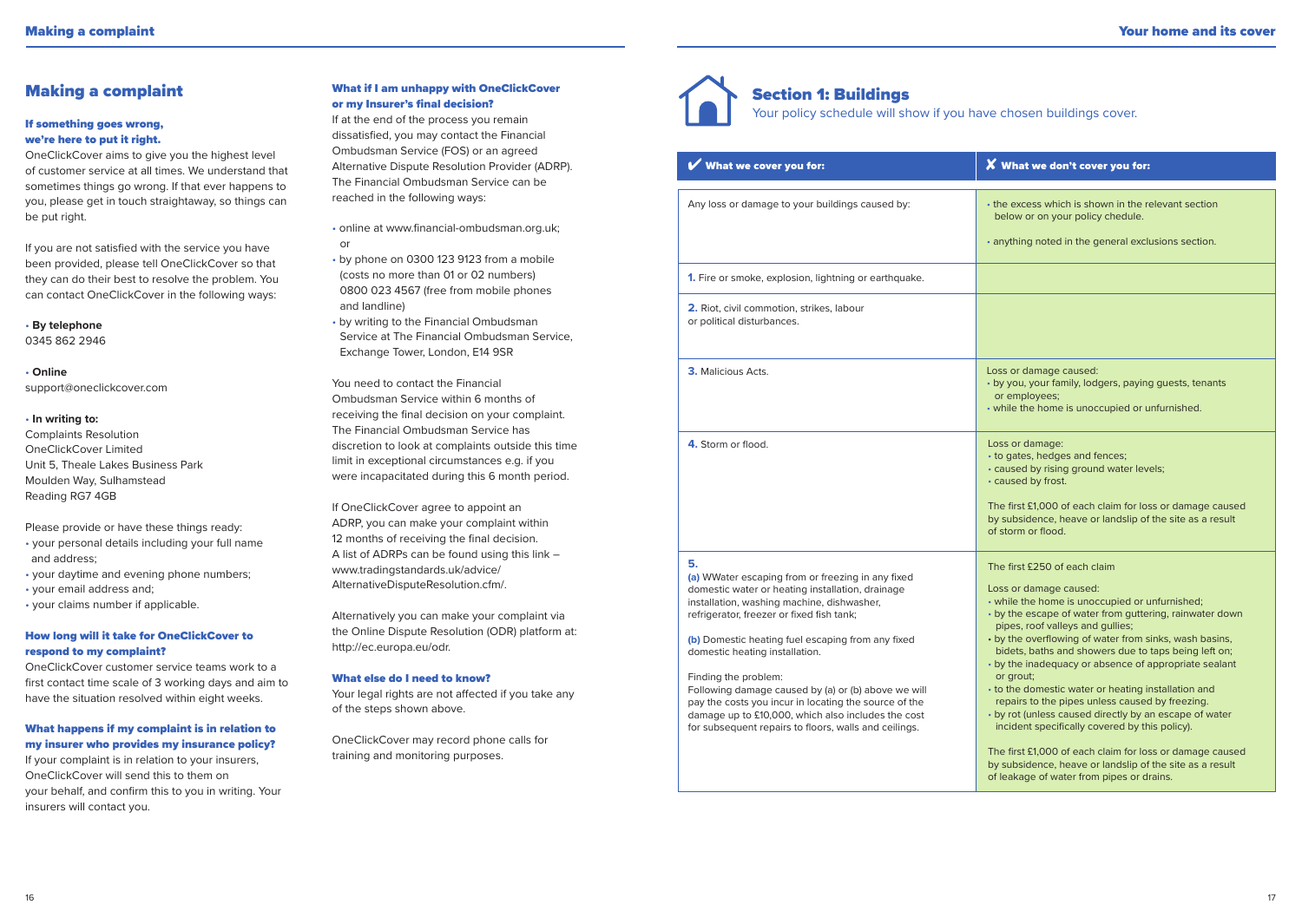

| What we cover you for:                                                                                                                                            | <b>X</b> What we don't cover you for:                                                                                                                                                                             | What we cover you for:                                                          | X What we don't cover you for:                                                                                                                                                                                   |
|-------------------------------------------------------------------------------------------------------------------------------------------------------------------|-------------------------------------------------------------------------------------------------------------------------------------------------------------------------------------------------------------------|---------------------------------------------------------------------------------|------------------------------------------------------------------------------------------------------------------------------------------------------------------------------------------------------------------|
| 6. Frost damage to any interior fixed domestic<br>water or heating installation or pipes.                                                                         | Loss or damage caused:<br>• whilst the home is unoccupied or unfurnished.                                                                                                                                         | 10. Subsidence or heave of the site that<br>the buildings stand on or landslip. | The first £1,000 of each claim.<br>Damage caused by or resulting from<br>• coastal or river erosion:                                                                                                             |
| 7. Theft or attempted theft.                                                                                                                                      | Loss or damage caused:<br>• by you, your family, lodgers, paying guests, tenants<br>or employees;<br>• whilst the home is unoccupied or unfurnished.                                                              |                                                                                 | • the movement of solid floor slabs<br>foundations beneath the external<br>are damaged at the same time an<br>• the bedding down of new structur<br>movement of made up ground, sh<br>or expansion;              |
| 8. Collision or impact with:<br>(a) aircraft or other aerial devices or items dropped<br>from them:<br>(b) vehicles or animals;<br>(c) falling trees or branches; | Loss or damage caused:<br>• to hedges, gates or fences unless the home is<br>damaged at the same time and by the same cause;<br>• by pets and domestic animals<br>• by felling, lopping or topping of your trees. |                                                                                 | • the action of chemicals or chemic<br>• Foundations which did not meet b<br>at the time of construction:<br>· demolition, structural alteration or<br>· poor design, faulty workmanship<br>defective materials: |
| (d) lampposts or telegraph poles.<br>We will also pay the cost of removing trees or branches<br>if they have caused damage to the home.                           | The cost of removing the part of the tree that is still<br>below ground.                                                                                                                                          |                                                                                 | Damage:<br>• where compensation has been pr<br>contract, legislation or guarantee;<br>• to walls, gates, fences, paths, driv<br>swimming pools, tennis courts, ce<br>central heating fuel tanks unless t         |
| 9. Falling aerials (including satellite receiving equipment)<br>their fittings and masts and wind turbines permanently<br>fitted to the home.                     | Loss or damage caused:<br>• to the device and its installation.                                                                                                                                                   |                                                                                 | at the same time and by the same<br>· something that is covered under a<br><b>Building Council warranty or other</b><br>insurance policy.                                                                        |



a s

| What we cover you for:                                                                                                                                                                                                                                                                                                        | X What we don't cover you for:                                                                                                                                                                                                                                                                                                                                                                                                                                                                                                                                                                                                                                                                                                                                                                                                                                                                                                                                                                                                                                                                                                             |
|-------------------------------------------------------------------------------------------------------------------------------------------------------------------------------------------------------------------------------------------------------------------------------------------------------------------------------|--------------------------------------------------------------------------------------------------------------------------------------------------------------------------------------------------------------------------------------------------------------------------------------------------------------------------------------------------------------------------------------------------------------------------------------------------------------------------------------------------------------------------------------------------------------------------------------------------------------------------------------------------------------------------------------------------------------------------------------------------------------------------------------------------------------------------------------------------------------------------------------------------------------------------------------------------------------------------------------------------------------------------------------------------------------------------------------------------------------------------------------------|
| 10. Subsidence or heave of the site that<br>the buildings stand on or landslip.                                                                                                                                                                                                                                               | The first £1,000 of each claim.<br>Damage caused by or resulting from:<br>· coastal or river erosion:<br>• the movement of solid floor slabs unless the<br>foundations beneath the external walls of the home<br>are damaged at the same time and by the same cause;<br>• the bedding down of new structures, settlement,<br>movement of made up ground, shrinkage<br>or expansion;<br>• the action of chemicals or chemical reaction.<br>• Foundations which did not meet building regulations<br>at the time of construction;<br>· demolition, structural alteration or repair work;<br>· poor design, faulty workmanship or the use of<br>defective materials;<br>Damage:<br>• where compensation has been provided under any<br>contract, legislation or guarantee;<br>• to walls, gates, fences, paths, drives, terraces, patios,<br>swimming pools, tennis courts, cesspits, septic tanks,<br>central heating fuel tanks unless the home is damaged<br>at the same time and by the same cause;<br>· something that is covered under a National House<br>Building Council warranty or other similar guarantee or<br>insurance policy. |
| 11. Accidental damage for which you are legally<br>responsible to any cables, underground service<br>pipes, drains or underground tanks servicing<br>the home.                                                                                                                                                                | The cost of clearing blocked drains unless the blockage<br>is caused by accidental damage to the fabric of the<br>drains insured by this section.                                                                                                                                                                                                                                                                                                                                                                                                                                                                                                                                                                                                                                                                                                                                                                                                                                                                                                                                                                                          |
| 12. Blocked sewer pipes<br>We will also pay up to £1,000 for the cost of breaking into<br>(and repairing) an underground pipe to clear a blockage,<br>that you are legally responsible for, between the main<br>sewer and the home if this is necessary because normal<br>methods of releasing the blockage are unsuccessful. | The cost of breaking into underground pipes to clear a<br>blockage if there is no evidence that normal methods<br>of releasing the blockage have been attempted.<br>For example the appointment of a plumber.<br>Any amount over £1,000.                                                                                                                                                                                                                                                                                                                                                                                                                                                                                                                                                                                                                                                                                                                                                                                                                                                                                                   |
| 13. Emergency access.<br>Loss or damage to the buildings and gardens within the<br>boundary of your home caused by a member of the<br>emergency services breaking into the home:<br>• to rescue you, your family, lodgers, paying guests,<br>tenants or domestic employees;<br>• to prevent loss or damage to your home.      |                                                                                                                                                                                                                                                                                                                                                                                                                                                                                                                                                                                                                                                                                                                                                                                                                                                                                                                                                                                                                                                                                                                                            |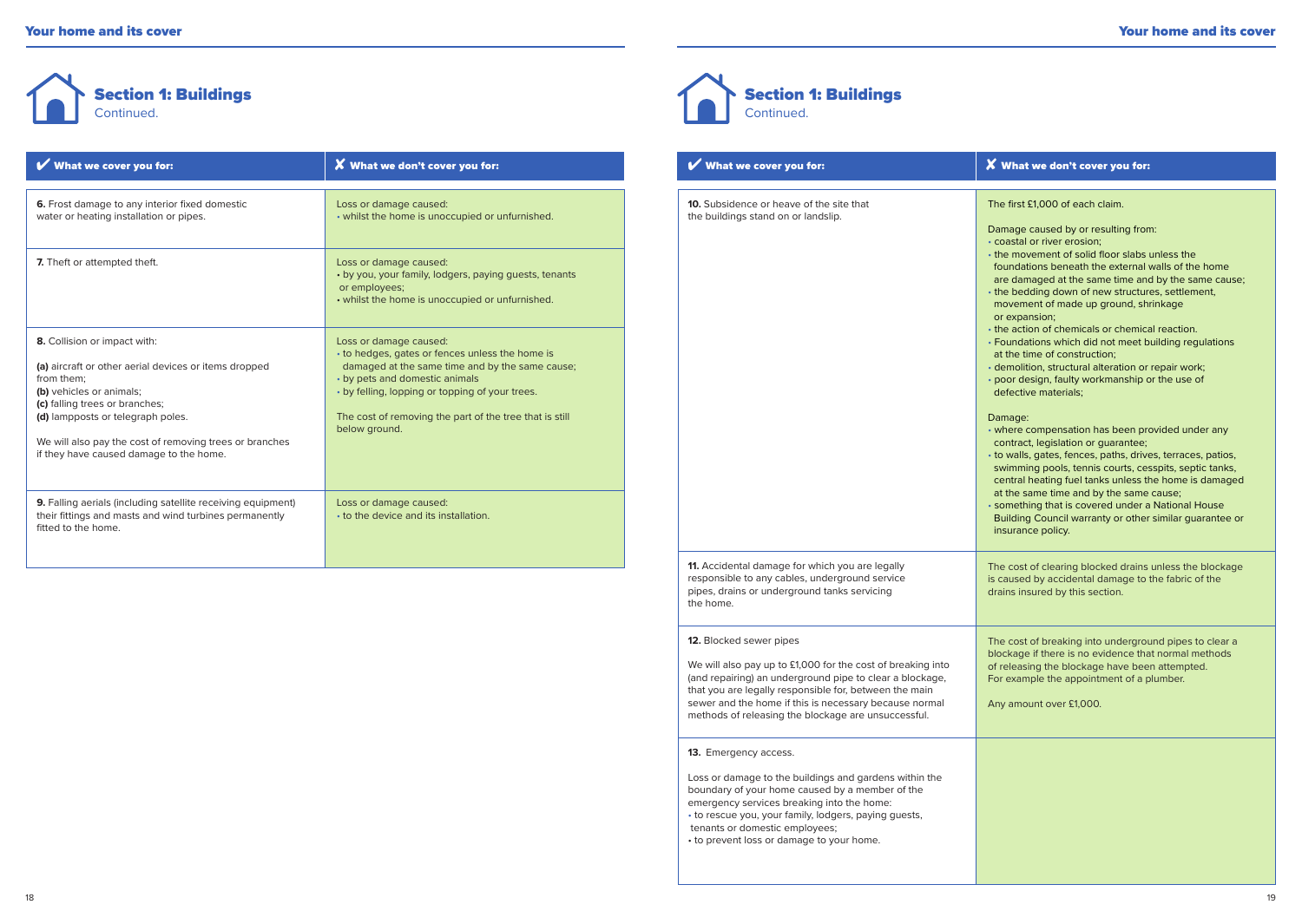# Section 1: Buildings – Accidental Damage

Your policy schedule will show if you have chosen accidental damage cover.

| What we cover you for:                                                                                                                                              | <b>X</b> What we don't cover you for:                                                                                                                                                                                                                                                                                         | What we cover you for:                                                                                                                                                                                                                                                                                                                                                    | X What we don't cover you for:        |
|---------------------------------------------------------------------------------------------------------------------------------------------------------------------|-------------------------------------------------------------------------------------------------------------------------------------------------------------------------------------------------------------------------------------------------------------------------------------------------------------------------------|---------------------------------------------------------------------------------------------------------------------------------------------------------------------------------------------------------------------------------------------------------------------------------------------------------------------------------------------------------------------------|---------------------------------------|
| <b>14.</b> Accidental Damage.<br>This cover only applies if you have selected it and it is<br>shown on your policy schedule.<br>Accidental damage to the buildings. | Any loss or damage which we have indicated that we<br>will not pay for under paragraphs 1-13 of Section 1 -<br>Buildings.<br>The excess shown on your policy schedule.<br>Damage occurring whilst:<br>• any part of the home is occupied by lodgers, tenants<br>or paying guests;<br>• the home is unoccupied or unfurnished; | <b>1.</b> Alternative Accommodation and Loss of Rent.<br>If your home is uninhabitable due to damage insured by<br>Section 1 - Buildings we will pay:<br>• the cost of similar alternative accommodation for you,<br>your family and your pets;<br>• rent which should have been paid to you;<br>• ground rent which you have to pay.<br>The most we will pay is £75,000. | Any amount over £75,000.              |
|                                                                                                                                                                     | • the property is undergoing renovation, repair or<br>structural works.<br>Damage caused by or arising from:<br>· structural movement, settlement, shrinkage;<br>· scratching, denting or chipping;<br>• water coming into the home irrespective of how<br>this may have occurred other than as stated under                  | If your policy schedule shows you are covered for buildings<br>and contents and you make a claim for alternative<br>accommodation we will only make one claim payment under<br>either your buildings or contents section of cover. It is not<br>possible to make a claim under both buildings and contents<br>cover for the same claim.                                   |                                       |
|                                                                                                                                                                     | paragraphs 4, 5 and 6 of Section 1 - Buildings;<br>• the inadequacy or absence of appropriate sealant<br>or grout;<br>• pets and domestic animals.                                                                                                                                                                            | 2. Loss of Keys.<br>The cost of replacing and fitting the locks and keys of<br>external doors and windows of the home if the keys are<br>accidentally lost or stolen anywhere in the world.                                                                                                                                                                               | Accidental loss of keys to safes or a |



# Section 1: Buildings – Benefits you receive

If buildings cover is shown in your policy schedule, the following benefits are included:

| What we cover you for:                                                                                                                                                                                                                                                                                                                  | $\boldsymbol{X}$ What we don't cover you for:           |
|-----------------------------------------------------------------------------------------------------------------------------------------------------------------------------------------------------------------------------------------------------------------------------------------------------------------------------------------|---------------------------------------------------------|
| 1. Alternative Accommodation and Loss of Rent.                                                                                                                                                                                                                                                                                          | Any amount over £75,000.                                |
| If your home is uninhabitable due to damage insured by<br>Section 1 - Buildings we will pay:                                                                                                                                                                                                                                            |                                                         |
| • the cost of similar alternative accommodation for you,<br>your family and your pets;<br>• rent which should have been paid to you;<br>• ground rent which you have to pay.<br>The most we will pay is £75,000.                                                                                                                        |                                                         |
| If your policy schedule shows you are covered for buildings<br>and contents and you make a claim for alternative<br>accommodation we will only make one claim payment under<br>either your buildings or contents section of cover. It is not<br>possible to make a claim under both buildings and contents<br>cover for the same claim. |                                                         |
| 2. Loss of Keys.                                                                                                                                                                                                                                                                                                                        | Accidental loss of keys to safes or alarms in the home. |
| The cost of replacing and fitting the locks and keys of<br>external doors and windows of the home if the keys are<br>accidentally lost or stolen anywhere in the world.                                                                                                                                                                 |                                                         |
| If your policy schedule shows you are covered for buildings<br>and contents and you make a claim for loss of keys, we will<br>only make one claim payment under either your buildings or<br>contents section of cover. It is not possible to make a claim<br>under both buildings and contents cover for the same claim.                |                                                         |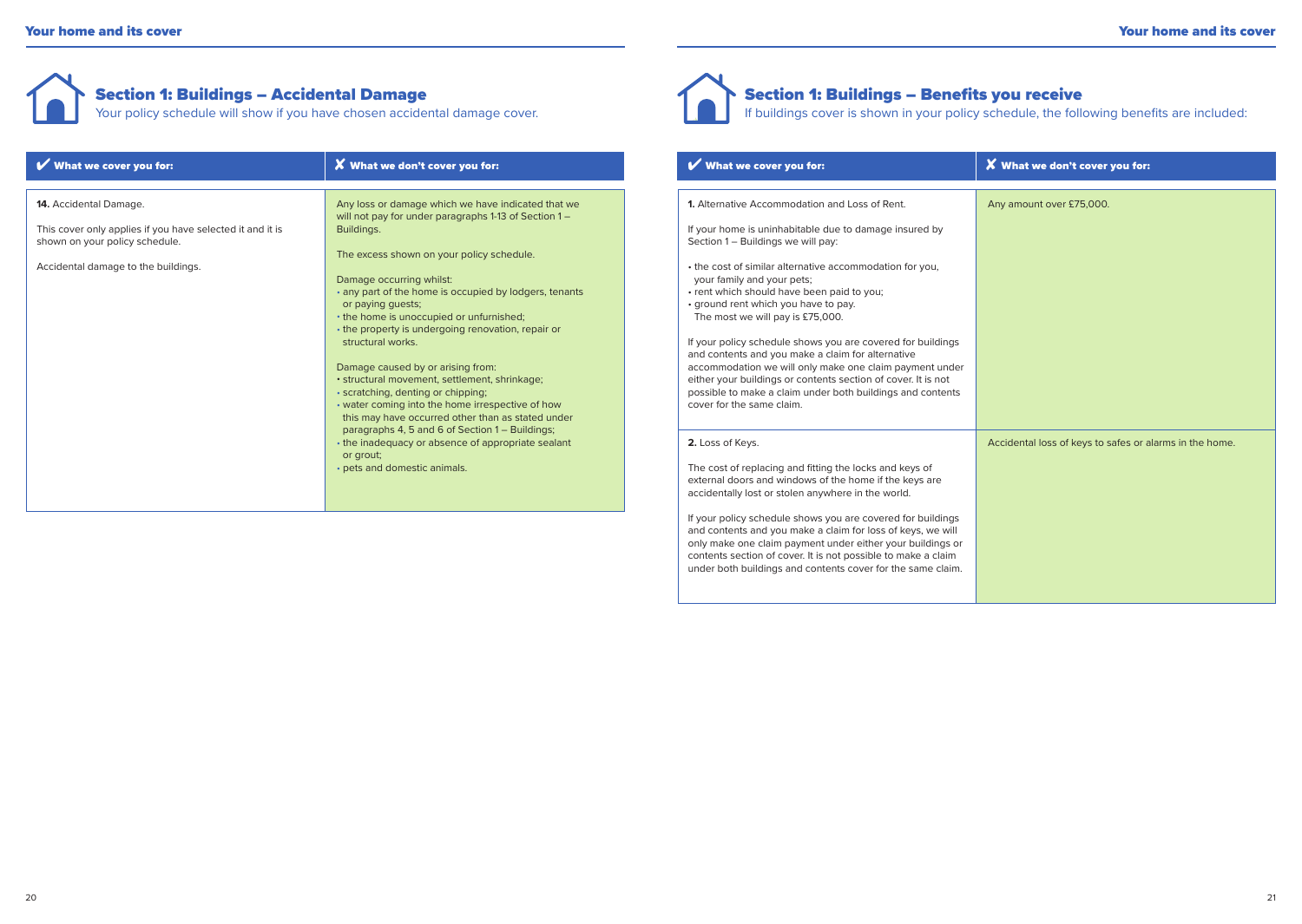# Section 1: Buildings – Benefits you receive Continued.

| What we cover you for:                                                                                                                                                                                                                                                                                                                                                                                                                                                                                                                                                                                                                                                                                                                                                                           | $\boldsymbol{X}$ What we don't cover you for:                                                                                                                                                                                                                                                                                                                                                                                                                                                                                                                                                                                  |
|--------------------------------------------------------------------------------------------------------------------------------------------------------------------------------------------------------------------------------------------------------------------------------------------------------------------------------------------------------------------------------------------------------------------------------------------------------------------------------------------------------------------------------------------------------------------------------------------------------------------------------------------------------------------------------------------------------------------------------------------------------------------------------------------------|--------------------------------------------------------------------------------------------------------------------------------------------------------------------------------------------------------------------------------------------------------------------------------------------------------------------------------------------------------------------------------------------------------------------------------------------------------------------------------------------------------------------------------------------------------------------------------------------------------------------------------|
| 3. Professional Fees and Additional Costs.<br>Following damage insured by Section 1 - Buildings and<br>incurred as a direct result of the loss or damage to the<br>home with our consent, we will pay:<br>• the costs of complying with any government or local<br>authority requirement;<br>· fees to architects, surveyors and consulting<br>engineers;<br>· legal fees;<br>• the cost of clearing the site and making it and the<br>home safe.                                                                                                                                                                                                                                                                                                                                                | Costs or fees for preparing and handling a claim under<br>this section.<br>Costs of complying with requirements that you were<br>given notice of before the damage occurred.<br>Costs for undamaged parts of the buildings except the<br>foundations of the damaged parts.                                                                                                                                                                                                                                                                                                                                                     |
| 4. Moving Home.<br>If you are selling the home and the buyer has not<br>arranged their own insurance, the buyer will have the<br>benefit of Section 1 - Buildings between exchange of<br>contracts or conclusion of missives, and the completion<br>date, providing the buyer completes the purchase. You<br>and the buyer must keep to the terms and conditions of<br>your policy.                                                                                                                                                                                                                                                                                                                                                                                                              | Loss or damage:<br>· caused while the home is unoccupied or unfurnished;<br>• occurring more than 30 days prior to the<br>completion date.                                                                                                                                                                                                                                                                                                                                                                                                                                                                                     |
| 5. Property Owners Liability.<br>Compensation, legal costs and expenses which you (or if<br>you die your personal representatives) legally have to<br>pay to someone else in respect of accidental:<br>· death, disease, illness, bodily injury;<br>· loss or damage to property happening during the<br>period of insurance, which arises out of:<br>(a) you owning but not occupying the buildings and its<br>land;<br>(b) your previous ownership of any private property under<br>Section 3 of the Defective Premises Act 1972.<br>We will also pay your costs and expenses incurred<br>with our written consent in connection with defending<br>such claim.<br>The most we will pay (inclusive of claimants and your<br>legal costs and expenses agreed by us in writing) is<br>£2,000,000. | Liability arising directly or indirectly from:<br>• any contract or agreement that says you or your<br>family are liable for something which you or they<br>would not otherwise have been liable for;<br>• the occupation of the buildings;<br>• any business or professional use of the buildings;<br>· any lift (other than stair lift) you own or are<br>responsible for.<br>Liability for bodily injury to<br>- you or your family;<br>- a person employed by you or your family.<br>Damage to property belonging to you or your family<br>or for which you or your family are responsible.<br>Any amount over £2,000,000. |

# **IMPORTANT NOTE IN RESPECT OF: Property Owners Liability**

If you own and live in the home, this section does not cover your legal liability as the occupier of the home or its land.

You will need to arrange contents insurance which provides occupiers liability cover to make sure you are fully protected.



#### What happens when I make a buildings claim?

To make a buildings claim please phone the claims helpline number in your policy schedule and tell us what has happened.

As long as the loss or damage is covered under your policy, and you have followed all the policy conditions

we will decide whether to settle your claim by:

- rebuilding;
- repairing;

• replacing;

• making a payment in respect of the damaged part of the buildings.

We will repair or rebuild the damaged part of the buildings where we can.

Your policy schedule will show the amount of cover provided.

All repairs to your buildings will need to be carried out without delay to prevent further damage occurring.

Any general renovation, structural and redecoration repair works carried out by contractors appointed by us are guaranteed for 12 months.

#### What happens if you cannot repair/rebuild my buildings?

If repair or rebuilding is not carried out, we will pay you: • the amount by which the buildings has gone down in value as a result of the damage; • the estimated cost of repair or rebuilding, whichever is lower.

#### What happens if I have more than one claim in the period of insurance?

We will pay in respect of each incident of loss or damage up to the buildings limit shown on your policy schedule or in the policy, provided that all replacement or repair work is completed for each claim and any recommendations we make to prevent further loss or damage are carried out without delay.

#### What happens to matching pairs, sets, suites and flooring?

In the event of loss or damage to parts of buildings which form part of a set of common design we will pay for the replacement or repair of the lost or damaged item only, unless part of a pair.

We will pay for undamaged parts of a bathroom suite or fitted kitchen and their tiles where replacements to the damaged parts cannot be matched.

If a wooden, laminate or vinyl floor covering is damaged beyond repair we will only pay for the damaged floor covering. We will not pay for undamaged floor coverings in adjoining rooms even if they are the same colour or design.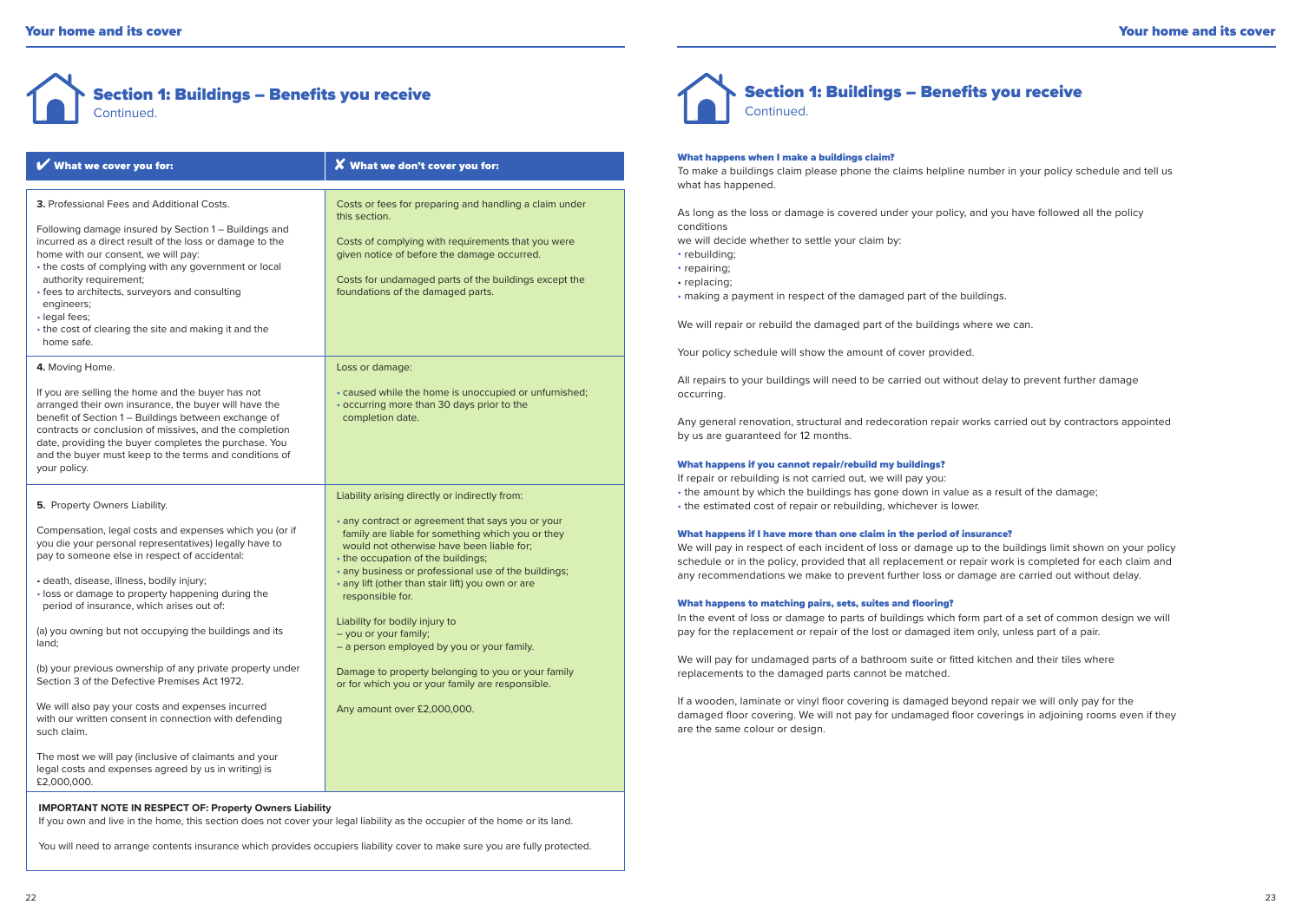# Section 2: Contents Your policy schedule will show if you have chosen contents cover.

| What we cover you for:                                                                                                                                                                                                                                                                                                                                                                                                                                                                                                                                                          | <b>X</b> What we don't cover you for:                                                                                                                                                                                                                                                                                                                                                                                                                                                                                                                                                                                                                 | What we cover you for:                                                                                                                                                                                                                                                                                                                                                                                                                                                                                                                                                                                                                                                                                | $\boldsymbol{X}$ What we don't cover you for                                                                                                                                                                                                                                                                                        |
|---------------------------------------------------------------------------------------------------------------------------------------------------------------------------------------------------------------------------------------------------------------------------------------------------------------------------------------------------------------------------------------------------------------------------------------------------------------------------------------------------------------------------------------------------------------------------------|-------------------------------------------------------------------------------------------------------------------------------------------------------------------------------------------------------------------------------------------------------------------------------------------------------------------------------------------------------------------------------------------------------------------------------------------------------------------------------------------------------------------------------------------------------------------------------------------------------------------------------------------------------|-------------------------------------------------------------------------------------------------------------------------------------------------------------------------------------------------------------------------------------------------------------------------------------------------------------------------------------------------------------------------------------------------------------------------------------------------------------------------------------------------------------------------------------------------------------------------------------------------------------------------------------------------------------------------------------------------------|-------------------------------------------------------------------------------------------------------------------------------------------------------------------------------------------------------------------------------------------------------------------------------------------------------------------------------------|
| Any loss or damage to any of your or your family's<br>contents whilst in the home caused by:                                                                                                                                                                                                                                                                                                                                                                                                                                                                                    | • the excess which is shown in the relevant section<br>below or on your policy schedule.<br>• anything noted in the general exclusions section                                                                                                                                                                                                                                                                                                                                                                                                                                                                                                        | 6. Theft or attempted theft.                                                                                                                                                                                                                                                                                                                                                                                                                                                                                                                                                                                                                                                                          | Loss or damage caused:<br>• by you, your family, lodgers, payin<br>or employees;<br>. while the home is unoccupied or a<br>• while any part of the home is lent,<br>unless following forcible and viole                                                                                                                             |
| 1. Fire or smoke, explosion, lightning or earthquake.                                                                                                                                                                                                                                                                                                                                                                                                                                                                                                                           |                                                                                                                                                                                                                                                                                                                                                                                                                                                                                                                                                                                                                                                       |                                                                                                                                                                                                                                                                                                                                                                                                                                                                                                                                                                                                                                                                                                       | the home.                                                                                                                                                                                                                                                                                                                           |
| 2. Riot, civil commotion, strikes, labour or<br>political disturbances.                                                                                                                                                                                                                                                                                                                                                                                                                                                                                                         |                                                                                                                                                                                                                                                                                                                                                                                                                                                                                                                                                                                                                                                       |                                                                                                                                                                                                                                                                                                                                                                                                                                                                                                                                                                                                                                                                                                       | Any amount over £2,500 for loss or<br>contents contained in garages or o<br>the home.                                                                                                                                                                                                                                               |
| <b>3.</b> Malicious Acts.                                                                                                                                                                                                                                                                                                                                                                                                                                                                                                                                                       | Loss or damage caused:<br>• by you, your family, lodgers, paying guests, tenants<br>or employees;<br>• while the home is unoccupied or unfurnished.<br>Any amount over £2,500 for loss or damage to the<br>contents contained in garages or outbuildings at<br>the home.                                                                                                                                                                                                                                                                                                                                                                              |                                                                                                                                                                                                                                                                                                                                                                                                                                                                                                                                                                                                                                                                                                       | Loss or damage caused:<br>• by felling, lopping or topping of yo<br>• by pets and domestic animals.<br>The cost of cutting down and remo<br>contents are damaged at the same<br>same incident.                                                                                                                                      |
| 4. Storm or flood.                                                                                                                                                                                                                                                                                                                                                                                                                                                                                                                                                              | Loss or damage caused:<br>• by rising ground water levels;<br>• by frost.                                                                                                                                                                                                                                                                                                                                                                                                                                                                                                                                                                             | 7. Falling aerials (including satellite receiving equipment)<br>their fittings and masts and wind turbines permanently<br>fitted to the home.                                                                                                                                                                                                                                                                                                                                                                                                                                                                                                                                                         | Loss or damage caused:<br>• to the device and its installation.                                                                                                                                                                                                                                                                     |
| 5.<br>(a) Water escaping from any fixed domestic water or<br>heating installation, drainage installation, washing<br>machine, dishwasher, refrigerator, freezer or fixed<br>fish tank.<br>(b) Domestic heating fuel escaping from any fixed<br>domestic heating installation.<br>Loss of water or oil:<br>We will also pay for loss of metered water or of domestic<br>heating fuel from the home following accidental<br>damage to the fixed water or heating installation.<br>The most we will pay is £1,500 in respect of loss of<br>metered water or domestic heating fuel. | • to pedal cycles and contents left outside the home.<br>The first £250 of each claim<br>Loss or damage caused:<br>• whilst the home is unoccupied or unfurnished;<br>• by the escape of water from guttering, rainwater down<br>pipes, roof valleys and gullies;<br>• by the overflowing of water from sinks, wash basins,<br>bidets, baths and showers due to taps being left on;<br>• by the inadequacy or absence of appropriate sealant<br>or grout.<br>• to the domestic water or heating installation and<br>repairs to the pipes.<br>• by rot (unless caused directly by an escape of water<br>incident specifically covered by this policy). | 8. Contents in the Open.<br>Loss or damage to items kept permanently or temporarily<br>outside the home and within the boundary of the land<br>belonging to the home, which includes:<br>· garden furniture<br>· plants, trees, flowers and shrubs in moveable pots<br>or containers<br>· garden ornaments<br>· children's play apparatus<br>• barbeques<br>· gazebos<br>We will also cover items of general contents which are not<br>normally kept in the open for loss or damage caused by:<br>· Fire, lightning, explosion or earthquake;<br>• Malicious Acts;<br>• Collision or impact with:<br>(a) aircraft or other aerial devices or items dropped<br>from them;<br>llet unhidian av animalar | Loss or damage caused:<br>· by you, your family, lodgers, payir<br>or exployees;<br>• while the home is unoccupied or<br>• by felling, lopping or topping of yo<br>• by pets and domestic animals;<br>• by storm or flood;<br>• to pedal cycles;<br>• to plants, trees, flowers and shrub<br>the ground.<br>Any amount over £2,500. |



Section 2: Contents Continued.

| What we cover you for:                                                                                                                                                                                                                                                                                                                                                                                                            | $\boldsymbol{X}$ What we don't cover you for:                                                                                                                                                                                                                                                                                                                                                                        |
|-----------------------------------------------------------------------------------------------------------------------------------------------------------------------------------------------------------------------------------------------------------------------------------------------------------------------------------------------------------------------------------------------------------------------------------|----------------------------------------------------------------------------------------------------------------------------------------------------------------------------------------------------------------------------------------------------------------------------------------------------------------------------------------------------------------------------------------------------------------------|
| 6. Theft or attempted theft.                                                                                                                                                                                                                                                                                                                                                                                                      | Loss or damage caused:<br>· by you, your family, lodgers, paying guests, tenants<br>or employees;<br>• while the home is unoccupied or unfurnished;<br>• while any part of the home is lent, let, sub-let or shared<br>unless following forcible and violent entry to or exit from<br>the home.<br>Any amount over £2,500 for loss or damage to the<br>contents contained in garages or outbuildings at<br>the home. |
|                                                                                                                                                                                                                                                                                                                                                                                                                                   | Loss or damage caused:<br>• by felling, lopping or topping of your trees;<br>• by pets and domestic animals.<br>The cost of cutting down and removing a tree unless the<br>contents are damaged at the same time and by the<br>same incident.                                                                                                                                                                        |
| 7. Falling aerials (including satellite receiving equipment)<br>their fittings and masts and wind turbines permanently<br>fitted to the home.                                                                                                                                                                                                                                                                                     | Loss or damage caused:<br>• to the device and its installation.                                                                                                                                                                                                                                                                                                                                                      |
| 8. Contents in the Open.<br>Loss or damage to items kept permanently or temporarily<br>outside the home and within the boundary of the land<br>belonging to the home, which includes:<br>· garden furniture<br>· plants, trees, flowers and shrubs in moveable pots<br>or containers<br>· garden ornaments<br>• children's play apparatus<br>• barbeques<br>· gazebos                                                             | Loss or damage caused:<br>· by you, your family, lodgers, paying guests, tenants<br>or exployees;<br>• while the home is unoccupied or unfurnished;<br>• by felling, lopping or topping of your trees;<br>• by pets and domestic animals;<br>• by storm or flood;<br>• to pedal cycles;<br>• to plants, trees, flowers and shrubs planted in<br>the ground.<br>Any amount over £2,500.                               |
| We will also cover items of general contents which are not<br>normally kept in the open for loss or damage caused by:<br>· Fire, lightning, explosion or earthquake;<br>• Malicious Acts:<br>• Collision or impact with:<br>(a) aircraft or other aerial devices or items dropped<br>from them;<br>(b) vehicles or animals;<br>(c) falling trees or branches;<br>(d) lampposts or telegraph poles.<br>• Theft or attempted theft. |                                                                                                                                                                                                                                                                                                                                                                                                                      |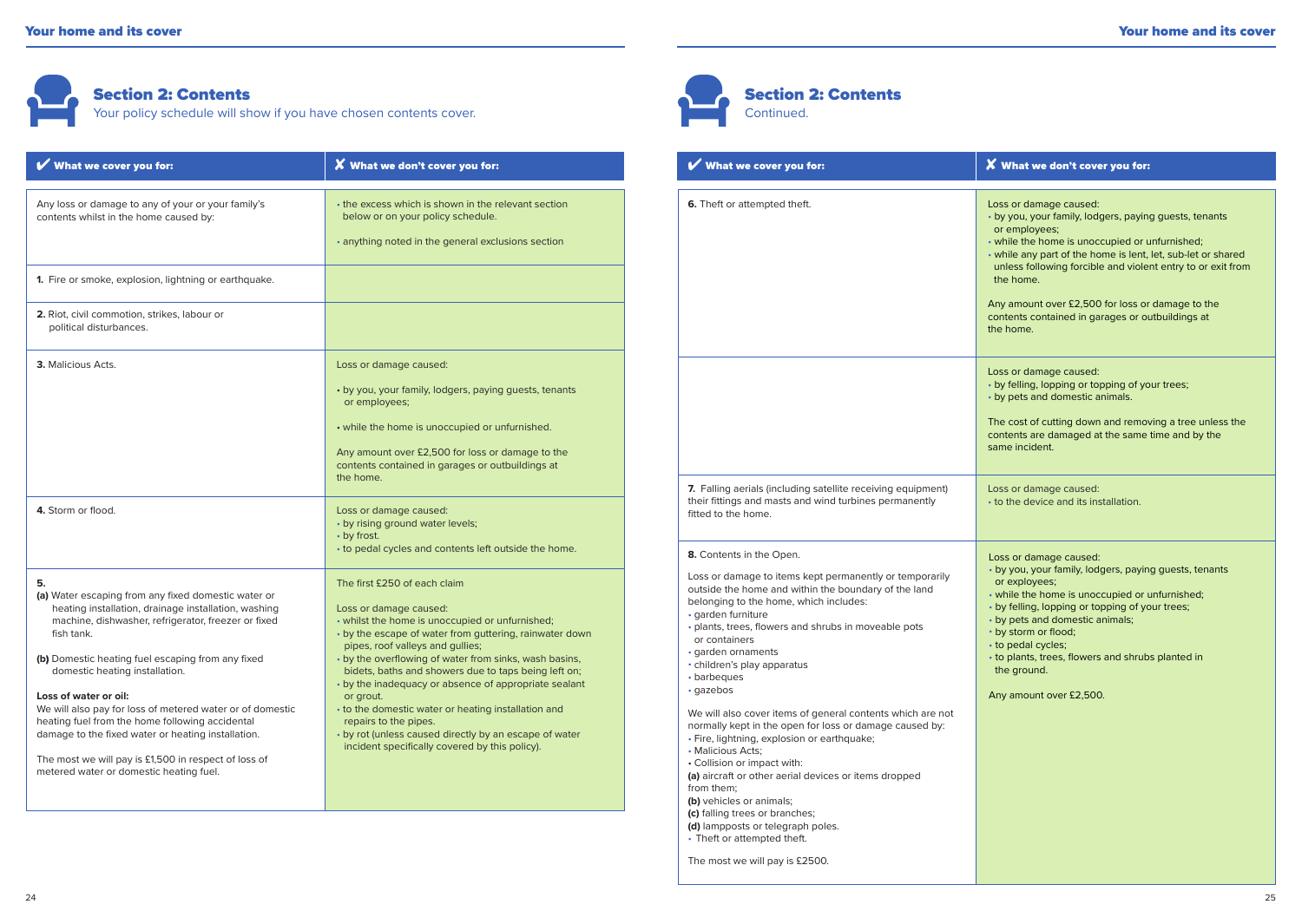

| What we cover you for:                                                                                                                                                                                                                                                                                                                                                                                                                                                                                                                     | $\boldsymbol{X}$ What we don't cover you for:                                                                                                                                                                                                                                                                                                                                                                                                                                                                                      | What we cover you for:                                                                                                                                                                                                                                                                                                                                                                  | X What we don't cover you for                                                                                                                                                                                                                                                                                                                                                                                        |
|--------------------------------------------------------------------------------------------------------------------------------------------------------------------------------------------------------------------------------------------------------------------------------------------------------------------------------------------------------------------------------------------------------------------------------------------------------------------------------------------------------------------------------------------|------------------------------------------------------------------------------------------------------------------------------------------------------------------------------------------------------------------------------------------------------------------------------------------------------------------------------------------------------------------------------------------------------------------------------------------------------------------------------------------------------------------------------------|-----------------------------------------------------------------------------------------------------------------------------------------------------------------------------------------------------------------------------------------------------------------------------------------------------------------------------------------------------------------------------------------|----------------------------------------------------------------------------------------------------------------------------------------------------------------------------------------------------------------------------------------------------------------------------------------------------------------------------------------------------------------------------------------------------------------------|
| 10. Household Removal.<br>Loss or accidental damage to the contents while they<br>are being moved by professional furniture removers from<br>the home to your new permanent home within the<br>United Kingdom.<br>11. Freezer Contents.<br>Loss or damage to food or drink in any freezer in the home<br>caused by a change in temperature following;<br>• a breakdown<br>• a domestic fuse blowing<br>· accidental failure of the public gas or electricity supply<br>contamination by the escape of refrigerant or<br>refrigerant fumes. | Loss or damage:<br>• caused by cracking, scratching or breakage of china,<br>marble, glass or similar brittle articles, unless packed<br>by professional packers;<br>• not reported within 7 days of delivery to a new home;<br>• to contents in storage or being moved to or from storage;<br>• to high risk items or personal money.<br>Loss or damage caused:<br>• by the deliberate act of the supply authority;<br>• while the home is unoccupied or unfurnished.                                                             | 14. Personal Money and Credit Cards.<br>(a) Loss or theft anywhere in the world of personal<br>money belonging to you or your family.<br>The most we will pay is £500.<br>(b) Financial loss following fraudulent use of credit<br>cards belonging to you or your family anywhere<br>in the world.<br>The most we will pay is £500.                                                     | (a) Losses caused by accounting er<br>Losses or thefts not reported to<br>possible after discovery.<br>Loss or theft from the home<br>• while the home is unoccupied<br>· unless forcible and violent ent<br>the home.<br>Loss or theft from an unattende<br>(b) Losses caused by accounting er<br>Any loss not reported to the issu<br>as possible after discovery.<br>Liability following breach of the<br>of use. |
| 12. Contents Temporarily Removed.<br>Loss or damage to contents as a result of a cause listed in<br>paragraphs 1-9 while temporarily away from the home, but<br>still in the United Kingdom. This is up to a maximum of 90<br>days while in the following locations:<br>- a deposit box in a bank;<br>- an occupied private house or flat;<br>- any other building where you or your family work or<br>are temporarily living.<br>The most we will pay is £2,500                                                                           | Loss or damage to contents which is not in a building<br>within the United Kingdom caused by fire, smoke, storm,<br>flood, theft or malicious damage.<br>Loss or damage caused by theft or attempted theft<br>unless following forcible and violent entry to or exit from<br>the building.<br>Loss or damage to contents:<br>• which have been removed for sale, exhibition or<br>placed in a furniture depository;<br>• taken with you or your family while living and studying<br>away from the home.<br>Any amount over £2,500. | <b>15.</b> Tenants Cover.<br>Loss or damage to:<br>(a) Fixtures and fittings, greenhouses and sheds<br>installed by you at the home and for which you<br>are responsible;<br>(b) The structure, decorations, fixtures and fittings of the<br>home that you are responsible for as a tenant under<br>a tenancy agreement insured by Section 1 - Buildings<br>perils 1-10 of your policy. | Any loss as a result of the unaut<br>your family, lodger, guest, tenan<br>Any amount over £500.<br>Loss or damage caused:<br>• while the home is unoccupied or a<br>• which we have indicated that we<br>under paragraphs 1-10 of Section<br>Any amount over £15,000.                                                                                                                                                |
| 13. Students Cover.<br>Loss or damage insured by Section 2 - Contents,<br>paragraphs 1-9 to the contents belonging to you or<br>your family while in full time education in the United<br>Kingdom and living and studying away from the home.<br>The most we will pay is £5,000.                                                                                                                                                                                                                                                           | Loss or damage that did not occur in a building where<br>you or your family live.<br>Loss or damage caused by theft or attempted theft from<br>a building unless following forcible and violent entry to or<br>exit from the building.<br>Any amount over £5,000.                                                                                                                                                                                                                                                                  | The most we will pay is £15,000.                                                                                                                                                                                                                                                                                                                                                        |                                                                                                                                                                                                                                                                                                                                                                                                                      |



Section 2: Contents Continued.

| What we cover you for:                                                                                                                                                                                     | $\boldsymbol{X}$ What we don't cover you for:                                                                                                                                                               |
|------------------------------------------------------------------------------------------------------------------------------------------------------------------------------------------------------------|-------------------------------------------------------------------------------------------------------------------------------------------------------------------------------------------------------------|
| 14. Personal Money and Credit Cards.                                                                                                                                                                       | (a) Losses caused by accounting error or omissions.                                                                                                                                                         |
| (a) Loss or theft anywhere in the world of personal<br>money belonging to you or your family.                                                                                                              | Losses or thefts not reported to the police as soon as<br>possible after discovery.                                                                                                                         |
| The most we will pay is £500.                                                                                                                                                                              | Loss or theft from the home                                                                                                                                                                                 |
| (b) Financial loss following fraudulent use of credit<br>cards belonging to you or your family anywhere<br>in the world.                                                                                   | • while the home is unoccupied or unfurnished.<br>· unless forcible and violent entry to or exit from<br>the home.                                                                                          |
| The most we will pay is £500.                                                                                                                                                                              | Loss or theft from an unattended motor vehicle.                                                                                                                                                             |
|                                                                                                                                                                                                            | (b) Losses caused by accounting error or omissions.                                                                                                                                                         |
|                                                                                                                                                                                                            | Any loss not reported to the issuing company as soon<br>as possible after discovery.                                                                                                                        |
|                                                                                                                                                                                                            | Liability following breach of the terms and conditions<br>of use.                                                                                                                                           |
|                                                                                                                                                                                                            | Any loss as a result of the unauthorised use by you or<br>your family, lodger, guest, tenant or employee.                                                                                                   |
|                                                                                                                                                                                                            | Any amount over £500.                                                                                                                                                                                       |
| 15. Tenants Cover.<br>Loss or damage to:<br>(a) Fixtures and fittings, greenhouses and sheds<br>installed by you at the home and for which you<br>are responsible;                                         | Loss or damage caused:<br>• while the home is unoccupied or unfurnished<br>• which we have indicated that we will not pay for<br>under paragraphs 1-10 of Section 2 - Contents.<br>Any amount over £15,000. |
| (b) The structure, decorations, fixtures and fittings of the<br>home that you are responsible for as a tenant under<br>a tenancy agreement insured by Section 1 - Buildings<br>perils 1-10 of your policy. |                                                                                                                                                                                                             |
| The most we will pay is £15,000.                                                                                                                                                                           |                                                                                                                                                                                                             |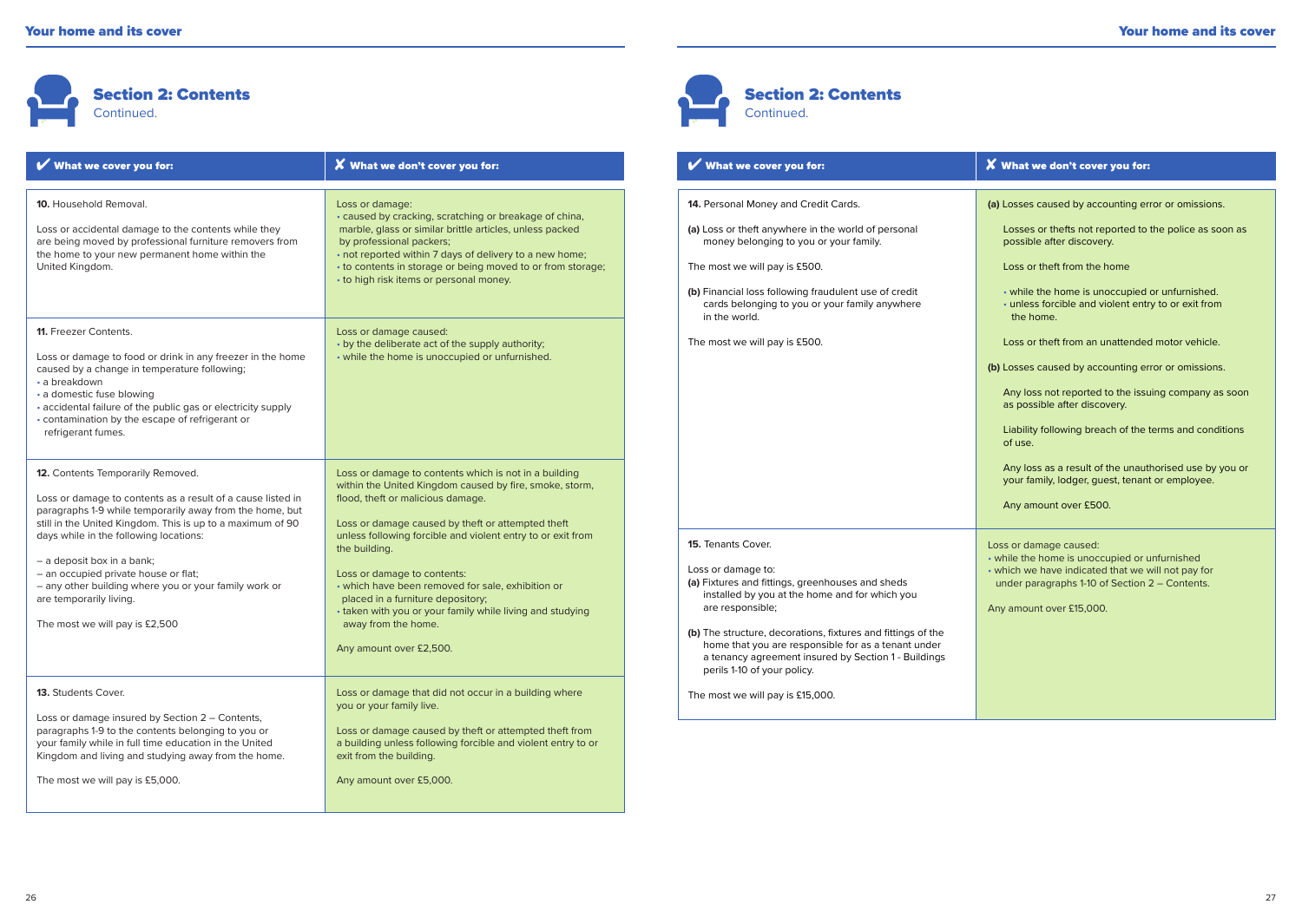

| What we cover you for:                                    | $\boldsymbol{X}$ What we don't cover you for:                                      | What we cover you for:                                                                  | X What we don't cover you for |
|-----------------------------------------------------------|------------------------------------------------------------------------------------|-----------------------------------------------------------------------------------------|-------------------------------|
| 16. Accidental Damage.                                    | Any loss or damage which we have indicated that we                                 | 1. Alternative Accommodation.                                                           | Any amount over £15,000.      |
|                                                           | will not pay for under paragraphs $1 - 8$ of Section $2 - 8$                       |                                                                                         |                               |
| This cover only applies if you have selected it and it is | Contents.                                                                          | The cost of similar alternative accommodation for you,                                  |                               |
| shown on your policy schedule.                            |                                                                                    | your family and your pets if your home is uninhabitable                                 |                               |
|                                                           | The excess which is shown on your policy schedule.                                 | due to damage insured by Section 2 - Contents during                                    |                               |
| Accidental damage to the contents while in the home.      |                                                                                    | the time necessary for the home to be restored to a                                     |                               |
|                                                           | Loss or damage caused:                                                             | habitable condition.                                                                    |                               |
|                                                           | • whilst any part of the home is occupied by lodgers,                              |                                                                                         |                               |
|                                                           | tenants or paying guests;                                                          | The most we will pay is £15,000.                                                        |                               |
|                                                           | • whilst the home is unoccupied or unfurnished;<br>• by pets and domestic animals; | Following a claim under this section, when your home                                    |                               |
|                                                           | • by computer viruses;                                                             | is uninhabitable, your contents will be covered at both                                 |                               |
|                                                           | • to sports equipment whilst in use;                                               | your home and the address of the alternative                                            |                               |
|                                                           | • or arising from scratching, denting or chipping;                                 | accommodation.                                                                          |                               |
|                                                           | • by water coming into the home irrespective of how this                           |                                                                                         |                               |
|                                                           | may have occurred other than stated under paragraphs                               | If your policy schedule shows you are covered for buildings                             |                               |
|                                                           | 4 and 5 of Section 2 - Contents:                                                   | and contents and you make a claim for alternative                                       |                               |
|                                                           | • by the inadequacy or absence of appropriate sealant                              | accommodation, we will only make one claim payment under                                |                               |
|                                                           | or grout.                                                                          | either your buildings or contents section of cover. It is not                           |                               |
|                                                           | The cost of remaking any film, disc or tape, or the value of                       | possible to make a claim under both buildings and contents<br>cover for the same claim. |                               |
|                                                           | any information contained on it or recovering any digitally                        |                                                                                         |                               |
|                                                           | held media.                                                                        |                                                                                         |                               |
|                                                           |                                                                                    | $2 \text{ log of }$                                                                     |                               |



# Section 2: Contents – Benefits you receive

If contents cover is shown in your policy schedule the following benefits are included.

| What we cover you for:                                                                                                                                                                                                                                                                                                                                                                                                                                                                                                                                                                                                                                                                                                                                                                                                                                         | <b>X</b> What we don't cover you for:                                                                                                                                                                            |
|----------------------------------------------------------------------------------------------------------------------------------------------------------------------------------------------------------------------------------------------------------------------------------------------------------------------------------------------------------------------------------------------------------------------------------------------------------------------------------------------------------------------------------------------------------------------------------------------------------------------------------------------------------------------------------------------------------------------------------------------------------------------------------------------------------------------------------------------------------------|------------------------------------------------------------------------------------------------------------------------------------------------------------------------------------------------------------------|
| 1. Alternative Accommodation.<br>The cost of similar alternative accommodation for you,<br>your family and your pets if your home is uninhabitable<br>due to damage insured by Section 2 - Contents during<br>the time necessary for the home to be restored to a<br>habitable condition.<br>The most we will pay is £15,000.<br>Following a claim under this section, when your home<br>is uninhabitable, your contents will be covered at both<br>vour home and the address of the alternative<br>accommodation.<br>If your policy schedule shows you are covered for buildings<br>and contents and you make a claim for alternative<br>accommodation, we will only make one claim payment under<br>either your buildings or contents section of cover. It is not<br>possible to make a claim under both buildings and contents<br>cover for the same claim. | Any amount over £15,000.                                                                                                                                                                                         |
| 2. Loss of Keys.<br>The cost of replacing and fitting the locks and keys of<br>external doors and windows of the home if the keys are<br>accidentally lost or stolen anywhere in the world.<br>If your policy schedule shows you are covered for<br>buildings and contents and you make a claim for loss<br>of keys, we will only make one claim payment under<br>either your buildings or contents section of cover. It is<br>not possible to make a claim under both buildings and<br>contents cover for the same claim.                                                                                                                                                                                                                                                                                                                                     |                                                                                                                                                                                                                  |
| 3. Title Deeds.<br>The cost of preparing new title deeds to the home<br>following loss or damage insured by Section 2 - Contents<br>while in the home or kept with your solicitor, bank or<br>mortgagee for safe keeping.                                                                                                                                                                                                                                                                                                                                                                                                                                                                                                                                                                                                                                      |                                                                                                                                                                                                                  |
| 4. Legally Downloaded Audio/Visual Files.<br>Loss or damage insured by Section 2 - Contents<br>paragraphs 1-9 to legally downloaded audio/visual files.<br>The most we will pay is £2,500.                                                                                                                                                                                                                                                                                                                                                                                                                                                                                                                                                                                                                                                                     | · any illegally downloaded files<br>· files where proof of purchase is not available;<br>• the cost of remaking any film, disc or tape or rewriting<br>any of the information stored.<br>Any amount over £2,500. |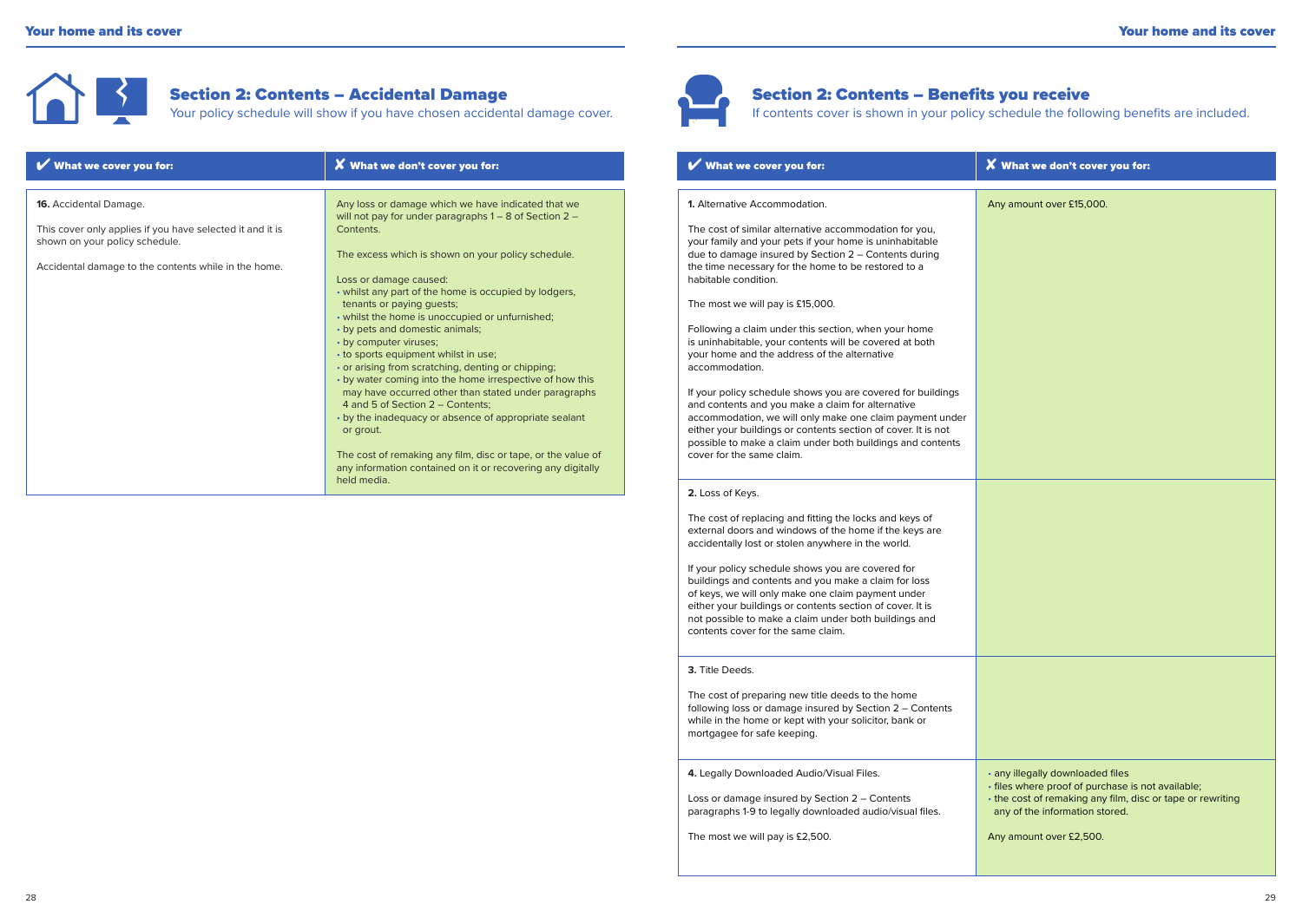

| What we cover you for:                                                                                                                                                                                                                                                                                                                                                                                                                                                                                                   | $\boldsymbol{X}$ What we don't cover you for:                                                                                                                                                                                                                                                                                                                                                                                | What we cover you for:                                                                                                                                                                                                                                                                                                                                                                                                                                                                                                                                            |
|--------------------------------------------------------------------------------------------------------------------------------------------------------------------------------------------------------------------------------------------------------------------------------------------------------------------------------------------------------------------------------------------------------------------------------------------------------------------------------------------------------------------------|------------------------------------------------------------------------------------------------------------------------------------------------------------------------------------------------------------------------------------------------------------------------------------------------------------------------------------------------------------------------------------------------------------------------------|-------------------------------------------------------------------------------------------------------------------------------------------------------------------------------------------------------------------------------------------------------------------------------------------------------------------------------------------------------------------------------------------------------------------------------------------------------------------------------------------------------------------------------------------------------------------|
| 5. Religious Festivals, Wedding or Civil Partnerships.<br>We will increase the contents limit under Section 2 -<br>Contents by 10%;<br>• for one month before and after the religious festival for<br>you or your family to cover gifts and extra food and<br>drink at your home;<br>• for one month before and after the wedding or civil<br>partnership of you or your family to cover wedding<br>gifts and extra food and drink at the home, at the<br>reception or in transit between the home and<br>the reception. |                                                                                                                                                                                                                                                                                                                                                                                                                              | 8. Occupiers and Personal Liability.<br>(i) Compensation, legal costs and expenses which<br>you and your family (or if you die your personal<br>representatives) legally have to pay to someone else<br>in respect of accidental:<br>(a) bodily injury; or<br>(b) loss or damage to property happening during the<br>period of insurance in the;<br>• United Kingdom; and/ or<br>• the rest of the world for temporary visits;<br>and which arises out of:                                                                                                        |
| 6. Visitors' personal possessions<br>We will pay for theft of or damage to visitors' personal<br>possessions whilst in the home.<br>The most we will pay is £500.                                                                                                                                                                                                                                                                                                                                                        | · personal possessions belonging to lodgers, tenants<br>and paying guests;<br>· personal possessions belonging to visitors staying at<br>the home for more than 28 consecutive days.<br>· personal possessions covered more specifically under<br>the visitors own insurance policy<br>Any amount over £500.                                                                                                                 | (a) you and your family occupying the home including<br>its land: or<br>(b) your acts or omissions as a private individual.<br>We will also pay you and your family's costs and<br>expenses incurred with our written consent in connection<br>with defending any such claim.                                                                                                                                                                                                                                                                                     |
| 7. Shopping in Transit<br>We will pay for theft, loss of or damage to food and<br>other items while you or a member of your family are<br>transporting them from a shop or market to your home.<br>The most that we will pay is £1,000.                                                                                                                                                                                                                                                                                  | • any electrical items either battery or mains operated;<br>• theft or loss from unattended motor vehicles unless<br>from a closed glove compartment, locked luggage<br>boot or locked luggage compartment following<br>forcible and violent entry to a vehicle which has been<br>locked and all windows and sunroofs closed:<br>· loss of or damage to frozen food as a result<br>of defrosting.<br>Any amount over £1,000. | The most we will pay (inclusive of claimants and you and<br>your family's legal costs and expenses agreed by us in<br>writing) for any one incident is £2,000,000.<br>(ii) Compensation, legal costs and expenses which<br>you and your family (or if you die your personal<br>representatives) legally have to pay in respect of bodily<br>injury to your and your family's domestic<br>employees happening during the period of<br>insurance and arising out of their employment by you<br>and your family.<br>We will also pay you and your family's costs and |
|                                                                                                                                                                                                                                                                                                                                                                                                                                                                                                                          |                                                                                                                                                                                                                                                                                                                                                                                                                              | expenses incurred with our written consent in connection<br>with defending any such claim.                                                                                                                                                                                                                                                                                                                                                                                                                                                                        |

The most we will pay (inclusive of claimants and you and your family's legal costs and expenses agreed by us in writing) for any one incident is £10,000,000.

# Liability arising from:

 $\boldsymbol{X}$  What we don't cover you for:

• bodily injury to:

If contents cover is shown in your policy schedule the following benefits are included.

Section 2: Contents – Benefits you receive

- you or your family; or
- a person other than a domestic employee
- employed by you or your family;
- damage to property that belongs to or is in the care or control of you or your family;
- any contract or agreement that says that you or your family are liable for something which you or they would not otherwise have been liable for;
- ownership of any land or building including the home;
- liability covered by any other policy;
- liability arising from the Party Wall Act 1996
- an illness or disease you or your family pass onto someone else;
- your current or former trade, business, profession or occupation whether or not such liability arises out of a job carried out for reward;
- you causing the death of or injuring any domestic employee if they have driven or been a passenger in a motor vehicle if you need insurance under the Road Traffic Act;
- the ownership, custody, control or use of: – any motorised vehicle that should be covered by compulsory motor insurance as required under any Road Traffic Legislation;
- caravans, horse boxes or trailers;
- any form of aircraft (including models) and any type of drone or hovercraft;
- watercraft or any other equipment designed for or intended for use on or in water (except battery or pedestrian operated models or toys or hand propelled watercraft);
- animals other than domestic pets and horses; – dogs of a type referred to in the Dangerous Dogs Act 1991 or any subsequent amending legislation;
- firearms, except legally-held sporting guns while being used for sporting purposes;
- fines, penalties or aggravated, punitive, or exemplary damages.
- For **(i)** any amount over £2,000,000. For **(ii)** any amount over £10,000,000.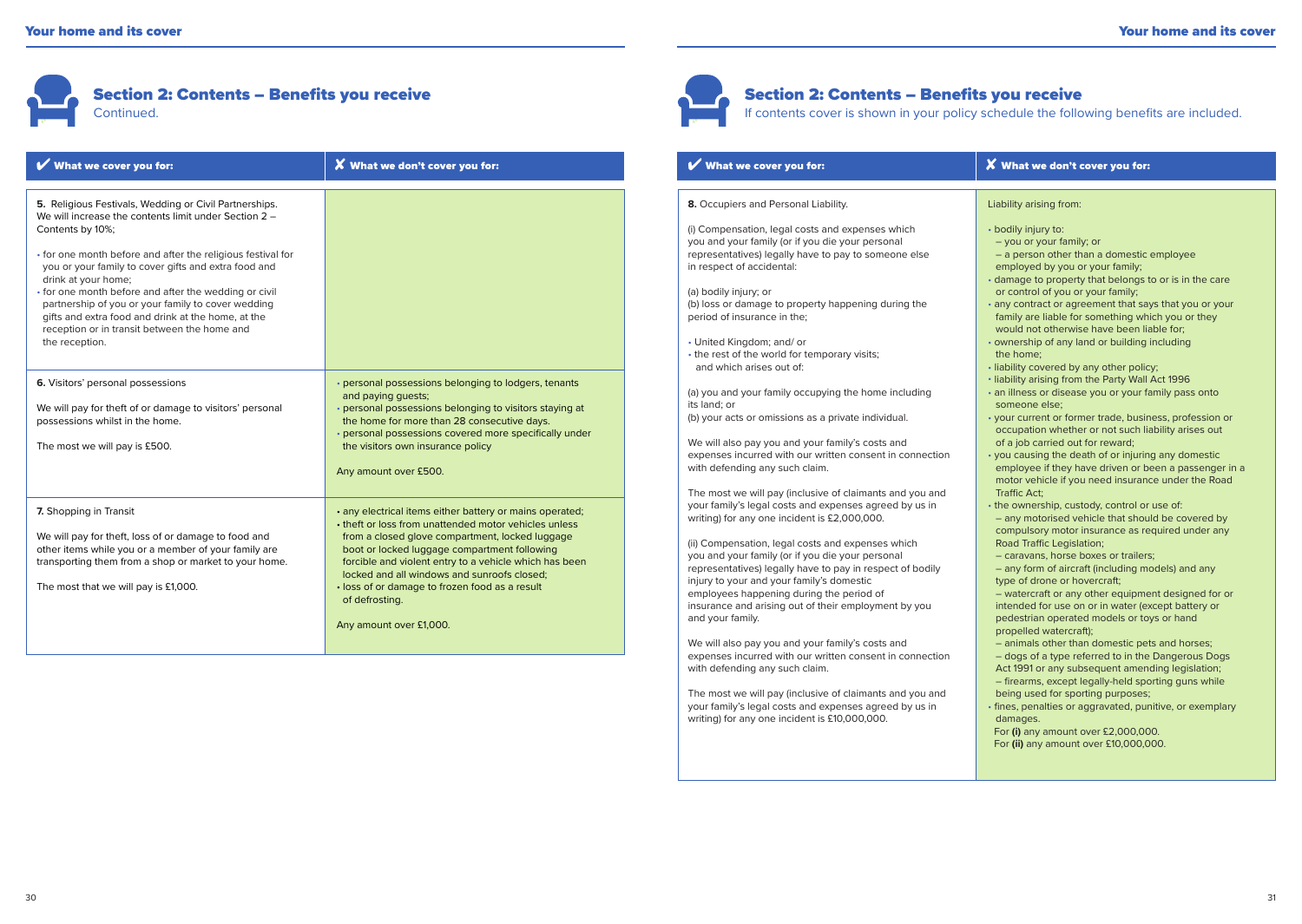

#### What happens when I make a contents claim?

To make a contents claim please phone the claims helpline number in your policy schedule and tell us what has happened.

As long as the loss or damage is covered under your policy, and you have followed all the policy conditions we will decide whether to settle your claim by: • repairing; • replacing;

• making a cash payment in respect of the damaged contents.

We will repair or replace the contents where we can.

Your policy schedule and/or your policy wording will show the amount of cover provided.

If we offer to repair or replace your contents this will be through our network of suppliers, but if we agree to pay you in cash, then payment will not exceed the amount we would have paid to our network of suppliers.

#### What happens if you cannot repair/replace my contents?

If no equivalent replacement is available then we will pay the full replacement cost of the item with no discount applied.

#### What happens if I have more than one claim in the period of insurance?

We will pay in respect of each incident of loss or damage up to the contents limit shown on your policy schedule or in the policy, provided that all replacement or repair work is completed for each claim and any recommendations we make to prevent further loss or damage are carried out without delay.

#### What happens if the policy limit is less than the cost to replace all of my contents as new?

The policy limit for general contents is £80,000. If at the time of the claim we identify that this is below the cost to replace all your contents as new, we may choose dependent on the circumstances to: • reduce your claim in direct proportion to the amount of premium underpaid; • charge an additional premium if applicable and pay your claim; • refuse to pay your claim; • cancel the policy in line with "Cancelling Your Policy".

#### Will I need to provide you with receipts or any proof of ownership?

We will require proof of ownership and value predating the loss or damage for items over £2,500. If you are unable to provide this information we may choose to reduce your claim payment or refuse to pay your claim.

#### How will you handle a claim for my high risk items?

The most we will pay for high risk items in total and for an individual item, set or collection are shown in your policy schedule.

The values of some of your high risk items, in particular jewellery, are likely to change considerably. We recommend that you have the values of these items checked regularly (at a minimum every year) and should the values change in order to ensure you are fully protected, you must tell OneClickCover straight away.

High risk items are covered up to a limit of £30,000 of the overall contents limit of £80,000 with an optional single high risk item limit of between £2,000 and £5,000 as shown in your policy schedule,



#### What happens to matching pairs, sets, suites and carpets?

In the event of loss or damage to part of a pair, set, suite and/or items of a uniform matching nature, design or colour (including carpets and curtains) we will pay whichever of the following is least: • the cost to repair the damaged part to its condition immediately before the loss;

• the cost to replace the lost or damaged part.

If we cannot repair the damaged item(s) or arrange for an equivalent replacement, we will pay:

- the full replacement cost of the whole pair, set or suite; or
- the cost to make up any loss in value of the undamaged pair, set or suite immediately before and after the loss or damage.

You agree, if requested by us, that you will surrender the undamaged part(s) of the pair, set or suite to us.

If a carpet or curtain is damaged beyond repair we will only pay for the damaged carpet or curtains. We will not pay for undamaged carpets or curtains in adjoining rooms even if they are the same colour or design.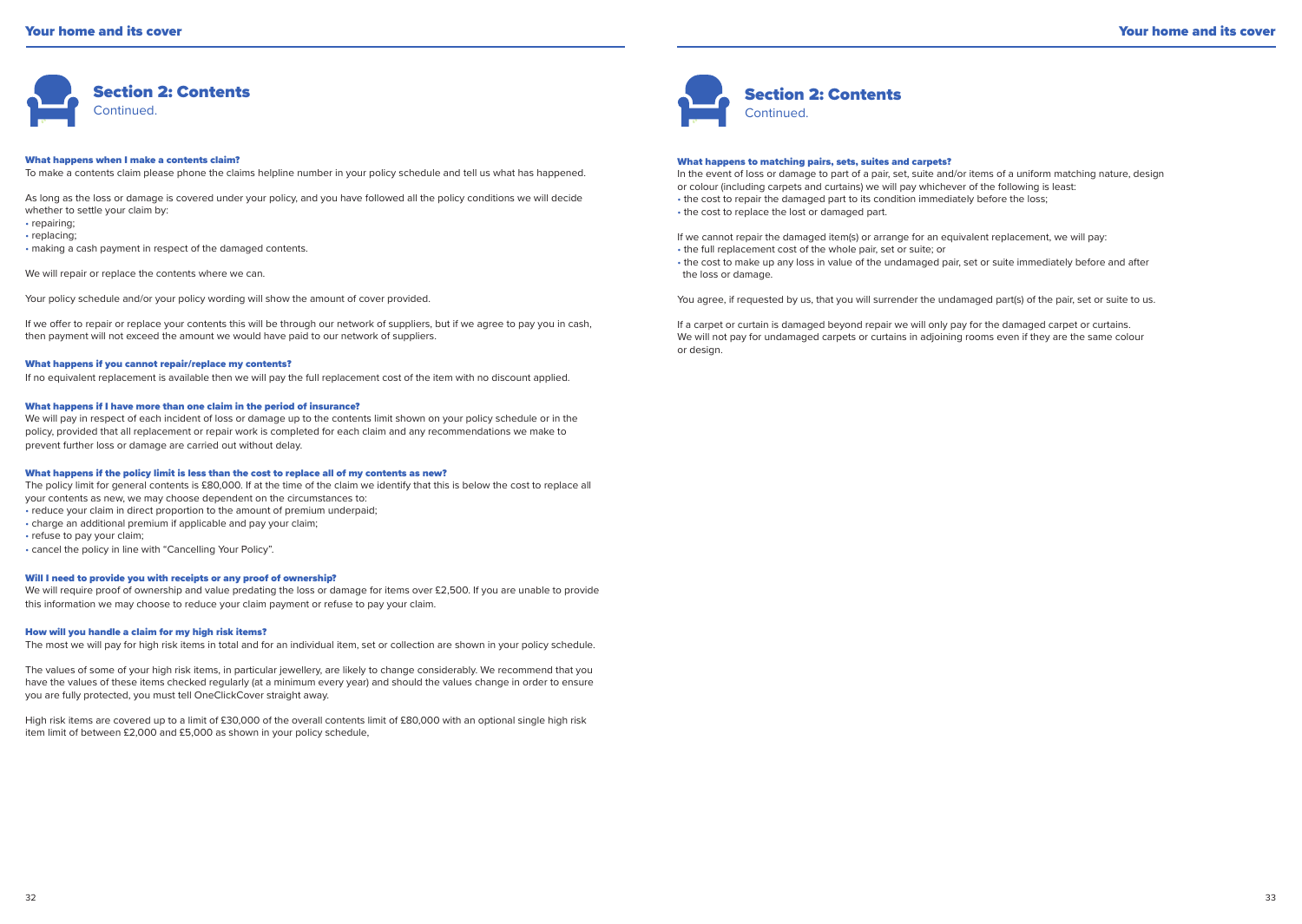$\overline{\phantom{a}}$ 

 $\overline{\phantom{a}}$  $\overline{\phantom{a}}$ 

# Section 3: Personal Possessions

Your policy schedule shows if this section applies to your policy.

| What we cover you for:                                                                                                                                                                                                                                                                                                                                                                           | X What we don't cover you for:                                                                                                                                                                                                                                                                                                                                                                                                                                                                                                                                                                                                                                                                                                                                                                                                                                                                                                                                                                                                                                                                                                                                                                                                                                                                                                                                                                                                                                                                                                                                                                                                                                                                                                                                                                                                                                                                                                                                                                                                                                                                                                                                                                    |
|--------------------------------------------------------------------------------------------------------------------------------------------------------------------------------------------------------------------------------------------------------------------------------------------------------------------------------------------------------------------------------------------------|---------------------------------------------------------------------------------------------------------------------------------------------------------------------------------------------------------------------------------------------------------------------------------------------------------------------------------------------------------------------------------------------------------------------------------------------------------------------------------------------------------------------------------------------------------------------------------------------------------------------------------------------------------------------------------------------------------------------------------------------------------------------------------------------------------------------------------------------------------------------------------------------------------------------------------------------------------------------------------------------------------------------------------------------------------------------------------------------------------------------------------------------------------------------------------------------------------------------------------------------------------------------------------------------------------------------------------------------------------------------------------------------------------------------------------------------------------------------------------------------------------------------------------------------------------------------------------------------------------------------------------------------------------------------------------------------------------------------------------------------------------------------------------------------------------------------------------------------------------------------------------------------------------------------------------------------------------------------------------------------------------------------------------------------------------------------------------------------------------------------------------------------------------------------------------------------------|
| Theft, accidental loss of or accidental damage to your<br>personal possessions whilst within the United Kingdom,<br>or anywhere else in the world for up to 60 days in any one<br>period of insurance which you or your family own or are<br>legally responsible for.<br>Your cover limit will be shown in your policy schedule.<br>The single item limit will be shown in your policy schedule. | The excess which is shown on your policy schedule.<br>Anything listed under the general exclusions.<br>Loss of property from an unattended road vehicle, unless<br>the property is concealed in a glove compartment,<br>locked luggage compartment or locked boot and all<br>windows and sunroofs are securely closed and all doors<br>are locked.<br>Any amount over £1,000 in respect of loss of property from<br>an unattended road vehicle.<br>Loss or damage to:<br>· sports equipment including fishing equipment whilst in<br>the course of play or use;<br>· pedal cycles while being used for racing, rallies, pace<br>making or trials;<br>• the strings or drum skins of musical instruments;<br>· navigational, audio or communication equipment<br>unless designed to be portable with an independent<br>power supply and means of use;<br>• camping equipment;<br>• domestic employees personal possessions when they<br>are not travelling with you or your family;<br>• household goods and business equipment while kept<br>in your home;<br>• items due to mechanical or electrical breakdown.<br>Loss or damage caused by or arising from:<br>· scratching, denting or chipping;<br>• the cost of remaking any film, disc or tape or the value<br>of any information contained on it;<br>• the cost of recovering any digital information.<br>Loss or damage:<br>• from the home caused by theft, attempted theft or<br>malicious acts;<br>• caused by theft not involving forcible and violent entry<br>or exit from any temporary lodging or room of<br>temporary accommodation for you or your family;<br>• to personal possessions taken with you or your family<br>while living and studying away from the home;<br>• to pedal cycles<br>- by theft if unattended and outside the boundary of<br>the home unless in a locked building or attached by<br>a locked security device between the pedal cycle's<br>frame and a permanently fixed structure;<br>- accessories or tyres unless the pedal cycle frame is<br>stolen, lost or damaged at the same time;<br>- for any amount above £1,500 per pedal cycle.<br>For single items any amount over the single item limit |

listed in your policy schedule



# Section 3: Personal Possessions

**Continued.** 

#### What happens when I make a personal possessions claim?

To make a personal possessions claim please phone the claims helpline number in your policy schedule and tell us what has happened.

As long as the loss or damage is covered under your policy, and you have followed all the policy conditions we will decide whether to settle your claim by:

- repairing;
- replacing

• making a cash payment in respect of the damaged personal possessions.

We will repair or replace the personal possessions where we can.

An amount for wear, tear and depreciation will be deducted for clothing.

Your policy schedule will show the amount of cover provided.

If we offer to repair or replace your personal possessions this will be through our network of suppliers but if we agree to pay you in cash then payment will not exceed the amount we would have paid to our network of suppliers.

#### What happens if you cannot repair/replace my personal possessions?

If no equivalent replacement is available then we will pay the full replacement cost of the item with no discount applied.

#### Is there a limit to how much I can claim for each item?

The most we will pay in respect of any one item, set or pair of personal possessions is between £2,000 and £5,000 as shown in your policy schedule.

If any personal possessions are left in an unattended road vehicle and you suffer a loss the maximum amount we will pay is £1,000.

#### What happens if I have more than one claim in the period of insurance?

We will pay in respect of each incident of loss or damage up to the personal possessions limit shown on your policy schedule or in the policy, provided that all replacement or repair work is completed for each claim.

#### What happens if I have not insured my personal possessions for the correct amount?

The policy limit for personal possessions cover is £30,000. If at the time of the claim we identify that the policy limit is below the cost to replace all your personal possessions as new, we may choose dependent on the circumstances to: • reduce your claim in direct proportion to the amount of premium underpaid;

- charge an additional premium if applicable and pay your claim;
- refuse to pay your claim; and/or
- cancel the policy in line with "Cancelling Your Policy".

The values of your personal possessions, in particular jewellery, are likely to change considerably. We recommend that you check regularly the value of personal possessions (at a minimum every year) you or your family normally carry on your person and should the values change in order to ensure you are fully protected, you must tell OneClickCover straight away or go online to www.oneclickcover.com and increase your single item limit using our "Upgrade Policy" self-service function (no administration fee charged).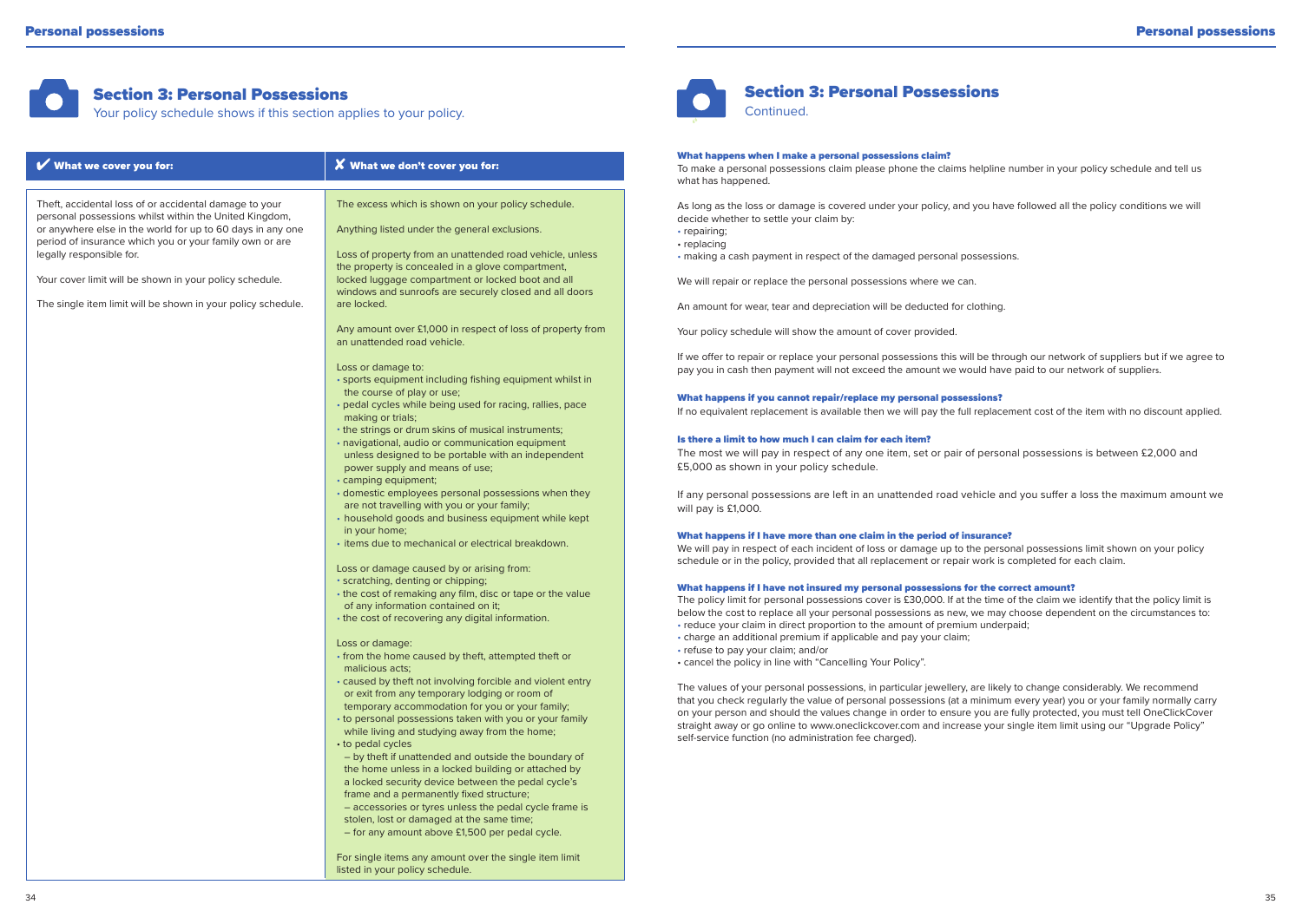

What happens to matching pairs and sets? In the event of loss or damage to part of a pair, set and/or items of a uniform matching nature, design or colour we will pay whichever of the following is less: • the cost to repair the damaged part to its condition immediately before the loss; or • the cost to replace the lost or damaged part.

If we cannot repair the damaged item(s) or arrange for an equivalent replacement, we will pay: • the full replacement cost of the whole pair or set; • the cost to make up any loss in value of the undamaged pair or set immediately before and after the loss or damage.

You agree, if requested by us, that you will surrender the undamaged part(s) of the pair or set to us.



# Section 4: Household Legal Expenses

Your policy schedule shows if this section applies to your policy.

#### 24 Hour legal help at your fingertips

Welcome to OneClickCover Legal Services, an extra part of your home insurance. Now if you and your family don't know where you stand on any legal matter, you can call immediately for confidential advice from professionals with years of experience in law.

#### A comprehensive legal package for you and your family

Now you don't have to worry about the cost, time and complication of being involved in any legal issues.

As part of your home insurance, you should have up to £100,000 of cover for legal expenses and access to a user-friendly range of services to help solve problems and put your mind at ease.

OneClickCover is not just about insurance for legal problems. Do you have a legal question? Phone us for free, we are open 7 days a week 24 hours a day and we'll do our best to answer it.

The legal advice line can help you with almost anything, including:

- property disputes
- accidents and personal injury
- disputes with a neighbour
- employment law
- consumer rights

#### Two ways to get the legal help you need

You never quite know when you or your family might need legal help.

But with OneClickCover Legal Services there's no need to spend time worrying unnecessarily. With our two specific services, it's easy to find the legal advice and help you need to reach a solution.

### 1. Legal expenses cover

OneClickCover Legal Services provides you, and members of your family living with you, with legal expenses cover of up to £100,000 for:

- personal injury • consumer protection
- residential matters • employment concerns
- tax related issues

36 and the contract of the contract of the contract of the contract of the contract of the contract of the contract of the contract of the contract of the contract of the contract of the contract of the contract of the con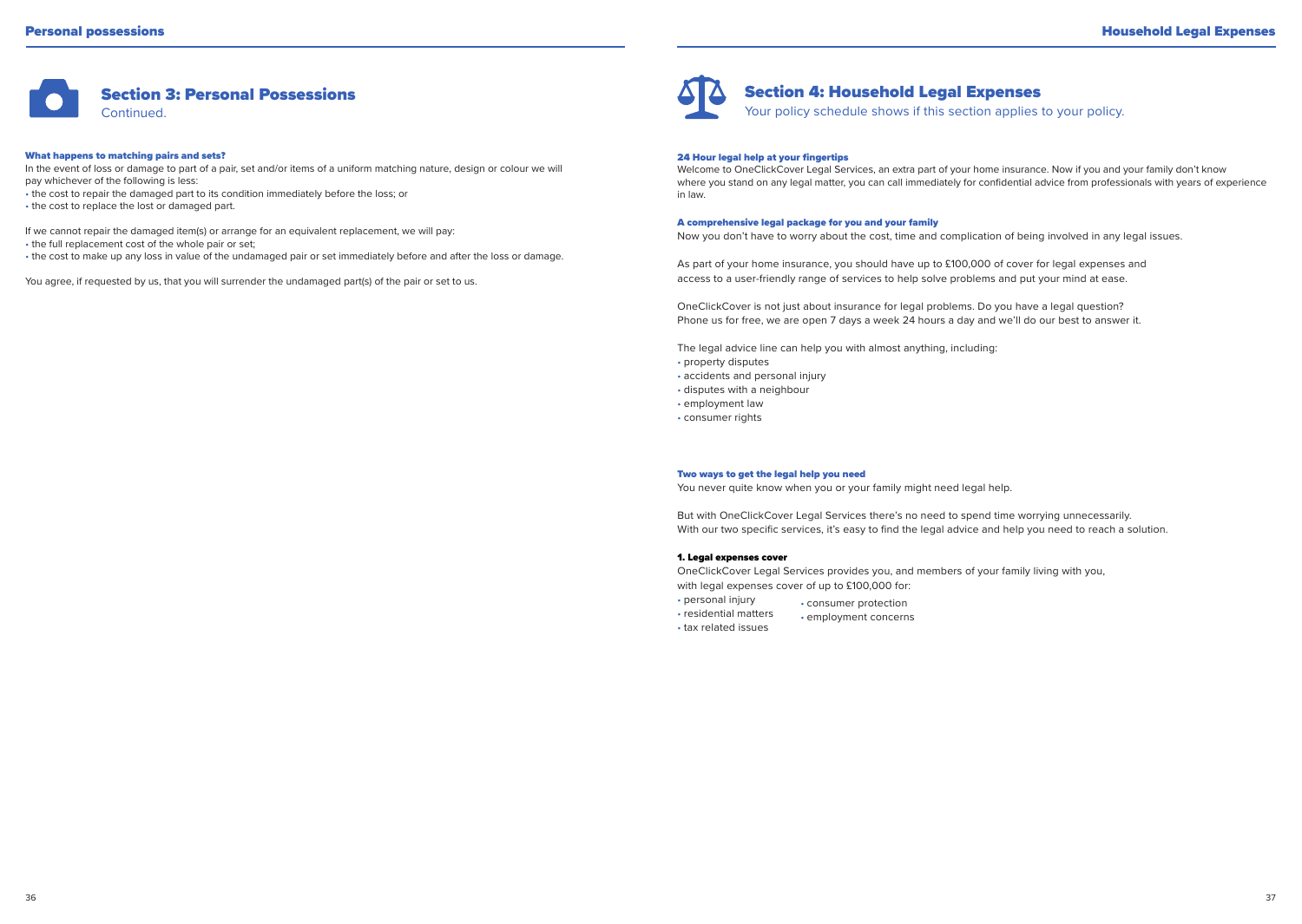

#### 2. Round the clock legal advice line

**0345 878 0065** Lines open all day, every day.

Whenever you have a legal concern, simply call our advice line and speak to a lawyer.

In many cases, the experts may be able to clear things up quickly. Or, if you do need to make a claim, they will guide you through the steps you need to take.

Whatever action they advise, OneClickCover Legal Services will always be working with you, and will keep you up to date with progress until the situation is resolved.

#### Words with special meanings (opposite)

This part of the policy sets out the words which have special meanings. Each word is listed with the meaning explained.



I

I I Section 4: Household Legal Expenses Continued.

| <b>Words</b>              | <b>Meanings</b>                                                                                                                                                                                                                                                                                                                                 |  |
|---------------------------|-------------------------------------------------------------------------------------------------------------------------------------------------------------------------------------------------------------------------------------------------------------------------------------------------------------------------------------------------|--|
| Any one claim             | All legal proceedings, including appeals, arising from or relating to the same<br>original cause or event.                                                                                                                                                                                                                                      |  |
| Arbitration               | A meeting held in private to settle a dispute about the policy. This is less formal<br>than a court hearing.                                                                                                                                                                                                                                    |  |
| Court                     | A court or other appropriate authority.                                                                                                                                                                                                                                                                                                         |  |
| <b>Disbursements</b>      | Money that your solicitor has spent on your behalf in dealing with your case. These<br>amounts are different from your solicitor's own fees and will be shown as a separate item<br>on your solicitor's bill.                                                                                                                                   |  |
| <b>Expert Witness</b>     | A person who has a special skill or technical or professional knowledge (for example, a<br>doctor or a surveyor) and whose opinion can be given as evidence in court.                                                                                                                                                                           |  |
| <b>Full enquiry</b>       | Action taken by the Inland Revenue following a Notice issued under Section 9A of the<br>Taxes Management Act 1970 saying they plan to carry out a 'Special Compliance Office<br>Investigation' or a 'Local Tax Office Enquiry' which involves examining and considering all<br>areas of your tax affairs in detail.                             |  |
| Goods                     | Items you own or for which you are legally responsible, except motorised<br>vehicles or parts of them, land, buildings or items used for business purposes.                                                                                                                                                                                     |  |
| <b>Insurance Period</b>   | The period shown on your schedule and any further period for which you have paid or<br>have agreed to pay and we have accepted or have agreed to accept your premium.                                                                                                                                                                           |  |
| Insurer                   | Royal & Sun Alliance Ltd.                                                                                                                                                                                                                                                                                                                       |  |
| Legal expenses            | Your representative's fees, costs and disbursements which we have agreed or the costs<br>of any other people involved in the legal proceedings if you have to pay those costs. This<br>includes costs following an 'out-of-court' settlement to which we have agreed. This does<br>not include any damages, fines or penalties you have to pay. |  |
| <b>Legal proceedings</b>  | Legal action in a civil court to protect your rights in a dispute.                                                                                                                                                                                                                                                                              |  |
| Partner                   | A person you have a continuous relationship with and who lives with you at the<br>insured property.                                                                                                                                                                                                                                             |  |
| Representative            | The solicitor or other suitably qualified person appointed to act for you.                                                                                                                                                                                                                                                                      |  |
| <b>Territorial limits</b> | Great Britain and Northern Ireland, all other countries in the European Union, the Isle of<br>Man, the Channel Islands, Andorra, Egypt, Gibraltar, Iceland, Israel, Liechtenstein, Monaco,<br>Morocco, Norway, San Marino, Switzerland, Tunisia, Turkey, Vatican City and islands in the<br>Mediterranean.                                      |  |
| We, us, our               | Arc Legal Assistance Ltd, a third party provider approved by Royal & Sun<br>Alliance Insurance plc. which acts on behalf of OneClickCover and handles claims on<br>behalf of the insurer.<br>You can contact Arc Legal Assistance Ltd at: T: 0800 300 688. E: claims@arclegal.co.uk                                                             |  |
| You, your                 | The person named as policy holder on your schedule, your husband, wife, partner,<br>children, parents and relatives who all normally live with you at the insured property.                                                                                                                                                                     |  |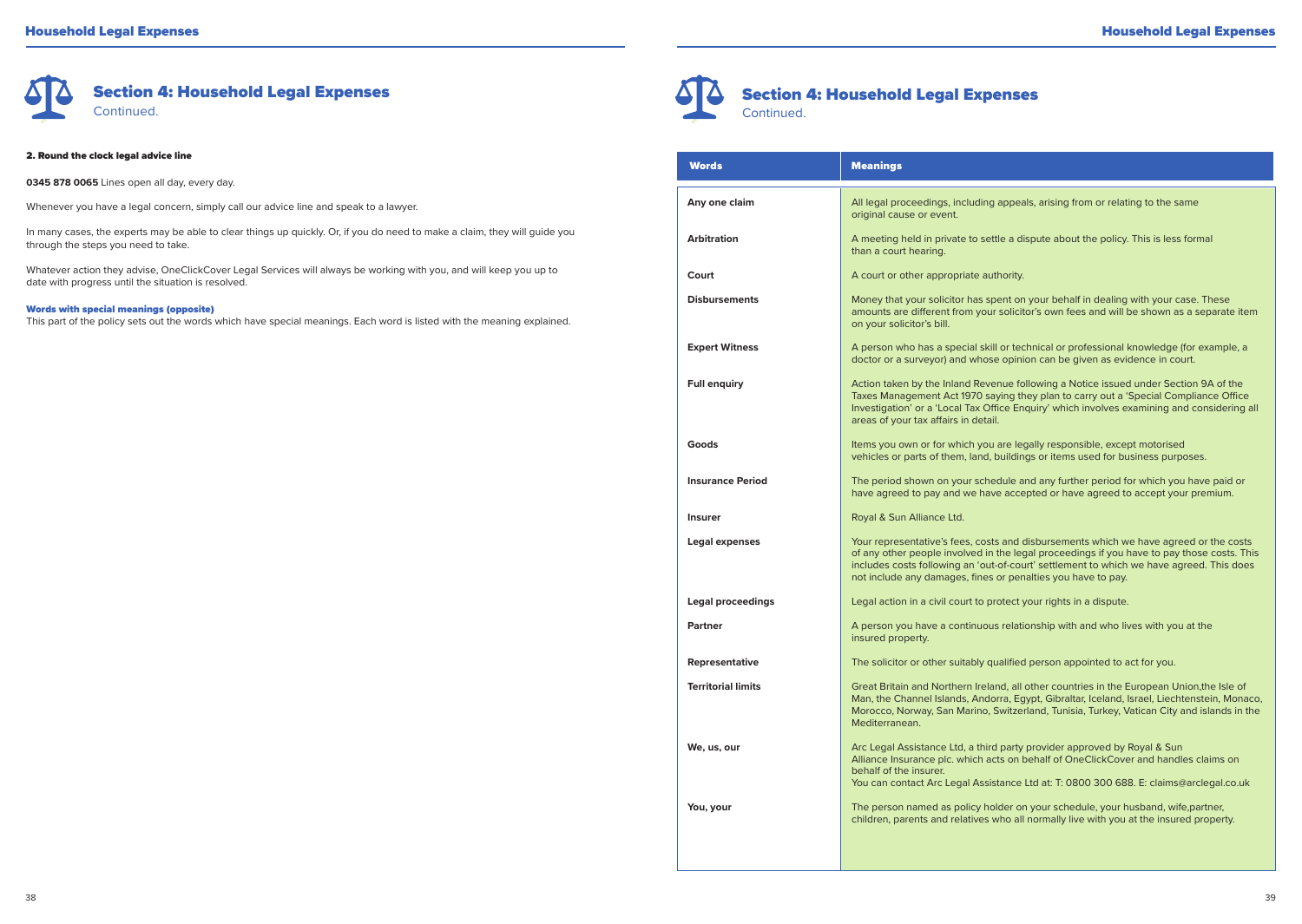

| What we cover you for:                                                                                                                                                                                                                                                                                                                                                                                                                                                                                                                                                                | X What we don't cover you for:                                                                                                                                                                                                                                                                                                                                                                                                                                                                                                                                                                                                                                                                                                                                                                                                                                                                                                       | What we cover you for:                                                                                                                                                                                                                                                                                                                                                                                                                                                                                                                                                                                                                                                                 | $\boldsymbol{X}$ What we don't cover you for                                                                                                                                                                                                                                                                                                                                                                                                                                                                                                                                                                                                                                                                                                                                                                                                                                                                                                                                                                                                                                                                                                                |
|---------------------------------------------------------------------------------------------------------------------------------------------------------------------------------------------------------------------------------------------------------------------------------------------------------------------------------------------------------------------------------------------------------------------------------------------------------------------------------------------------------------------------------------------------------------------------------------|--------------------------------------------------------------------------------------------------------------------------------------------------------------------------------------------------------------------------------------------------------------------------------------------------------------------------------------------------------------------------------------------------------------------------------------------------------------------------------------------------------------------------------------------------------------------------------------------------------------------------------------------------------------------------------------------------------------------------------------------------------------------------------------------------------------------------------------------------------------------------------------------------------------------------------------|----------------------------------------------------------------------------------------------------------------------------------------------------------------------------------------------------------------------------------------------------------------------------------------------------------------------------------------------------------------------------------------------------------------------------------------------------------------------------------------------------------------------------------------------------------------------------------------------------------------------------------------------------------------------------------------|-------------------------------------------------------------------------------------------------------------------------------------------------------------------------------------------------------------------------------------------------------------------------------------------------------------------------------------------------------------------------------------------------------------------------------------------------------------------------------------------------------------------------------------------------------------------------------------------------------------------------------------------------------------------------------------------------------------------------------------------------------------------------------------------------------------------------------------------------------------------------------------------------------------------------------------------------------------------------------------------------------------------------------------------------------------------------------------------------------------------------------------------------------------|
| If OneClickCover Legal Services is shown on your policy<br>schedule, we provide the following cover for legal expenses<br>up to the sum insured shown on your schedule in total for any<br>one claim.<br>The cause of the action must happen within the territorial limits<br>and during the insurance period. The legal proceedings must<br>be taken or defended in the territorial limits.<br>You must have told us about the claim within six months of the<br>cause of action arising. We must have given our agreement to<br>support your claim.                                 | Anything that is excluded on page 43 of this booklet.                                                                                                                                                                                                                                                                                                                                                                                                                                                                                                                                                                                                                                                                                                                                                                                                                                                                                | <b>C. Residential</b><br>1. The cost of you taking legal proceedings against another<br>person or organisation as a result of:<br>a. a person or organisation interfering with your legal rights<br>relating to your home (you must be legally entitled to live in<br>the home);<br>b. a dispute over a contract in your name to buy or sell your<br>home or former home or to rent your home as a tenant;<br>c. an event which causes loss of or damage to your home.<br>2. The cost of defending legal action brought against you as<br>a result of:<br>a. you allegedly interfering with another person's legal rights<br>in connection with you owning or living in your home (you | Anything that is excluded on page .<br>. an event that happens less than 9<br>insurance first started.<br>· any legal proceedings over loss o<br>a more specific insurance policy.<br>· anything to do with building, conv<br>altering, renovating or demolishin<br>not apply to common home impro<br>as installing double-glazing, repla-<br>bathrooms).<br>· any dispute about letting, sublettir<br>person to live in your home.<br>· legal proceedings between you a<br>department or a local authority, ur<br>money if your case is not success<br>· any matter connected with a mon<br>· any event which occurs outside th<br>the Isle of Man or the Channel Isla<br>• any matter connected with any fre<br>or leasehold property which you o<br>permanent residence.<br>• anything that is excluded on page<br>• a dispute with your employer or le<br>against you less than 90 days aft<br>started.<br>· any matter connected with a mon<br>than a dispute with your employer<br>employment.<br>· defending any motoring prosecut<br>· defending civil legal proceedings<br>your duties as a member of a prof<br>director or officer of any company |
| A. Personal injury<br>The cost of you taking legal proceedings against another<br>person or organisation as a result of an event which causes<br>your death, or bodily injury.                                                                                                                                                                                                                                                                                                                                                                                                        | · defending civil legal proceedings that are connected with:<br>- death, disease or illness of or bodily injury to anyone; or<br>- loss or destruction of, or damage to, any property (this<br>includes property which cannot be used because of the loss,<br>destruction or damage).<br>any claim to do with your use of a motor vehicle, its parts<br>or accessories (except a claim against another person or<br>organisation for your death or bodily injury which<br>happened while you were a passenger in a motor vehicle).<br>· any claim where the amount in dispute is<br>less than £250.                                                                                                                                                                                                                                                                                                                                  | must be legally entitled to live in the home).<br>b. a dispute over a contract in your name to buy or sell your<br>home or former home or to rent your home as a tenant.<br>D. Employment<br>1. The cost of you taking legal proceedings against your<br>employer over your contract of employment. As soon as you                                                                                                                                                                                                                                                                                                                                                                     |                                                                                                                                                                                                                                                                                                                                                                                                                                                                                                                                                                                                                                                                                                                                                                                                                                                                                                                                                                                                                                                                                                                                                             |
| <b>B. Consumer protection</b><br>1. The cost of you taking legal proceedings against another<br>person or organisation as a result of:<br>a. a dispute over a contract for buying, selling or renting goods<br>or services;<br>b. a person or organisation breaking the requirements of Part II,<br>section 13 of the Data Protection Act 1998; and where<br>breaking those requirements results in you losing money.<br>2. The cost of defending a legal action brought against you<br>as a result of a dispute over a contract for buying, selling or<br>renting goods or services. | • anything that is excluded on page 43 of this booklet.<br>• any dispute over a contract that arises less than 90 days<br>after the insurance first started, unless the dispute is to do<br>with a contract which started after you took out the<br>insurance.<br>• any matter connected with a moneymaking activity.<br>· anything to do with building, converting, extending, altering,<br>renovating or demolishing your home (this does not apply<br>to common home improvements such as installing double-<br>glazing or replacing kitchens or bathrooms).<br>• any dispute connected with letting, subletting or allowing<br>another person to live in your home.<br>• anything to do with a motor vehicle, its parts or accessories.<br>• any claim where the amount in dispute is less than £250.<br>· any matter connected with any freehold or leasehold<br>property which you own and is not your permanent<br>residence. | knew of the dispute, you must have taken and followed legal<br>advice from us.<br>2. The cost of defending legal action brought against you in<br>the territorial limits as a result of prosecution which results<br>from your normal duties as an employee. This includes<br>civil proceedings under the Race Relations Act 1976, the<br>Sex Discrimination Act 1986, the Disability Discrimination<br>Act 1995, the Data Protection Act 1998 or any Acts which<br>replace or change these.                                                                                                                                                                                           |                                                                                                                                                                                                                                                                                                                                                                                                                                                                                                                                                                                                                                                                                                                                                                                                                                                                                                                                                                                                                                                                                                                                                             |



Section 4: Household Legal Expenses Continued.

| $\boldsymbol{X}$ What we don't cover you for:                                                                                                                                                                                                                                                                                                                                                                                                                           | What we cover you for:                                                                                                                                                                                                                                                                                                                                                                                                                                                                                                                                                                                                                                                                                                                                                                                                                                             | <b>X</b> What we don't cover you for:                                                                                                                                                                                                                                                                                                                                                                                                                                                                                                                                                                                                                                                                                                                                                                                                                                                                                                                                                                                             |
|-------------------------------------------------------------------------------------------------------------------------------------------------------------------------------------------------------------------------------------------------------------------------------------------------------------------------------------------------------------------------------------------------------------------------------------------------------------------------|--------------------------------------------------------------------------------------------------------------------------------------------------------------------------------------------------------------------------------------------------------------------------------------------------------------------------------------------------------------------------------------------------------------------------------------------------------------------------------------------------------------------------------------------------------------------------------------------------------------------------------------------------------------------------------------------------------------------------------------------------------------------------------------------------------------------------------------------------------------------|-----------------------------------------------------------------------------------------------------------------------------------------------------------------------------------------------------------------------------------------------------------------------------------------------------------------------------------------------------------------------------------------------------------------------------------------------------------------------------------------------------------------------------------------------------------------------------------------------------------------------------------------------------------------------------------------------------------------------------------------------------------------------------------------------------------------------------------------------------------------------------------------------------------------------------------------------------------------------------------------------------------------------------------|
| Anything that is excluded on page 43 of this booklet.<br>defending civil legal proceedings that are connected with:<br>- death, disease or illness of or bodily injury to anyone; or<br>- loss or destruction of, or damage to, any property (this<br>includes property which cannot be used because of the loss,<br>destruction or damage).<br>any claim to do with your use of a motor vehicle, its parts<br>or accessories (except a claim against another person or | <b>C.</b> Residential<br>1. The cost of you taking legal proceedings against another<br>person or organisation as a result of:<br>a. a person or organisation interfering with your legal rights<br>relating to your home (you must be legally entitled to live in<br>the home):<br>b. a dispute over a contract in your name to buy or sell your<br>home or former home or to rent your home as a tenant;<br>c. an event which causes loss of or damage to your home.<br>2. The cost of defending legal action brought against you as<br>a result of:<br>a. you allegedly interfering with another person's legal rights<br>in connection with you owning or living in your home (you<br>must be legally entitled to live in the home).<br>b. a dispute over a contract in your name to buy or sell your<br>home or former home or to rent your home as a tenant. | Anything that is excluded on page 43 of this booklet.<br>• an event that happens less than 90 days after the<br>insurance first started.<br>· any legal proceedings over loss or damage covered under<br>a more specific insurance policy.<br>· anything to do with building, converting, extending,<br>altering, renovating or demolishing your home (this does<br>not apply to common home improvements such<br>as installing double-glazing, replacement kitchens or<br>bathrooms).<br>· any dispute about letting, subletting or allowing another<br>person to live in your home.<br>· legal proceedings between you and a government<br>department or a local authority, unless you could lose<br>money if your case is not successful.<br>• any matter connected with a moneymaking activity.<br>• any event which occurs outside the United Kingdom,<br>the Isle of Man or the Channel Islands.<br>• any matter connected with any freehold<br>or leasehold property which you own and is not your<br>permanent residence. |
| organisation for your death or bodily injury which<br>happened while you were a passenger in a motor vehicle).<br>any claim where the amount in dispute is<br>less than £250.                                                                                                                                                                                                                                                                                           | D. Employment<br>1. The cost of you taking legal proceedings against your<br>employer over your contract of employment. As soon as you<br>$\sim$ . The contract of the contract of the contract of the contract of the contract of the contract of the contract of the contract of the contract of the contract of the contract of the contract of the contract of the co                                                                                                                                                                                                                                                                                                                                                                                                                                                                                          | • anything that is excluded on page 43 of this booklet.<br>• a dispute with your employer or legal action brought<br>against you less than 90 days after the insurance first                                                                                                                                                                                                                                                                                                                                                                                                                                                                                                                                                                                                                                                                                                                                                                                                                                                      |

started. • any matter connected with a moneymaking activity other

than a dispute with your employer over your contract of employment.

• defending any motoring prosecutions.

• defending civil legal proceedings that are connected with your duties as a member of a profession or your duties as a director or officer of any company.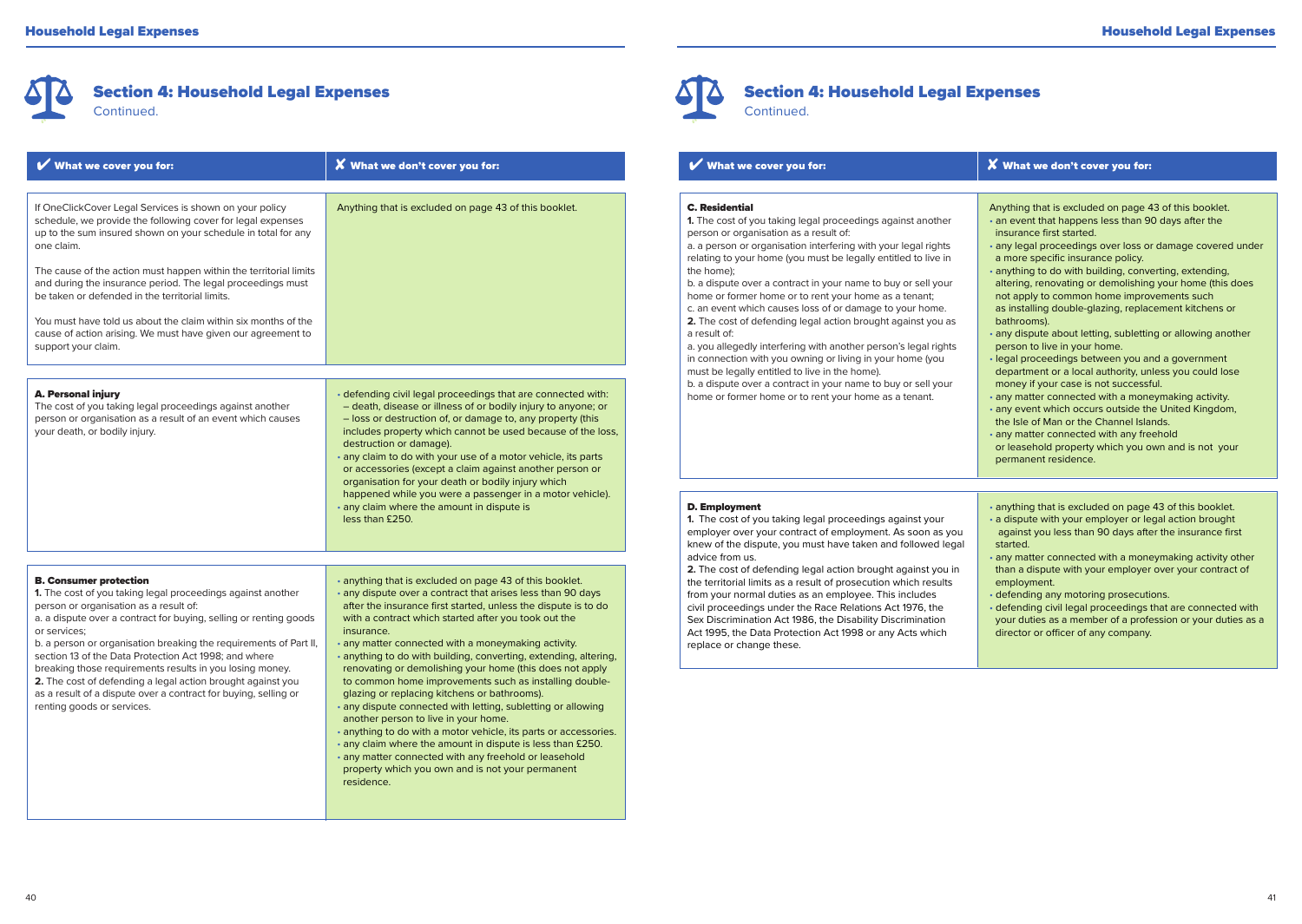

| What we cover you for:                                                                                                                                                                                                                                                                                                                                                                                                                                                                                                                                                                                                                         | <b>X</b> What we don't cover you for:                                                                                                                                                                                                                                                                                                                                                                                                                                                                                                                                                                                                                                                                                                                                                                                                                                                                                                                                                                                                                                                                                                                                                                                                                                                                                                                                                                                                                                                                                                                                                                                                                                             |
|------------------------------------------------------------------------------------------------------------------------------------------------------------------------------------------------------------------------------------------------------------------------------------------------------------------------------------------------------------------------------------------------------------------------------------------------------------------------------------------------------------------------------------------------------------------------------------------------------------------------------------------------|-----------------------------------------------------------------------------------------------------------------------------------------------------------------------------------------------------------------------------------------------------------------------------------------------------------------------------------------------------------------------------------------------------------------------------------------------------------------------------------------------------------------------------------------------------------------------------------------------------------------------------------------------------------------------------------------------------------------------------------------------------------------------------------------------------------------------------------------------------------------------------------------------------------------------------------------------------------------------------------------------------------------------------------------------------------------------------------------------------------------------------------------------------------------------------------------------------------------------------------------------------------------------------------------------------------------------------------------------------------------------------------------------------------------------------------------------------------------------------------------------------------------------------------------------------------------------------------------------------------------------------------------------------------------------------------|
| E. Tax<br>The cost of your representative acting for you in a full enquiry<br>by the Inland Revenue into your income and records to<br>decide how much tax you have to pay under the following<br>sections of the Taxes Act 1988.<br>1. Section 19. Schedule E of the Taxes Act 1988 on:<br>- your wages or salary; and<br>- your pension.<br>2. Section 18, Schedule D of the Taxes Act 1988 where it<br>relates to income you have received on:<br>- investments in the UK; and<br>- investments overseas in securities listed on a recognised<br>national<br>or international stock exchange. This cannot be your main<br>source of income. | • anything that is excluded on page 43 of this policy.<br>· any tax, interest or penalties you may have to pay to the<br>Inland Revenue.<br>• any case where you or your tax advisor have not taken every<br>reasonable care to act according to tax legislation.<br>· anything to do with a tax return which you sent to the Inland<br>Revenue and which arrived after the legal deadline.<br>• an enquiry by the Inland Revenue which is only concerned<br>with one or more specific areas of your tax return and which<br>is not considered by the Inland Revenue to be a full enquiry.<br>· any change in an Inland Revenue investigation or enquiry<br>when it becomes clear that they suspect serious fraud.<br>· any income you have earned as a self-employed person.<br>• any matter connected with a moneymaking activity<br>(other than your contract of employment or a normal private<br>investment) or personal liability including:<br>- your business, trade or profession;<br>- a personal venture for gain;<br>- a share in a partnership or a joint venture for gain;<br>- an investment which is not listed on a recognised national<br>or international stock exchange; or<br>- a personal quarantee or indemnity.<br>• any money which the insurer has already paid if you later<br>withdraw, without our agreement, from the defence of a full<br>enquiry by the Inland Revenue.<br>• any money which has to be paid because you withdraw<br>without our agreement from the defence of a full enquiry by<br>the Inland Revenue.<br>• any matter connected with any freehold<br>or leasehold property which you own and is not your<br>permanent residence. |
| E. Dovorce linhility                                                                                                                                                                                                                                                                                                                                                                                                                                                                                                                                                                                                                           | a sum awarded to you if the judgement of the sourt is                                                                                                                                                                                                                                                                                                                                                                                                                                                                                                                                                                                                                                                                                                                                                                                                                                                                                                                                                                                                                                                                                                                                                                                                                                                                                                                                                                                                                                                                                                                                                                                                                             |

#### F. Reverse liability

If your policy includes Reverse Liability cover under the Legal Expenses section, the following wording will apply: The company will pay any sum, including interest, awarded to you in a court of law in the United Kingdom, Isle of Man or the Channel Islands, and which has not been paid to you or your representative within three months of the date of the judgement. The sum will be paid provided that cover under your Contents policy headed either "The insured is indemnified against liability at law" or "Third Party Liability" would have covered the award if you had to pay it to another person.

**Claims settlement**

The maximum amount payable in respect of any one incident is £1,000,000.

ed to you if the judgement of the court is subject to an appeal.

• any court award arising from a claim which was not notified to us before you began legal proceedings.

- any claim where you unreasonably refuse to join any person
- whom we specify as a defendant in legal proceedings.
- any event, dispute or cause of action that first happened or started before this insurance was taken out.



# Section 4: General Exclusions applying to this section

# $\boldsymbol{X}$  What we don't cover you for:

- **1.** Any claim where there is not a reasonable chance of you winning the case and achieving a reasonable outcome.
- **2.** Any event, dispute or cause of action that first happened or started before you took out this insurance.
- **3.** An event which you report to us more than six months after it happened.
- **4.** Legal expenses which apply to the period before we have agreed in writing to support your claim.
- **5.** Legal proceedings where a reasonable estimate of your total legal expenses is greater than the amount in dispute.
- **6.** Any legal expenses you could claim under any other insurance.
- **7.** Any legal proceedings over loss or damage covered under a specific insurance policy.
- **8.** A dispute about either the amount an insurance company should pay to settle an insurance claim or the way a claim should be settled.
- **9.** Defending civil legal proceedings that are connected with:
- death, disease or illness of or bodily injury to anyone;
- your duties as a member of a profession or your duties as a director or officer of any company;

– the loss of, destruction of or damage to any property. (This includes property which cannot be used because of the loss, destruction or damage).

**10.** Any legal proceedings between any members of your family. (This does not apply to accidents involving motor vehicles). **11.** Any legal proceedings between you and your husband, wife or partner or former husband, wife or partner. This includes legal proceedings relating to custody, access or maintenance.

**12.** Defending any criminal proceedings or legal proceedings arising from anything you did deliberately or recklessly.

- **13.** Any dispute with us or the insurer that is not dealt with under the arbitration condition below.
- **14.** Any direct or indirect liability, loss or damage caused:

– to equipment because it fails correctly to recognise data representing a date in a way that it does not work properly or at all; – by computer viruses.

This does not apply to legal expenses connected with claiming compensation following your death or bodily injury. **15.** Any claim or expense of any kind caused directly or indirectly by:

- ionising radiation or radioactive contamination from any nuclear fuel or waste which results from the burning of nuclear fuel; – the radioactive, toxic, explosive or other dangerous properties of nuclear machinery or any part of it.
- **16.** Any loss or damage caused by any sort of war, invasion or revolution.

**17.** Any loss or damage by pressure waves caused by aircraft or other flying objects moving at or above the speed of sound. **18.** Any loss, damage, liability, cost or expense of any kind directly or indirectly caused by, resulting from or in connection with any act of terrorism.

For the purpose of this exclusion, terrorism means the use, or threat of use, of biological, chemical and/or nuclear force or contamination by any person(s), whether acting alone or on behalf of or in connection with any organisation(s) or government(s) committed for political, religious, ideological or similar purposes including the intention to influence any government(s) or put any section of the public in fear.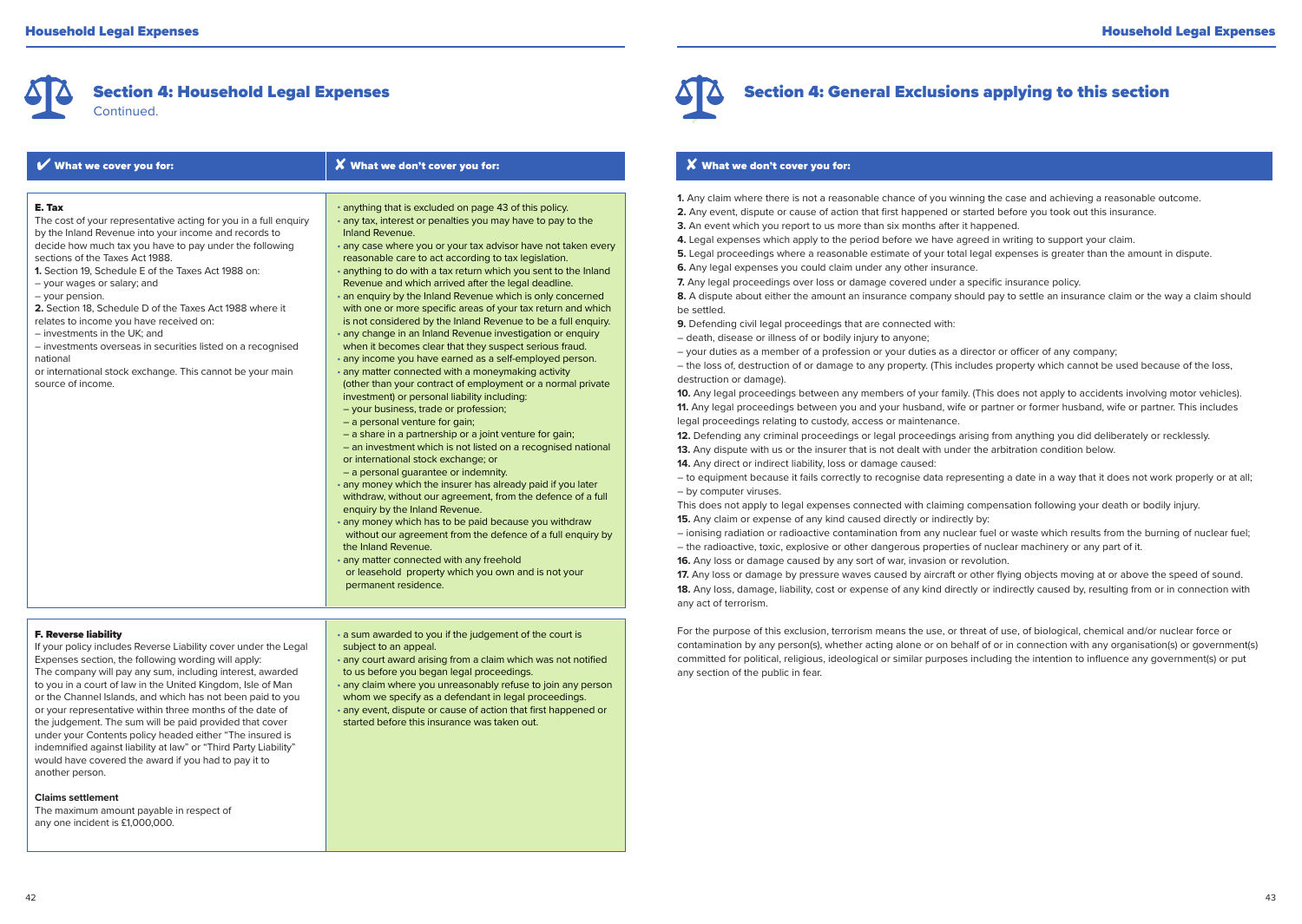

You must comply with the policy conditions set out in your Home Insurance policy booklet as part of this legal expenses contract. You must also keep to the conditions on this page and the following pages.

#### **1.** Preventing legal proceedings

You must take all reasonable measures to prevent or avoid being involved in legal proceedings and keep the cost as low as possible. The Legal Advice line is available 24 hours a day 7 days a week, to provide you with free and confidential advice.

#### **2.** Arbitration

If there is a dispute between you and us or the insurer about this section of the policy it can be taken to an independent arbitrator. The arbitrator will be a solicitor or barrister you and we agree to. If we cannot agree with you on an arbitrator, the President of the Law Society (or similar organisation within the appropriate territorial limits) will choose an arbitrator.

The side that loses the arbitration will pay all the costs of the arbitration. If the decision is not totally in favour of one side, the arbitrator will decide who pays the costs. If you lose, the policy will not cover these costs.

You can still use the complaints procedure shown on page 47.

#### Financial sanctions

We shall not provide any cover or be liable to provide any indemnity, payment or other benefit under this policy to the extent that the provision of such cover, indemnity, payment or other benefit would expose us to any sanction, prohibition or restriction under United Nations resolutions or the trade or economic sanctions, laws or regulations of the European Union, United Kingdom, United States or other country of policy issue.

If any such resolution, sanction, law or regulation takes effect during the insurance period we may cancel this policy immediately by giving you written notice at your last known address.

#### Claims settlement conditions

These conditions apply when you make a legal expenses claim. You must keep to these conditions as your part of the legal expenses contract.

### **1**. Telling us about the claim

If anything happens which might lead to a legal expenses claim, you must tell us as soon as possible by filling in a claim form that can be obtained from Arc Legal Assistance, PO BOX 8921, Colchester, CO4 5YD. You must tell us fully and truthfully in writing all the details about your claim and give us all the information that we may need. Until you have told us about the claim and we have given our written agreement, the insurer will not be responsible for any legal expenses. The insurer will not cover legal expenses involved in your representatives handling the claim before the date when we gave our written agreement. You must have told us about the claim within six months of the cause of action arising.

#### **2.** Giving our agreement

We will agree if all of the following apply:

– We think you have a reasonable chance of winning your case and achieving a reasonable outcome.

– The legal proceedings arise from a cause of action which is covered by this insurance. This cause of action must happen within the territorial limits and during the insurance period.

– The legal proceedings will be dealt with by a court within the territorial limits.

– You have kept to the terms and conditions of the policy and none of the exclusions listed on page 56/57 of this booklet apply. In circumstances where we have chosen a representative to act on your behalf we will pay legal expenses incurred for providing the initial assessment of the claim irrespective of the prospects of success or whether the claim is covered under this policy.

Where you have chosen your own representative any legal expenses incurred in providing initial assessment shall only be covered where there are reasonable prospects of successfully pursuing or defending the legal proceedings and the claim is covered under all other terms and conditions of the policy.

The decision to grant consent will take into account the advice of your representative as well as that of our own advisers. We may require, at your expense, an opinion of Counsel on the merits of the legal proceedings. If the claim is subsequently admitted your costs in obtaining such an opinion and providing such advice will be covered under this insurance.



If, during the claim, we think that there is no longer a reasonable chance of your winning the case and achieving a reasonable outcome, we may not continue to support your legal proceedings. If we do not carry on with your claim, we will tell you why. If you decide to commence or continue legal proceedings for which we have denied support under this Claims Settlement Condition and are successful, we will pay legal expenses as if we had given our consent in the first instance.

**3.** Choosing a representative

In the period before Court papers need to be issued (or have been received) we may refer your case to a suitably qualified representative to act on your behalf.

At the point where Court papers need to be issued (or have been received), or where there is a conflict of interest, you are free to choose a suitably qualified representative.

You will need to satisfy us that your representative has the appropriate experience and skills to handle your claim.

Where we agree to the appointment of a representative of your choice, you must confirm that your representative will not charge more than a representative chosen or suggested by us or that you will pay any difference between your chosen representative's fees and those of a representative chosen or suggested by us. We will not pay your choice of representative more than we would pay our own choice of representative.

In selecting the representative you shall have a duty to minimise the cost of legal proceedings.

If your choice of representative has to undertake work to familiarise themselves with the work already undertaken on the case we will not pay for this work to be done. Any representative you choose is appointed to act for you.

If we and you cannot agree whether Court papers need to be issued or the choice of representative you can take the matter to an independent arbitrator. This process is set out on page 44.

#### **4.** Rights and responsibilities

You must tell us if an offer is made to settle the dispute. You must not negotiate or agree to settle the dispute without getting our agreement beforehand. If you do not accept a reasonable offer to settle the dispute, we may not continue to support your claim.

You must send us all bills for the representative's legal expenses as soon as you receive them. You must confirm to us that any charges you have to pay for the representative handling this dispute are acceptable and that we may pay the bill for you.

You and your representative must take every step to recover legal expenses. You must pay any recovered legal expenses to your representative who must then refund any legal expenses which the insurer has paid or has been asked to pay.

If the insurer pays legal expenses up to the policy limit and you pay more legal expenses to end your case, the insurer and you will share any legal expenses that are recovered. The insurer and you will each receive the same percentage as originally paid.

#### **5.** Information your representative will need from you

You must give your representative all the information and help he or she may need. This will include a truthful account of the facts of your case and any paperwork to do with your case. You owe the same obligations to us as to your representative.

#### **6.** What you and your representative must do for us

We must be able to contact your representative. You and your representative must co-operate and tell us about developments to do with your case. If we ask for this we must be able to have access to your representative's files. This includes the truthful account of the facts of your case and any paperwork you have supplied to your representative.

If your representative wants to consult a barrister or expert witness we will agree if we think it is reasonable. You must give us the name of the barrister or expert witness and the reasons why you need one.

#### 7. Appealing against a court's decision

If you want to appeal against a court's decision, you must give us your reasons for bringing the appeal. We will give you our agreement if all of the following apply:

- You must tell us that you want to appeal as soon as your right of appeal arises. This is because strict time limits may apply.
- The appeal arises from legal proceedings to which we have already given our agreement under the terms of claims settlement condition 2 on page 44.
- Your appeal meets the requirements of claims settlement condition 2 in the same way as your initial claim for legal expenses.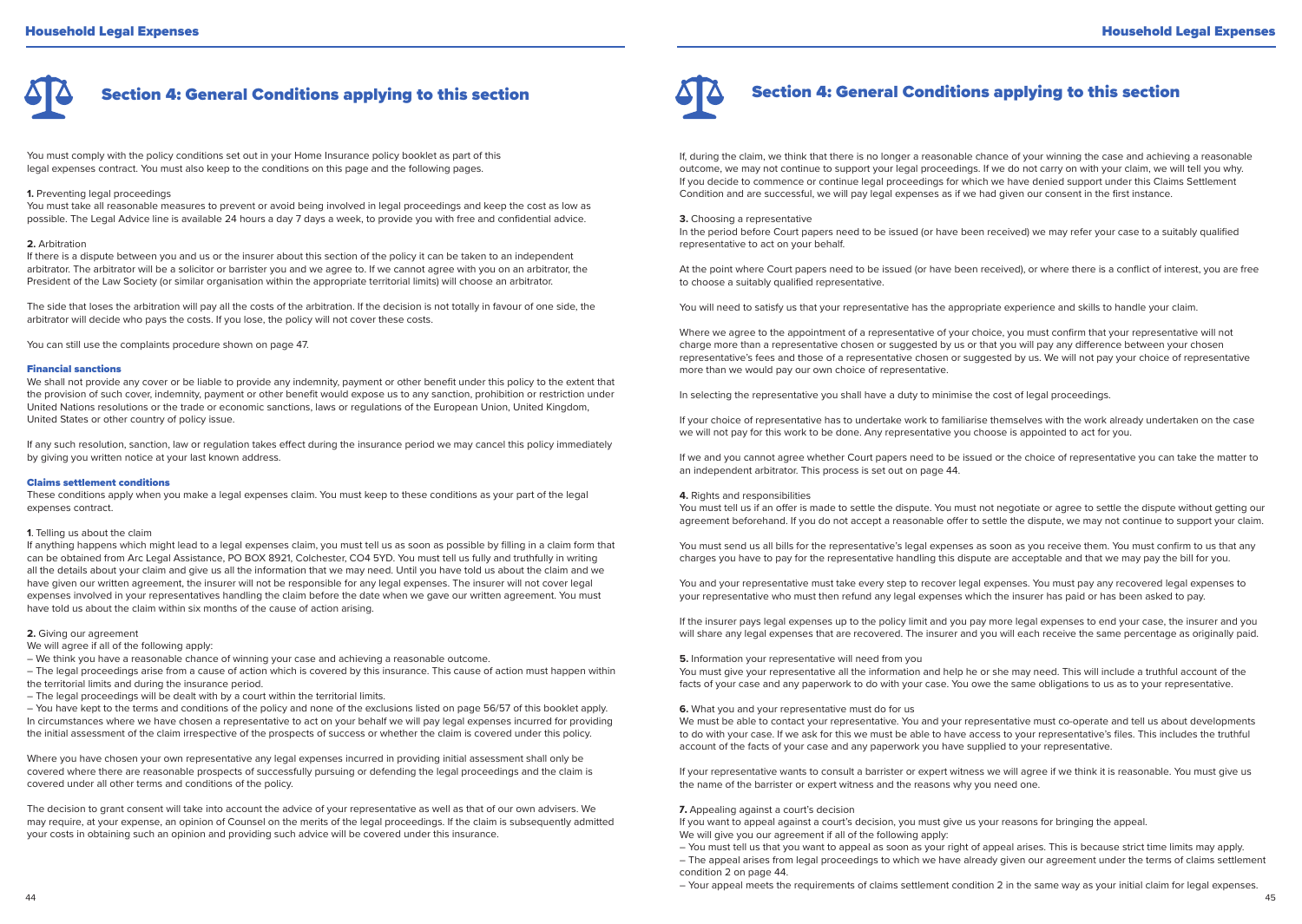

**8.** What action we may take

- We may take over, in your name, all legal action in any of the following circumstances:
- If the dispute is for an amount which is under £1,000 or if the dispute could be dealt with by the small claims court.
- If you take legal action against someone or defend a case without our agreement, or in a different way from that advised by your representative.
- If you do not give proper instructions to your representative or barrister in time.
- If you cause a delay and your representative thinks it will harm your case.

In these circumstances we may carry out our own investigation and try to settle your dispute. You must agree to a settlement which is reasonable.

If we ask, you must tell your representative to get the court to tax your legal expenses, or get the Law Society to certify them according to the Solicitors Act 1974 or the Solicitors Remuneration Order 1972.

If you withdraw from defending a full enquiry by the Inland Revenue without our agreement, we will be entitled to recover from you any amounts the insurer paid during the defence.

#### Law applicable

Under the laws of the United Kingdom (England, Scotland, Wales and Northern Ireland) both you and we may choose the law which applies to this contract, to the extent permitted by those laws. Unless you and we agree otherwise, we have agreed with you that the law which applies to this contract is the law which applies to the part of the United Kingdom in which you live, or, if you live in the Channel Islands or the Isle of Man, the law of whichever of those two places in which you live.

We and you have agreed that any legal proceedings between you and us in connection with this contract will only take place in the courts of the part of the United Kingdom in which you live, or, if you live in either the Channel Islands or the Isle of Man, the courts of whichever of those two places in which you live.

#### Our commitment to customer service

At OneClickCover we are committed to going the extra mile for our customers. If you believe that we have not delivered the service you expected we want to hear from you so that we can try to put things right. We take all complaints seriously and following the steps below will help us understand your concerns and give you a fair response.

#### Our promise to you

#### We will:

- acknowledge your complaint promptly;
- investigate your complaint quickly and thoroughly;
- keep you informed of progress;
- do everything possible to resolve your complaint fairly;
- ensure you are clear on how to escalate your complaint, if necessary.

#### Step 1

If your complaint relates to your Legal Expenses policy then please contact the sales and service number shown on your schedule. If your complaint relates to a Legal Expenses claim then please contact Arc Legal Assistance on the telephone number shown below.

We aim to resolve your concerns on an informal basis, within three business days. Where we have been able to, we will send you a letter confirming this. We'll also explain how you may be able to refer the matter to the Financial Ombudsman Service if you subsequently decide that you are unhappy with the outcome.



# Section 4: General Conditions applying to this section **Continued**

#### Step 2

In the unlikely event that we are unable to resolve your concerns through our informal complaints process, our Customer Relations Team will then review the matter on behalf of our Chief Executive. Once our Customer Relations Team have reviewed your complaint they will send you a final decision in writing within 8 weeks of the date we received your complaint. Their contact details are as follows: Post: Arc Legal Assistance Ltd. PO Box 8921, Colchester, CO4 5YD Telephone: 0345 878 0065

#### If you are still not happy

If you are still unhappy after our review, or you have not received a written offer of resolution within 8 weeks of the date we received your complaint, you may be eligible to refer your case to the Financial Ombudsman Service. The Financial Ombudsman Service is an independent body that arbitrates on complaints. They can be contacted at:

| Post:    | <b>Financial Ombudsman Service</b>                               |
|----------|------------------------------------------------------------------|
|          | <b>Exchange Tower</b>                                            |
|          | London E14 9SR                                                   |
|          | Telephone: 08000 234 567 (free from mobile phones and landlines) |
|          | 0300 1239123 (costs no more than calls to 01 or 02 numbers)      |
| Email:   | complaint.info@financial-ombudsman.org.uk                        |
| Website: | www.financial-ombudsman.org.uk                                   |
|          |                                                                  |

You have six months from the date of our final response to refer your complaints to the Financial Ombudsman Service. This does not affect your right to take legal action, however, the Financial Ombudsman Service will not adjudicate on any case where litigation has commenced.

#### Thank you for your feedback

We value your feedback and at the heart of our brand we remain dedicated to treating our customers as individuals and giving them the best possible service at all times. If we have fallen short of this promise, we apologise and aim to do everything possible to put things right.

#### LEGAL ADVICE LINE 0345 878 0065

Free and confidential advice from a team of lawyers on personal or domestic legal matters when you need it, 24 hours a day, 7 days a week.

#### LEGAL EXPENSES CLAIMS HELPLINE 0345 878 0065

If you think you need to make a claim, call us first on this number and we will help you from start to finish.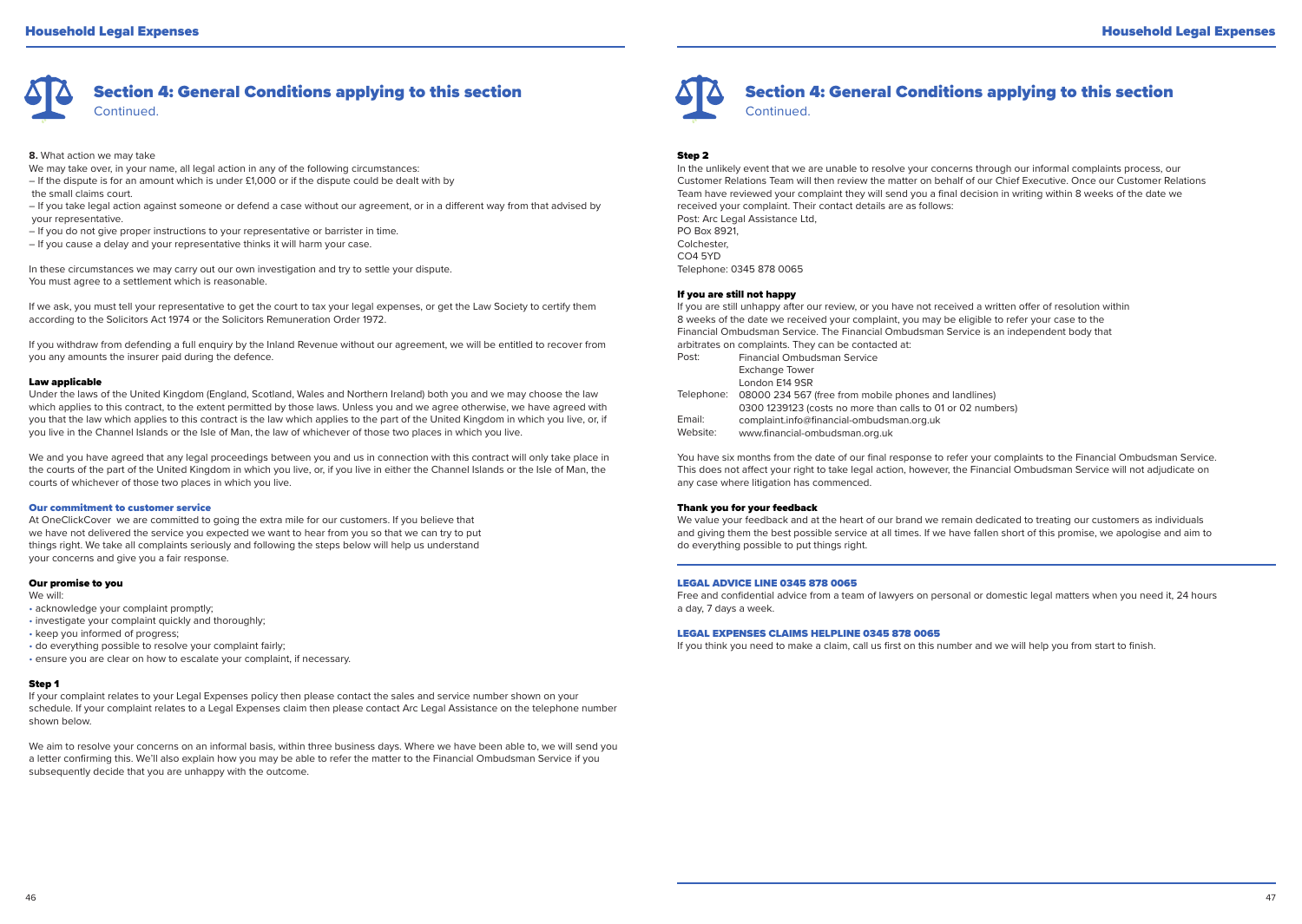

This section 'Understanding and using your policy' does not form part of the legal contract between you and us. It includes information which will help you to understand and use your policy.

#### Understanding and using your policy

Insurance policies can be difficult to understand so we have tried to make this policy easy to read. Some words have a special meaning in your policy and these are listed and explained below as 'Words with special meanings'.

This booklet explains the cover we provide for Home Emergency cover, what is and what is not covered, how we settle claims and other important information for Home Emergency cover. It should be read in conjunction with your home insurance policy and schedule.

If you have any questions please contact us. The telephone numbers are shown at the back of this booklet.

You can ask for the Home Emergency cover to be cancelled at any time and receive a proportionate refund of premium as long as no claim has been made during the current insurance period.

The policy does not cover repairs and work necessary to maintain the home in a good condition.

#### Words with special meanings

The following words have a special meaning and apply to this policy. These words and meanings are in addition to or may replace those shown in your home insurance policy booklet. Wherever a word with a special meaning is used in this policy it will be printed in bold type.

#### Home

The house or flat at the address shown on your schedule, its integral (built in) or attached garages all used for domestic and clerical business purposes only.

Home does not include detached garages, sheds, greenhouses and any other outbuilding which is not designed to be permanently lived in.

#### Your family

You or any of the following people providing they normally live with you:

- your husband, wife or partner;
- children (including foster children);
- your relatives;
- your domestic employees.

This policy schedule explains the protection provided by Home Emergency cover subject to any limits shown in this booklet and on your policy schedule, unless your schedule states 'Not purchased'. This section can only be chosen if the Buildings or Contents sections have also been selected. Home Emergency cover does not cover everything which you might regard as an emergency.

It does not cover normal day to day household maintenance or repairs which need to be carried out periodically, such as descaling water pipes or curing leaking taps The most we will pay for any one claim including the cost of the repair, parts, call out charges, alternative accommodation, locks and keys and VAT is £1,000.



I

I I

# Section 5: Home Emergency Cover

Set out below are the covers, and exclusions, which limit the type and value of emergency repairs you can claim for.

# $\boldsymbol{\mathcal{V}}$  What we cover you for:  $\boldsymbol{\mathcal{S}}$  What we don't cover you for:

Home Emergency cover only covers you against the costs of certain household situations, which you will find described in covers 1-6.

We will pay the cost of the repair, parts and call out charges for work undertaken at the address shown on the schedule by a tradesman authorised by us to carry out temporary or permanent repairs for covers 1-5, which if not dealt with immediately upon discovery will make the home unsafe or insecure for you, cause damage to the home or its contents, or result in the home losing its main source of heating, lighting or water (hot or cold).

If a permanent repair is necessary, the authorised tradesman will carry it out provided the cost of the permanent repair is within the Home Emergency cover policy limit. This cover may not provide the cost of full repair or replacement.

An authorised tradesman is approved and instructed by us and is competent to provide domestic repair services appropriate to the situation. Payments will be made by us directly to our contractor.

Any incident not reported to us within 48 hours of discovery. Any incident which occurs during the first 7 days following the start of your Home Emergency cover. Garages (unless integral or attached to the home), sheds, greenhouses, any other outbuilding which is not designed to be permanently lived in. Land belonging to the home. Gas leaks other than under cover 7. Any subsequent repairs for the same damage or system. Permanently replacing or removing paths or driveways in order to deal with the emergency. Any repair arising from circumstances known to you before you asked us to provide cover. Any system, equipment or facility having reached the end of its serviceable life. Damage caused as a result of any system, equipment or facility having reached the end of its serviceable life. The normal day to day maintenance of the home, system(s) or facility. Any equipment not installed, operated, maintained or repaired in accordance with established practice or manufacturer's instructions, statutory regulations or British standards. Any equipment, which has been the subject of a manufacturer recall, unless the recall advice was followed, and any changes required were implemented. Domestic appliances, other than hot water or central heating boilers. Damage if the home has not been lived in by your family for more than 60 days in a row. Damage caused when the home is lived in solely by anyone other than your family. Repairs which are made by anyone other than the tradesman authorised by us. Costs incurred without our agreement. Any loss, expenses or costs of any kind that are not directly caused by the event that led to your claim. Any home used for any trade, professional or business purposes except clerical business.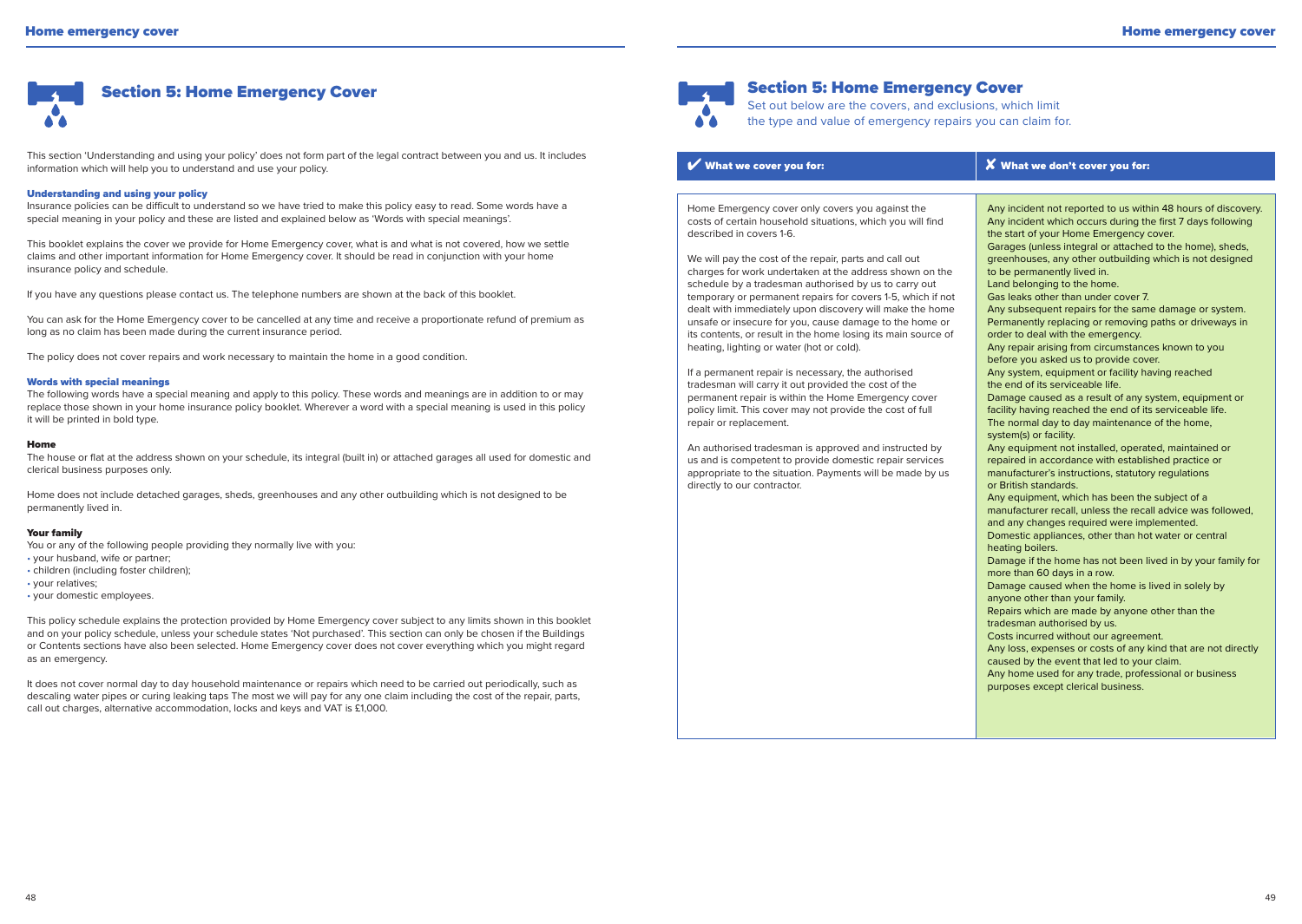Section 5: Home Emergency Cover

Continued.

 $\mathbf{A}$ **A** 



| What we cover you for:                                                                                                                                                                                                                                                                                                                                                                                                                                                                                                                                                                                                                                                                                                                                                                                                                                                                                                                                                                                                                                                                                                                                                                                                                                                                                                                                        | X What we don't cover you for:                                                                                                                                                                                                                                                                                                                                              | <b>V WHAT WE COVER YOU FOR:</b>                                                                                                                                                                                                                                                                                                                                                                              | <b>X</b> WHAT WE DON'T COVER YOU FOR:                                                                                                                                                |  |
|---------------------------------------------------------------------------------------------------------------------------------------------------------------------------------------------------------------------------------------------------------------------------------------------------------------------------------------------------------------------------------------------------------------------------------------------------------------------------------------------------------------------------------------------------------------------------------------------------------------------------------------------------------------------------------------------------------------------------------------------------------------------------------------------------------------------------------------------------------------------------------------------------------------------------------------------------------------------------------------------------------------------------------------------------------------------------------------------------------------------------------------------------------------------------------------------------------------------------------------------------------------------------------------------------------------------------------------------------------------|-----------------------------------------------------------------------------------------------------------------------------------------------------------------------------------------------------------------------------------------------------------------------------------------------------------------------------------------------------------------------------|--------------------------------------------------------------------------------------------------------------------------------------------------------------------------------------------------------------------------------------------------------------------------------------------------------------------------------------------------------------------------------------------------------------|--------------------------------------------------------------------------------------------------------------------------------------------------------------------------------------|--|
| We will pay the cost of the repair, parts and call out charges for:                                                                                                                                                                                                                                                                                                                                                                                                                                                                                                                                                                                                                                                                                                                                                                                                                                                                                                                                                                                                                                                                                                                                                                                                                                                                                           |                                                                                                                                                                                                                                                                                                                                                                             |                                                                                                                                                                                                                                                                                                                                                                                                              |                                                                                                                                                                                      |  |
| 1 Repairs necessary to restore the service or prevent<br>further damage to the home as a result of failure<br>or damage to the plumbing or drainage system for<br>which you are legally responsible.                                                                                                                                                                                                                                                                                                                                                                                                                                                                                                                                                                                                                                                                                                                                                                                                                                                                                                                                                                                                                                                                                                                                                          | Cesspits, septic tanks and associated fittings.<br>Any mains service which is the responsibility of a public<br>service company.<br>Shared drainage facilities, except on the land belonging to<br>the home.<br>Dripping taps or any other parts of the plumbing.<br>or drainage system where water is safely escaping down                                                 | 4 Repairs necessary to the outside doors, or to the<br>frame or glazing of outside doors or windows of<br>the home to make the home safe or secure.                                                                                                                                                                                                                                                          | Damage caused deliberately by your family.                                                                                                                                           |  |
|                                                                                                                                                                                                                                                                                                                                                                                                                                                                                                                                                                                                                                                                                                                                                                                                                                                                                                                                                                                                                                                                                                                                                                                                                                                                                                                                                               |                                                                                                                                                                                                                                                                                                                                                                             | 5 Repairs necessary to make the roof of the home<br>watertight and prevent further damage.                                                                                                                                                                                                                                                                                                                   | The cost of replacing flat roofs.                                                                                                                                                    |  |
|                                                                                                                                                                                                                                                                                                                                                                                                                                                                                                                                                                                                                                                                                                                                                                                                                                                                                                                                                                                                                                                                                                                                                                                                                                                                                                                                                               | a drain.<br>Descaling and any work arising from hard water scale                                                                                                                                                                                                                                                                                                            | In addition you are covered for the following:                                                                                                                                                                                                                                                                                                                                                               |                                                                                                                                                                                      |  |
|                                                                                                                                                                                                                                                                                                                                                                                                                                                                                                                                                                                                                                                                                                                                                                                                                                                                                                                                                                                                                                                                                                                                                                                                                                                                                                                                                               | deposits.<br>Escape of water outside of the home, which is not causing<br>damage to the interior of the home or its contents.<br>Damage by gradual deterioration which has caused an                                                                                                                                                                                        | 6 Removing rats, mice or squirrels or the treatment<br>and removal of cockroaches, wasps or hornets<br>nests that occur inside the home or are attached<br>to the main structure of the home.                                                                                                                                                                                                                | Damage outside of the home, which is not causing<br>damage to the interior of the home or its contents.<br>We will not pay for more than 2 incidents in any<br>one insurance period. |  |
| installation to reach the end of its serviceable life.<br>2 Loss of heating as a result of complete failure or<br>Boilers over 15 years old.<br>breakdown of the main heating system of the home.<br>Any boiler with an output of 60kW or more.<br>The cost of repairing a boiler that is beyond economical<br>repair. Beyond economical repair is where the cost of<br>repairing your boiler would be more than the cost of<br>replacing the boiler (including installation) with one of the<br>same or similar make<br>or model to your boiler.<br>Failure of the electricity and or gas supplies as a result of:<br>• industrial action by a public service company<br>• the electricity and or gas supply being deliberately<br>or accidentally cut or turned off.<br>Failure or breakdown of a component which affects<br>only the efficiency of the main heating system.<br>Failure, or complete or partial breakdown:<br>• as a result of the lack of fuel.<br>• where proof of annual maintenance by a registered<br>tradesman cannot be provided.<br>Descaling and any work arising from hard water scale<br>deposits.<br>Any mains service which is the responsibility of a<br>public service company.<br>Damage to radiators, however we will pay to isolate<br>leaking radiators.<br>Dripping taps or any other parts of the plumbing or drainage |                                                                                                                                                                                                                                                                                                                                                                             | 7 The cost of overnight accommodation for your<br>family including that required for any pets normally<br>living with you if we agree that the home cannot be<br>lived in.                                                                                                                                                                                                                                   | The cost of overnight accommodation for anyone<br>who is not a member of your family.                                                                                                |  |
|                                                                                                                                                                                                                                                                                                                                                                                                                                                                                                                                                                                                                                                                                                                                                                                                                                                                                                                                                                                                                                                                                                                                                                                                                                                                                                                                                               |                                                                                                                                                                                                                                                                                                                                                                             | 8 Replacement boiler<br>If as a result of a claim under cover 2 we decide your<br>boiler is beyond economical repair, we will pay up to £500<br>towards the cost of a new boiler. Beyond economical<br>repair is where the cost of repairing your boiler would<br>be more than the cost of replacing the boiler (including<br>installation) with one of the same or similar make or model<br>to your boiler. | Anything that is listed under the 'What is not<br>covered' paragraph of cover 2.                                                                                                     |  |
|                                                                                                                                                                                                                                                                                                                                                                                                                                                                                                                                                                                                                                                                                                                                                                                                                                                                                                                                                                                                                                                                                                                                                                                                                                                                                                                                                               | 9 Locks and keys<br>Accidental damage to the locks of, or loss of the keys to<br>the outside doors of, your home or to safes and alarms in<br>your home.<br>We will pay the cost of:<br>- buying new keys; or<br>- changing parts of the locks; or<br>- replacing the locks.<br>Cover 9 replaces the locks and keys cover set out<br>in your home insurance policy booklet. | Loss or damage when the home is lived in solely by<br>anyone other than your family.<br>Damage to the locks caused by mechanical,<br>electrical or electronic fault or breakdown.<br>The replacement cost of any part of the item other<br>than the replacement key or lock.                                                                                                                                 |                                                                                                                                                                                      |  |
|                                                                                                                                                                                                                                                                                                                                                                                                                                                                                                                                                                                                                                                                                                                                                                                                                                                                                                                                                                                                                                                                                                                                                                                                                                                                                                                                                               | system where water is safely escaping down a drain.<br>Removing asbestos unless necessary to undertake<br>insured repair.                                                                                                                                                                                                                                                   | If you wish to claim, call our 24 hour Emergency helpline on the number shown at the<br>back of this booklet, after taking any action you think is necessary to protect the home<br>from further damage, such as switching off the gas, electricity or water. We have a team of                                                                                                                              |                                                                                                                                                                                      |  |
| 3 Complete failure of the electricity supply within the home.                                                                                                                                                                                                                                                                                                                                                                                                                                                                                                                                                                                                                                                                                                                                                                                                                                                                                                                                                                                                                                                                                                                                                                                                                                                                                                 | Failure of the electricity supplies as a result of:<br>• industrial action by a public service company<br>• the electricity supply being deliberately or accidentally<br>cut off.<br>Any mains service which is the responsibility of a public<br>service company.y.                                                                                                        | tradesmen on hand to carry out urgent repairs 24 hours a day, 7 days a week.<br>You should also read the how to make a claim, claims and policy conditions and policy<br>exclusions on pages 53.                                                                                                                                                                                                             |                                                                                                                                                                                      |  |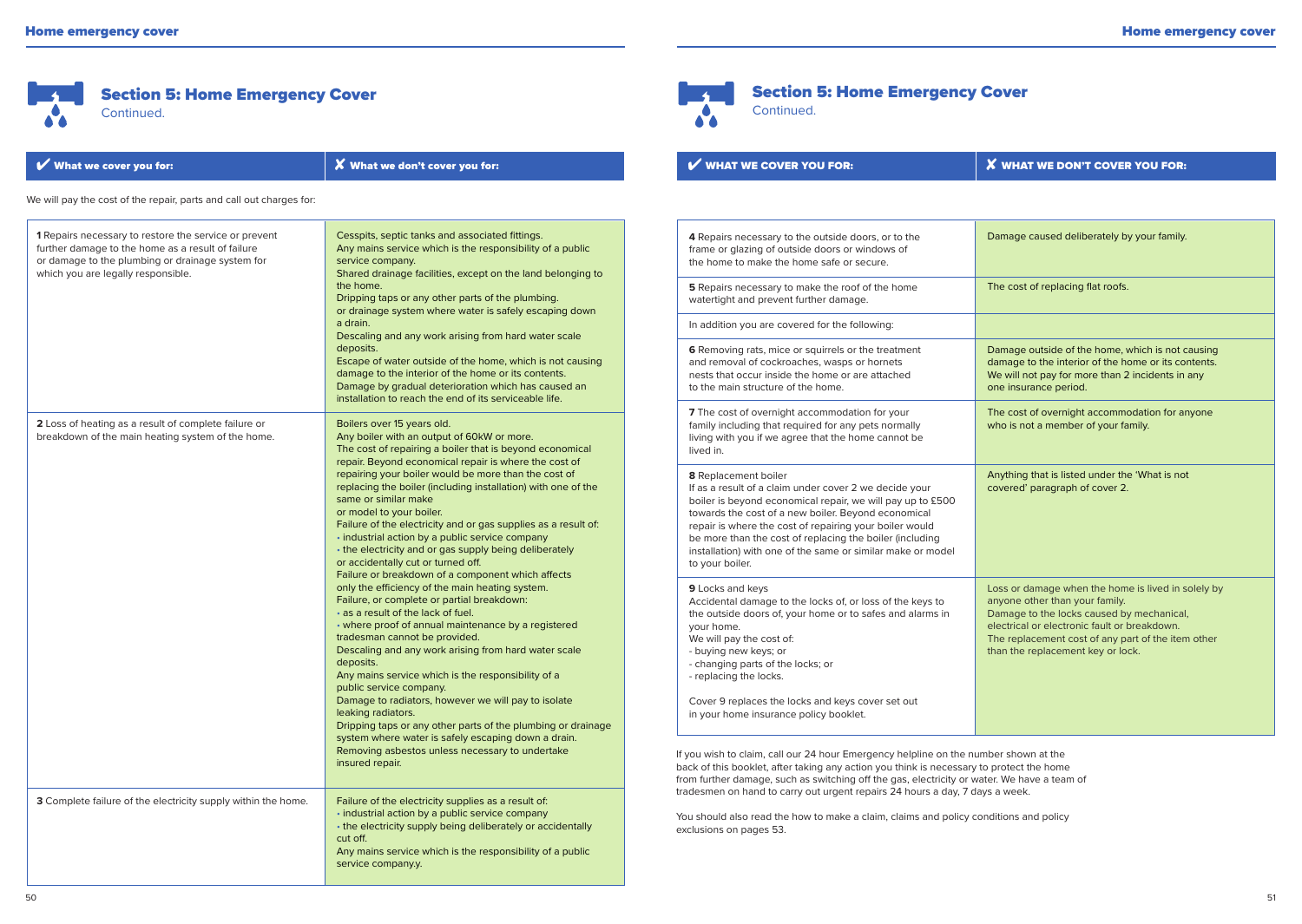

You and your family must read the policy exclusions set out in your home insurance policy booklet as part of this Home Emergency cover. In addition this Home Emergency cover does not cover:

#### Claim notification period

Any incident not reported to us within 48 hours of discovery.

#### 7 Day exclusion period

Any incident which occurs during the first 7 days following the start of your Home Emergency cover.

#### Annual servicing of the main heating system

Loss of heating as a result of complete failure or breakdown of the main heating system unless the main heating system has been maintained by a registered tradesman providing certification or other proof of service within the last 12 months.

# Policy conditions

You and your family must keep to the policy conditions set out in your home insurance policy booklet as part of this Home Emergency cover.

#### Claims conditions

You and your family must keep to the claims conditions set out in your home insurance policy booklet as part of this Home Emergency cover.



#### How to make a home emergency claim – call us on 0345 878 0066

Claims conditions require you to provide us with any reasonable assistance that may be required concerning the cause and value of any claim. Ideally, as part of the initial notification, we will need to know:

- your name, address, home and mobile telephone numbers
- personal details necessary to confirm your identity
- policy number
- the date of the incident
- the cause of the loss or damage
- details of the loss or damage together with claim value if known.

This information will enable us to make an initial evaluation on policy cover and claim value. We may ask for additional information depending upon circumstances.

Sometimes we may wish to meet with you to discuss the circumstances of the claim, to inspect the damage, or to undertake further investigations.

#### How we settle claims

Home Emergency cover protects you against the costs of certain household situations, which you will find described in 'What is covered' in this booklet. It does not cover everything which you might regard as an emergency. It does not cover normal day to day household maintenance or repairs which need to be carried out periodically, such as descaling water pipes or curing leaking taps.

If a permanent repair is necessary, the authorised tradesman will carry it out provided the cost of the permanent repair is within the Home Emergency cover limit. This cover may not provide the cost of full repair or replacement.

An authorised tradesman is approved and instructed by us and is competent to provide domestic repair services appropriate to the situation. Payments will be made directly by us to our contractor. We will not pay any callout charge if having asked for assistance you are not at home when the tradesman arrives at the time agreed.

We are not responsible for any inconvenience, loss or damage caused by delay in the provision of spare parts or components by manufacturers or suppliers; spare or replacement parts may not be from the original manufacturer.

If the claim is a result of an incident which is also covered under a specific section of your home insurance policy, you may be able to claim for any further repair costs under that section.

Please call our claims helpline on the number shown on the back of your home insurance policy booklet and we will be happy to check this for you.

#### Our commitment to customer service

At OneClickCover we are committed to going the extra mile for our customers and wherever possible, exceeding their expectations.

If you believe that we have not delivered the service you expected, or you are concerned about any aspect of the service we have provided, then please let us know, preferably through your usual sales and service contact point.

For further information on our complaints procedure please see your home insurance policy booklet.

#### READY TO HELP YOU 24 HOURS A DAY

Whatever the problem, whatever the question, we're here to help. For your convenience, we have a number of helplines to deal with everything from claims to change of address.

#### EMERGENCY HELPLINE 0345 878 0066

If crisis strikes, like your pipes freeze and burst or a storm damages the roof, just call our free Emergency Helpline day or night, any day of the year. We'll arrange for one of our Emergency repairers to come round to your home and help sort things out.

Lines open 24 hours a day, 7 days a week.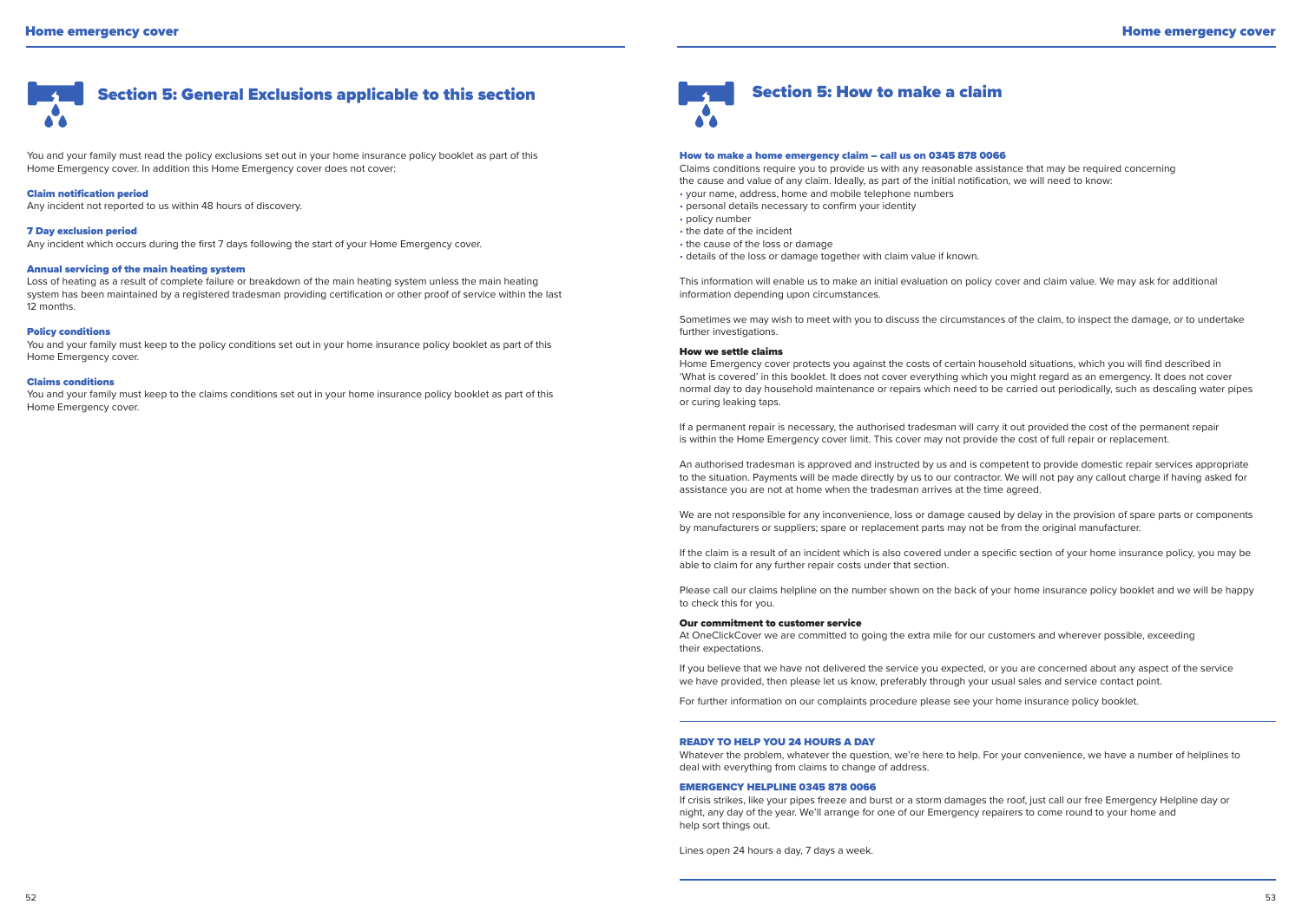# **Excesses**

# What you need to pay if you make a claim

If you make a claim under any section of your policy for loss or damage you must pay the amount of the excess shown in your policy schedule. You must pay the excesses that apply regardless of whether or not you were responsible for the incident or loss.

No excess is payable if you are claiming under section 4 – Household Legal Expenses, or section 5 – Home Emergency Cover.

If you make a claim under more than one section of your policy for the same incident, you will only have to pay one excess amount. This will be the higher excess amount.

Your policy has various excesses that apply dependent on the claim, these are:

- policy excess: This is the excess amount chosen by you at the purchase of the policy that applies to all sections of the policy (except in relation to Escape of Water and Subsidence claims, as described below). The minimum Policy excess you can choose is £100 and the maximum you can choose is £400.
- Escape of Water excess: There is a minimum excess to pay of £250 per Escape of Water claim. Please note that if you have chosen a Policy excess above £250 then you will pay the higher of the Policy excess and the Escape of Water excess in the event of an Escape of Water claim. • Subsidence excess: There is a minimum excess to pay of £1,000 per Subsidence claim.

The policy excess will not apply for claims for Money and Credit Cards in the Home and instead a reduced excess of £50 per total cash sum or for each credit card will apply per claim.

Details of the excess amounts will be shown in your policy schedule.

# Cancelling your policy:

We want you to be completely happy with your policy, but if you're not, you can cancel this policy. Here's how it works.

# If you cancel the policy in the first 14 days (Reflection Period)

If you want to cancel your policy within 14 days of buying it, You can can cancel your policy online at www.oneclickcover.com by selecting "Amend Policy" from the "My Policy" section of the website's menu bar. You will then be asked to login using your postcode and date of birth.

We will refund the full premium you paid including Insurance Premium Tax (IPT) and we will not charge you any administration or cancellation fees, unless you have made a claim in the period of insurance. In which case, we will not refund any premium.

This 14 day period also applies if you add Section 4 – Household Legal Expenses or Section 5 – Home Emergency Cover during the period of insurance.

We will also do this, if you cancel your policy within 14 days after the renewal date.

If you choose not to renew your policy you will not be charged for the renewal period providing OneClickCover receive your cancellation instructions before the renewal date.

#### If you cancel the policy at any other time

You may cancel your policy at any other time by using our online self-service facility described above. If no claim has been made or is anticipated in the period of insurance we will refund the premium for the exact number of days left on your policy less a £10 early cancellation fee. If you have made a claim in the period of insurance we will not refund any premium.

#### When we may cancel the policy

We may cancel the policy by sending you, or OneClickCover sending you, 14 days' written notice to your last known address if we have a good reason to cancel your policy.

Some examples of situations where we might do this include:

- you not paying a premium when it is due (we will use reasonable endeavours to collect the outstanding amounts before we cancel your policy);
- where you are required to co-operate with us, or send us information or documentation and you fail to do so in a way that affects our ability to process a claim, or our ability to defend our interests;
- you providing us with incorrect information, and failing to put this right when we ask you to;
- use of threatening or abusive behaviour or language, or intimidation to our staff or suppliers.

If no claim has been made or is anticipated in the period of insurance, we will refund the premium for the exact number of days left on the policy. If you have made a claim in the period of insurance we will not refund any part of your premium.

We may also cancel your policy where you commit or attempt to commit fraud or have committed fraud under another insurance policy. If we cancel your policy on the grounds of fraud, we may cancel immediately and we may keep any premium you have paid. Please see Fraud condition on page 59 for details.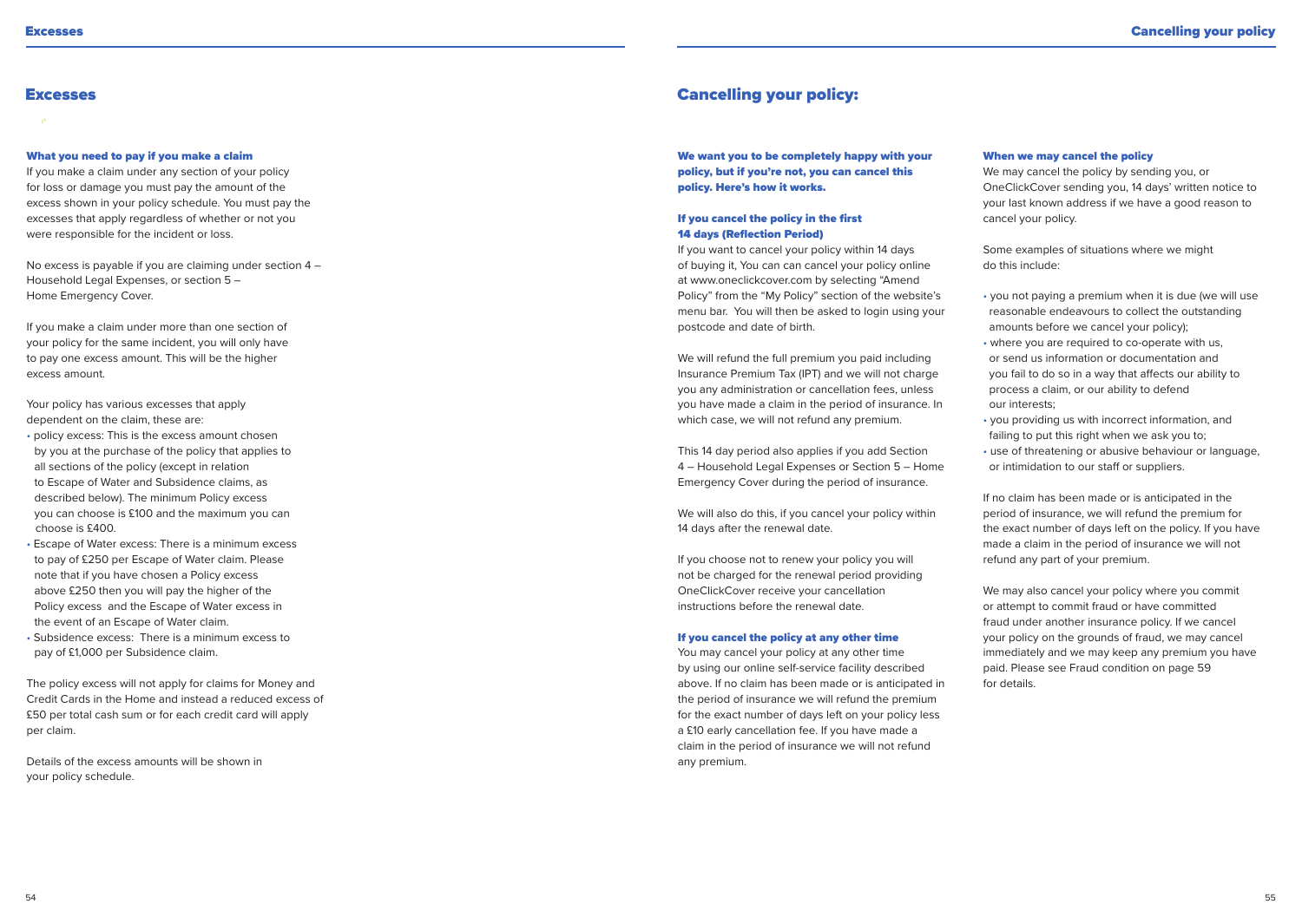# General Exclusions – Sections 1 to 3

**Sections 4 and 5 have separate general exclusions which are detailed on pages 43 and 52.**

#### When we don't cover you:

These exclusions apply in addition to the exclusions shown under "What we don't cover you for" in each section of this policy.

# Your policy will not provide cover or benefits under the following circumstances

#### 1. Radioactive Contamination

Any expense, loss, bodily injury, liability or damage to any property directly or indirectly caused by, contributed to or arising from:

**(a)** ionising radiation or contamination by radioactivity from any nuclear fuel or from any nuclear waste from the combustion of nuclear fuel;

**(b)** the radioactive, toxic, explosive or other hazardous properties of any nuclear assembly or nuclear component.

#### 2. Sonic Booms

Any loss, damage, liability, cost or expense of any kind caused directly or indirectly by any flying object travelling at or above the speed of sound.

### War Risks

Any loss, damage, liability, cost or expense of any kind caused directly or indirectly by war, invasion or revolution.

War, invasion, act of foreign enemy, hostilities (whether or not war is declared), civil war, rebellion, revolution, insurrection, military or usurped power or similar event.

#### 4. Events Before the Policy Started

Any loss, damage, bodily injury or liability arising out of any accident or incident that happened before your policy started.

#### 5. Deliberate Acts

Any loss, damage, bodily injury or liability caused deliberately, maliciously, wilfully, recklessly by you, your family, lodgers, paying guests, tenants or employees.

#### 6. Reduction in Value and other costs

We won't pay for any loss which is a side effect – or happens as a result of – the incident for which you are making a valid claim. For example, we won't pay for any reduction in the value of your buildings or contents, loss of earnings, travel costs or compensation for stress or inconvenience. We also won't cover the fees of any company you engage to help you in relation to your claim.

#### 7. Deception

Any loss or damage caused by deception, unless the only deception is gaining entry to the home.

### 8. Business Property and Legal Liability

Any loss or damage to property owned by, held in trust or primarily used for any business, trade or profession (other than business equipment). Any legal liability arising directly or indirectly from any business, trade or profession.

### 9. Confiscation

Any loss, damage or liability caused by confiscation, detention or seizure by:

**(a)** customs, police or other officials; **(b)** order of any court of law; **(c)** any statutory or regulatory authority.

### 10. Pollution or Contamination

Any loss, damage or liability arising from pollution or contamination unless directly or indirectly caused by a sudden and unforeseen and identifiable incident occurring during the period of insurance.

#### 11. Date Change and Computer Viruses

Any loss, damage or liability arising from: **(a)** the failure of a computer chip, computer software or any other electronic equipment to recognise a true calendar date; **(b)** computer viruses.

#### 12. Terrorism

Any loss, damage, liability, cost or expense of any kind directly or indirectly caused by, resulting from, or in connection with, any act of terrorism.

For the purpose of this exclusion, 'terrorism' means the use, or threat of use, of biological, chemical, radiological and/or nuclear force or contamination by any person(s), whether acting alone, or on behalf of, or in connection with, any organisation(s) or government(s), committed for political, religious, ideological or similar purposes, including the intention to influence any government(s) or put any section of the public in fear.

### 13. Wear and Tear

Loss or damage caused by wear and tear or anything which happens gradually or rot (unless caused directly by an escape of water incident specifically covered by this policy.)

### 14. General Exceptions

Any loss, damage or liability caused by or arising from:

- an incident that does not arise from one identifiable event;
- your home undergoing demolition, structural alteration or structural repair;
- your home being used for illegal activities;
- lack of maintenance;
- restoration, dismantling, renovation breakdown or repair;
- faulty design or workmanship or the use of faulty materials;
- any process of cleaning, drying, dyeing, heating or washing;
- insects, parasites, vermin, fungus or mildew;
- pets or domestic animals (except as covered by Section 2 – Contents paragraph 8 page 31 Occupiers and personal liability);
- atmospheric or climatic conditions or frost (except as covered by Section 1 – Buildings paragraph 6 page 18 frost damage).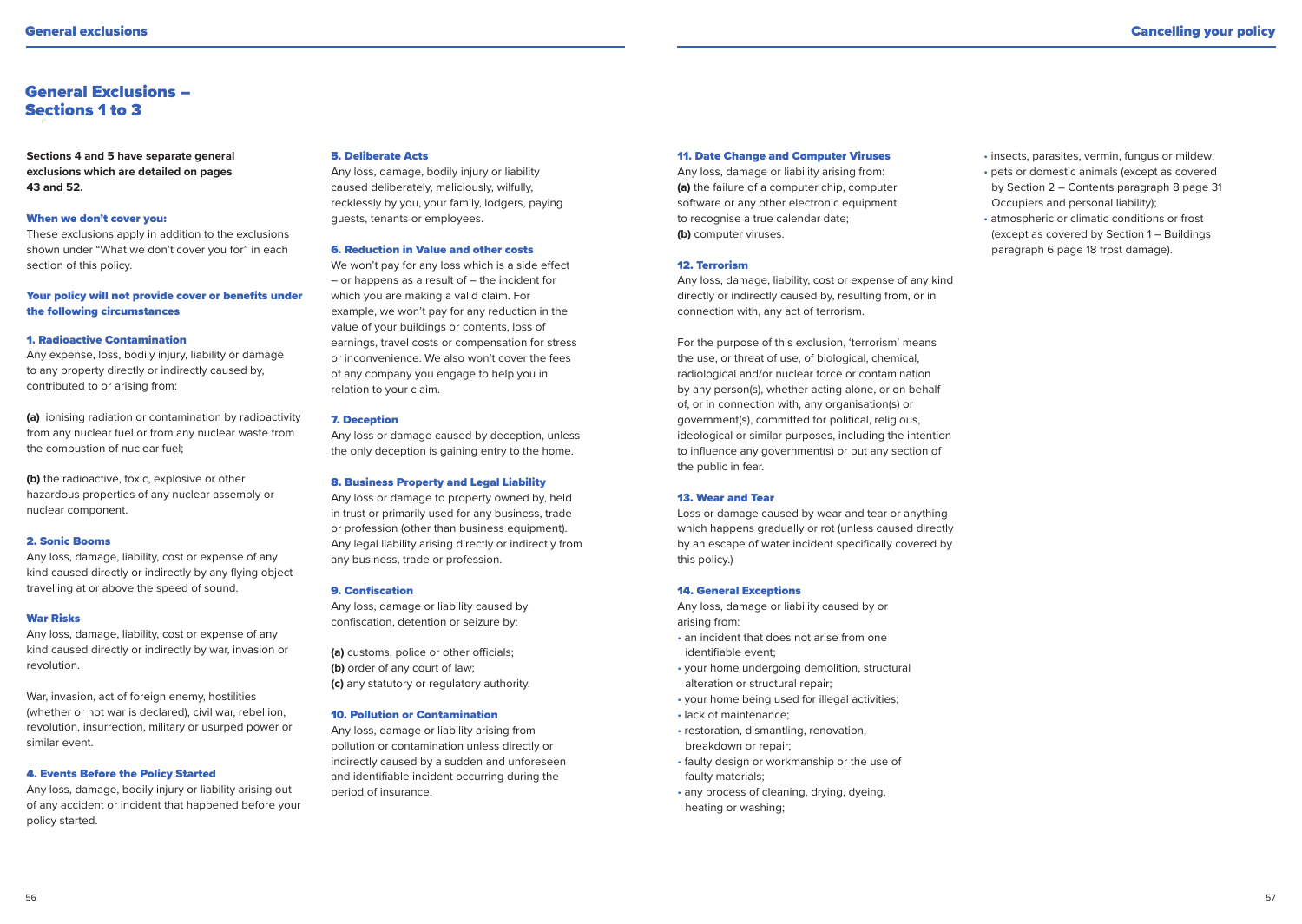# General Conditions – Sections 1 to 3

**Sections 4 and 5 have separate general conditions which are detailed on pages 44 and 52.**

# It's very important you read this page, as it details your responsibilities.

#### 1. What you need to do

In order for us to provide the cover described in your policy you and your family must take care to follow all the terms and conditions of your policy. If you or your family do not adhere to these terms and conditions cover may not be provided.

Please also take time to read your statement of fact and policy schedule. If any information is incorrect or not true to the best of your knowledge or belief, or your cover levels on any section are not sufficient to allow the full replacement or repair of your buildings, contents or personal possessions, or if you are unsure, please contact OneClickCover as soon as possible as this could affect your insurance cover.

If any of the information is incorrect, we may take one or more of the following actions: • cancel the policy;

- declare your policy void (treating your policy as if it had never existed);
- change the terms of your policy;
- refuse to deal with all or part of any claim or reduce the amount of any claim payments

#### 2. Taking care of your home

You and your family must take all necessary steps to prevent loss, damage, accidents or injury to your buildings and/or contents and to protect and maintain the buildings in a good condition and a good state of repair.

If you make a claim under your policy and we determine that the loss, damage, liability, cost or expense that led to the claim was caused or made worse by you failing to take necessary steps under this condition we may:

- refuse to pay the claim;
- reduce the amount of any payment we make for the claim;
- make a deduction for wear and tear.

#### 3. Changes in Your Circumstances

You must tell us as soon as possible if there are any changes to any of the details you have provided us with as this could affect your insurance cover.

Your statement of facts will show the information you have provided us with.

Examples of these changes are: **(a)** a change of address; **(b)** if someone lives in the home other than you and your family;

**(c)** if the home becomes unoccupied or unfurnished;

**(d)** if the replacement values of the contents or personal possessions exceed the limits shown in your policy schedule; **(e)** if you or your family or anyone currently

living with you are charged or are convicted of any offence other than driving offences; **(f)** if you or your family or anyone currently living with you have been declared bankrupt or are subject to bankruptcy proceedings or have received a County Court Judgment;

(CCJ) or Individual Voluntary Arrangement (IVA); **(h)** if the home is being used for business or professional purposes;

**(i)** if the home is not in a good state of repair; **(j)** if the home is undergoing structural alteration, structural repair, restoration or renovation; **(k)** if any of the information provided in the statement of facts has changed.

Please note that if you or we make any changes to your policy,

- you may have to pay an extra premium;
- you may receive a partial refund on the premium;
- we may apply an additional endorsement; or
- if we are no longer able to cover your insurance needs we may cancel in line with "Cancelling Your Policy".

#### 4. Other Insurance

If any other insurance policies cover the same loss, damage or liability as your policy, we will only pay our share of the amount of any claim.

# 5. Fraud

If you or your family:

- makes a claim under your policy which is in any part false or exaggerated;
- supports a claim with a false document or statement;
- makes a claim for any loss or damage as a result of your deliberate act or if the loss or damage was caused with your agreement or knowledge;
- have committed fraud under any other insurance policy; or
- makes an untrue statement, fails to provide us with information we or OneClickCover have requested, or knowingly provides inaccurate information about information about their circumstances in order to obtain insurance cover.

#### We may:

- declare the policy void (treating your policy as if it had never existed) from the date the fraudulent act was committed;
- not pay any claims which may or may not have been made on your policy;
- recover any previous claims paid under your policy;
- not return any premium; or
- cancel your policy.

We also may inform the police, other financial services and anti-fraud databases.

#### 6. Contracts (Rights of Third Parties) Act 1999

No third party will have rights under your policy or be able to enforce any term of your policy under the Contracts (Rights of Third Parties) Act 1999. This does not affect the rights or remedies available to a third party, apart from this Act.

# 7. Claims procedure – See Page 14 for more details

After any loss, damage or incident, you or any person insured by your policy must:

- report the incident to us as soon as possible by phoning us on the relevant claims number below;
- claim under Sections 1 to 3 on **0345 878 0064**;
- Household Legal Expenses claim under Section 4 on **0345 878 0065**; or
- Home Emergency Cover claim under Section 5 on **0345 878 0066**.
- give us all the information and help that we ask for, including details of anyone else involved;
- send us every letter, claim, or legal document as soon as possible without answering it;
- tell us as soon as possible if there is to be a prosecution, inquest or other court proceedings.

#### 8. Arbitration

If we accept your claim but you do not agree with the amount we will pay you we will refer the matter to an arbitrator chosen by you and us. You cannot take any action against us until you and we have received the arbitrator's final decision or within 6 weeks of the arbitrator being chosen by you and us.

# 9. Unoccupancy

If you know that your home is not going to be lived in for more than 30 days in a row you must advise us as soon as possible in order to provide us with the opportunity to review the risk (e.g. apply an additional premium or endorsement).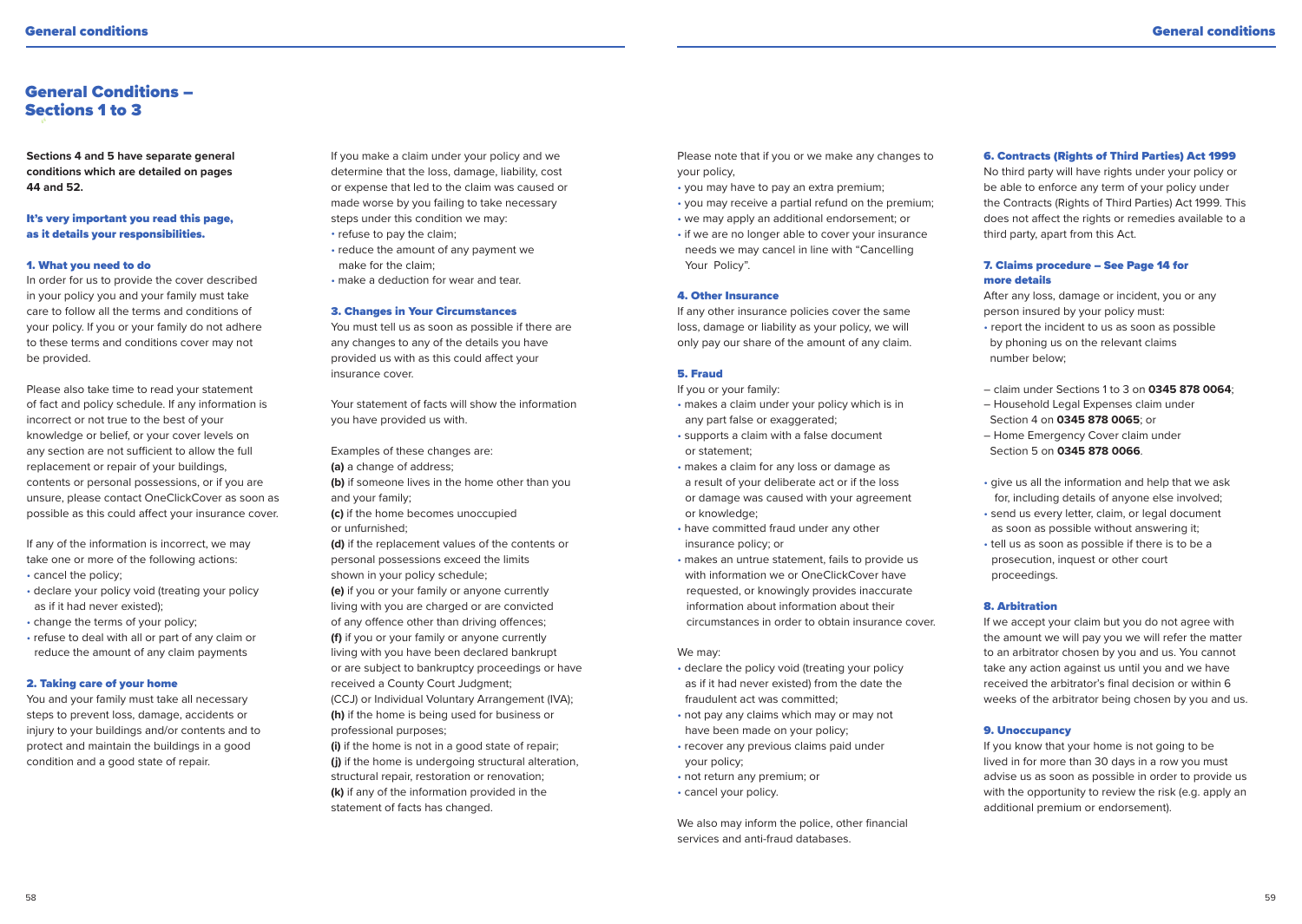# General Conditions – Sections 1 to 3

When your home is not lived in and not used overnight by you or your family for more than 30 days in a row we will regard your home as unoccupied. In these circumstances we will not provide full cover as stated under the policy sections applicable and the stated exclusions will apply.

By lived in we mean has been slept in for 5 consecutive nights every month or 2 consecutive nights every week. Regular visits to the property externally or internally and occasional overnight stays by you or someone with your permission will not constitute normal occupancy of the property and the restrictions on the policy will apply.

We consider your home to be unoccupied even if it has squatters living in it. (A squatter is someone who lives in the property without permission).

We consider your home to be unoccupied from the date that you or your family last left the home, which may be before the date your policy started.

#### 10. Building work

If you are planning to have any structural work undertaken at your home for example an extension, demolishing any walls, renovation or any form of building work and the estimated cost is more than £50,000, you must tell us about any plans at least 14 days before the work commences. We will then assess the risk and provide any terms to the policy we deem necessary. We will not pay any claim for loss or damage caused by and/or arising either directly or indirectly due to the building work taking place, without prior agreement. You do not need to inform us if you are undertaking things such as internal painting and decorating, tiling, replacement of bathroom suites and/or kitchen fixtures and fittings including sinks, wash basins and showers. Internal joinery, plastering, installation/repair of central heating and external window replacement.

# 11. Joint Insured

OneClickCover home insurance policies provide cover for all permanent occupants of the property, however, only the Policyholder or Additional Policyholder will be authorised to discuss details of the policy with our claims or customer support teams.

#### 12. Claims free years

If you do not make a claim during the period of insurance, we will take this into account when we calculate your premium at the next renewal date.

# Renewing your policy

OneClickCover will contact you via email no less than 30 days prior to the renewal date of your policy. In that email we will tell you the cost to renew your existing insurance coverage for another year. We will also remind you of the total premium you paid previously so that you can compare prices. In order to avoid inadvertently being without home insurance coverage (and therefore liable for the full cost of any loss/damage to your home and contents), your policy will renew automatically on the anniversary of inception (the renewal date) and you will be charged the full premium amount in either one single payment or in monthly instalments, according to your previous choice of payment method.

# **If you decide that you do not want to renew your**

**home insurance with us,** you will be given the option to cancel your renewal offer immediately. You will not be charged the renewal premium or any other fees. You will have 30 days from receipt of your renewal invitation email to cancel the renewal if you wish. If you do not cancel the renewal invitation, your policy will automatically renew on the renewal date and you will be charged the renewal premium. You will still have 14 days however, after the inception of your renewed policy to cancel should you wish and you will receive a full refund of any premium paid. If however, you have made a claim within 14 days of the renewal, you will not receive any refund.

If your cover levels on any section of cover are no longer sufficient to allow the full replacement or repair of your buildings, contents or personal possessions or your single item limit or policy excess no longer suits your needs, you will be given the option to select the policy options best suited to your demands and needs.

You will be able to cancel or amend the renewal of your existing policy either by using the links contained within your renewal invitation email or, alternatively, by logging-in to www.oneclickcover.com using your postcode and date of birth and going to the "Renewals" section of our website menu.

**Please note that any changes you decide to make to your policy prior to the renewal date will not come into effect until the new policy starts.**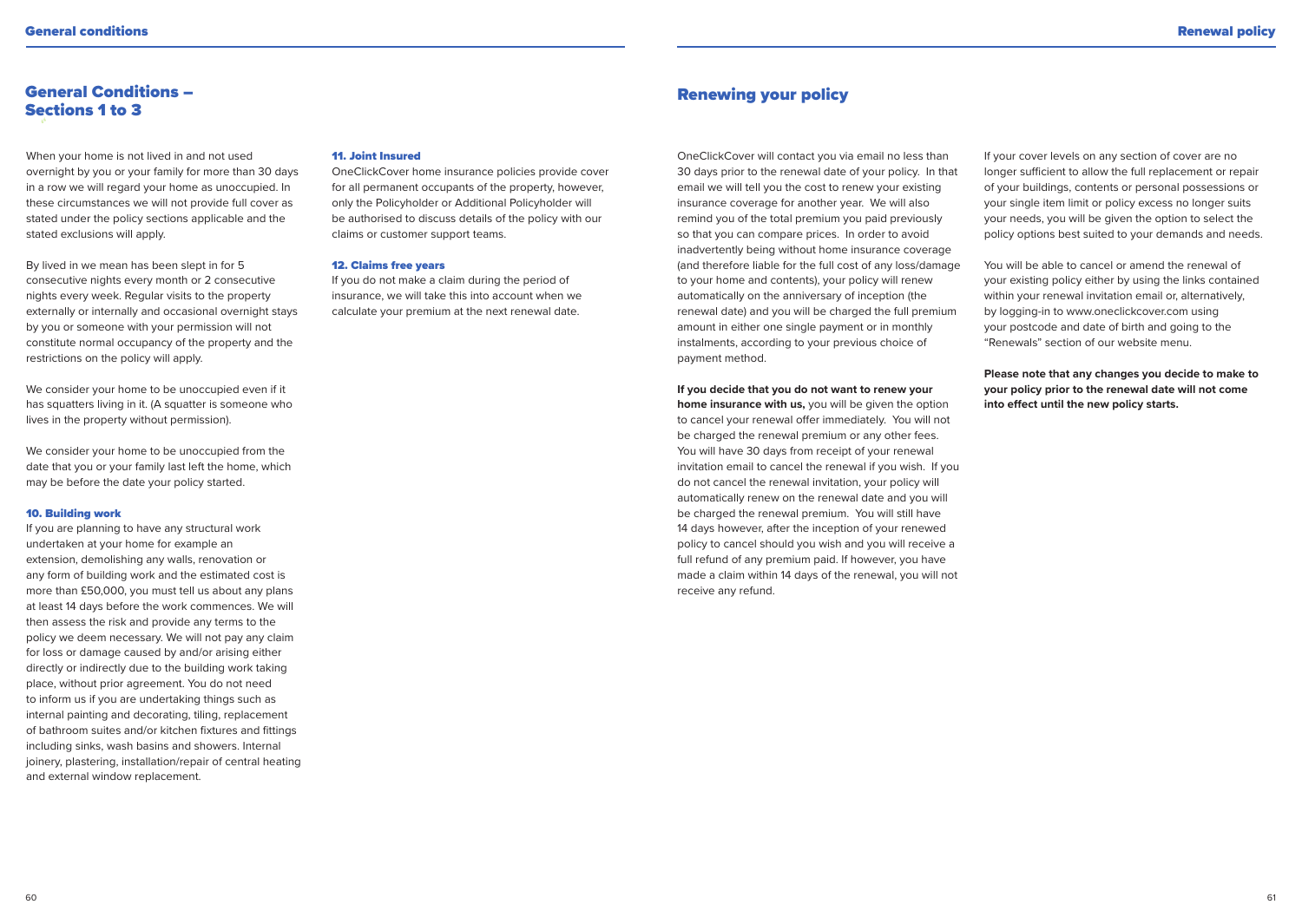# Privacy and Data Policy

# Important Note: The definitions used within the remainder of this document do not apply to this section.

This notice sets out how we will use your personal data, and in particular, details the following:

### 1 Who we are

2 The data we may collect about you (your personal data)

3 Where we might collect your personal data from

4 Sharing your personal data

5 The purposes and legal grounds we use for processing your personal data

6 Direct Marketing

7 Profiling and automated processing of personal data

8 Cookies

9 Retention of your personal data

10 International transfers and third party processors

# 1. Who we are

OneClickCover Limited (company number 10861483) is registered as a company in England and Wales, with its registered address at Unit 5, Theale Lakes Business Park, Moulden Way, Sulhamstead, Reading RG7 4GB.We are a provider of insurance services in the financial services sector in the United Kingdom. What this means is that OneClickCover arranges and administers insurance policies in conjunction with our insurance partners.

Insurance is the pooling and sharing of risk in order to provide protection against a possible event risk occurring. In order to do this, information about you, including your personal data, needs to be shared between different providers within the insurance journey, including insurers, data providers and those involved in claims management (together, we call these parties "insurance participants" in this notice). OneClickCover and the Insurance Participants are committed to safeguarding the personal data you give us.

When we discuss personal data, we are referring to any information which could possibly identify you, whether on its own, or when combined with other information that we have or could reasonably be expected to have. This notice is designed to help you understand how we and other Insurance Participants process your personal data through the insurance journey, from the point you obtain a quote directly from us, through to taking out a policy, making a claim under your policy and renewing your policy.

Please read this privacy notice carefully, together with any other information that we may provide on specific occasions when we ask to collect or process your personal data, so that you are fully aware of how and why we are using it. Note that certain other Insurance Participants will have their own privacy notices which apply to how they handle your personal data. Please consult those as well if you wish more information.

### Any questions?

If you have any data protection questions in relation to this privacy notice about how we use your personal data in general or if you would like to make a request to exercise any of the rights you have over your personal data please don't hesitate to get in touch with us.

In relation to the personal data we collect and use we are the 'data controller.' This means we decide the purpose and manner in which your personal data is used and processed. The Insurance Participants may also be data controllers of your personal data and this is explained more fully below.

# 2. The data we may collect about you (your personal data).

| <b>Types of personal data</b> | <b>Details</b>                                                                                                                                                                                                                                                                                                                                                                                      |
|-------------------------------|-----------------------------------------------------------------------------------------------------------------------------------------------------------------------------------------------------------------------------------------------------------------------------------------------------------------------------------------------------------------------------------------------------|
|                               |                                                                                                                                                                                                                                                                                                                                                                                                     |
| Individual details            | Name, address (including proof of address), other contact details<br>(e.g. email and telephone numbers, date of birth).                                                                                                                                                                                                                                                                             |
| <b>Financial information</b>  | Bank account or payment card details, income or other financial<br>information.                                                                                                                                                                                                                                                                                                                     |
| Risk details                  | Information about you which we need to collect in order to assess<br>the risk to be insured and provide a quote. We will not collect<br>previous claims or criminal convictions data directly, but we may<br>receive a "yes" or "no" response to whether you have any relevant<br>health conditions or criminal convictions which may have an<br>appreciable effect on the quote we provide to you. |
| Policy information            | Information about the quotes you receive and policies you take out.                                                                                                                                                                                                                                                                                                                                 |
| Credit and anti-fraud data    | Credit history, credit score, and information received from various<br>anti-fraud databases relating to you.                                                                                                                                                                                                                                                                                        |
| Previous and current          | Information about previous and current claims.                                                                                                                                                                                                                                                                                                                                                      |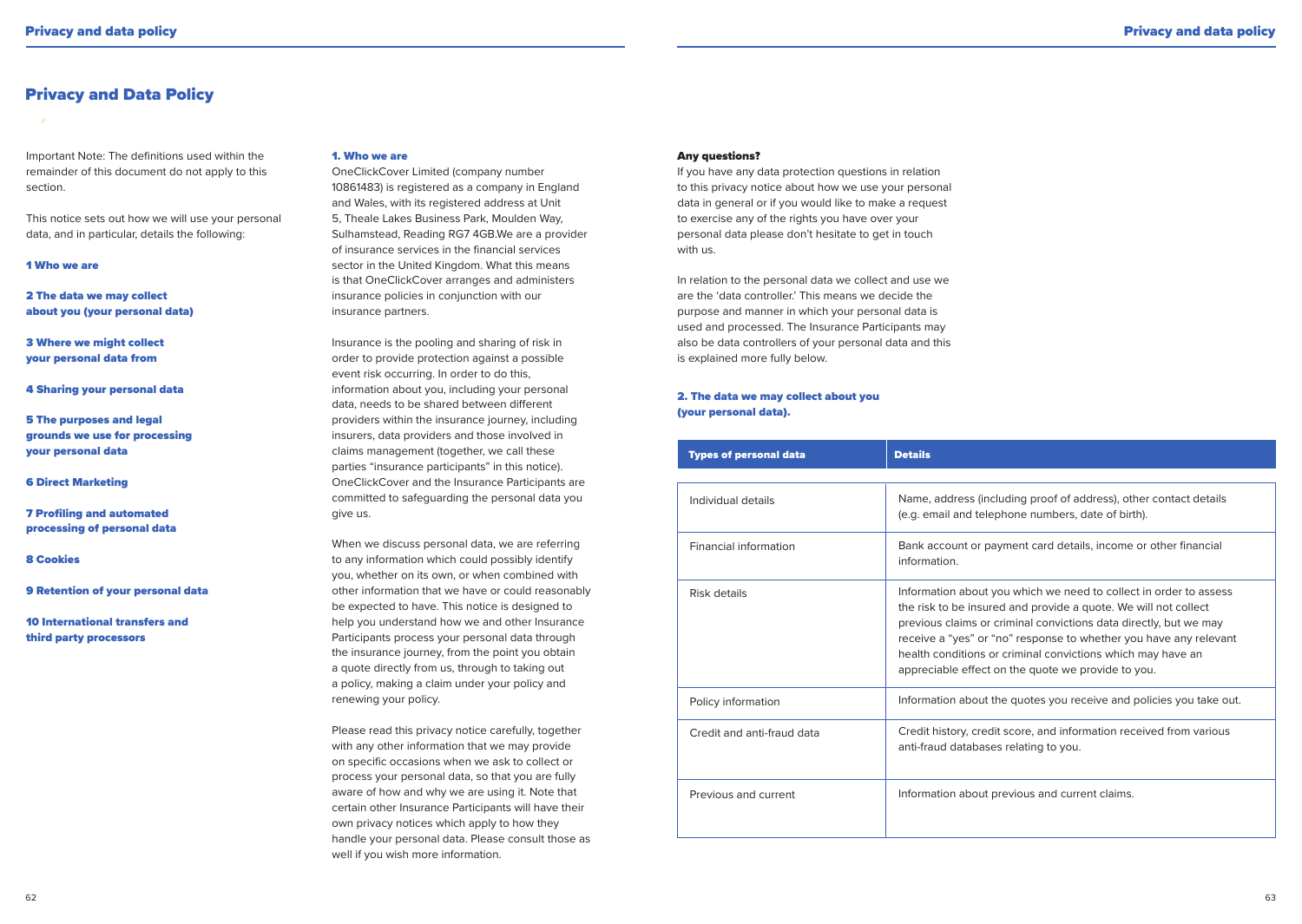#### 3. Where we might collect your personal data from

We may receive your personal data through various channels; over the phone, through our website, and securely transferred to us from other Insurance Participants. We might collect your personal data from various sources, including:

#### • you;

- your family members, employer or representative;
- other Insurance Participants;
- credit reference agencies, anti-fraud databases, sanctions lists, court judgements and other databases;
- government agencies such as the DVLA and HMRC;
- open electoral register;
- in the event of a claim, third parties including the other party to the claim (claimant/ defendant), witnesses, experts (including medical experts), loss adjusters, solicitors, and claims handlers

The sources we collect data from in each case will depend on the context and your particular circumstances.

#### Disclosing other people's information to us

You should show this notice to anyone whose personal data you provide to OneClickCover. You must ensure that any such personal data you supply relating to anyone else is accurate and that you have obtained their consent to the use of their personal data for the purposes set out above.

Where you authorise a third party on the policy, it is our standard practice to speak to either you or the third party regarding the policy, after completing relevant identity checks.

#### Telephone call recording

Telephone calls with us will be recorded for training, quality and complaint handling purposes. We engage third parties to carry out compliance monitoring on our behalf, and personal data including call recordings, is made available to such parties for this purpose.

#### 4. Sharing your personal data

As well as using your personal data ourselves, OneClickCover may share your personal data in a number of ways:

**a)** OneClickCover will share personal data with our insurance provider and claims handling agents, who may be data controllers in their own right. **b)** We may also share your personal data with law enforcement bodies, reinsurers and regulators such as the Financial Conduct Authority, as is necessary and permitted by law. In addition, in the event of a merger, acquisition, or any form of sale of some or all of our assets to a third party, we may disclose your personal data to the third parties concerned or their professional advisors as is necessary.

**c)** To assist us in providing insurance services to you, it is necessary for us to use third party suppliers. In using these third party suppliers, we often have to share and allow access to personal data to enable them to carry out the relevant services. Where we do this, we have put contracts in place in order to make sure that your personal data is always protected in accordance with the Data Protection Act 2018.

Examples of important areas where we use third party suppliers include for the purposes of:

- web and data hosting;
- cloud software;
- claims management;
- print production:
- market research;
- pricing and analytics;
- providing credit;
- credit searches;
- brand and product development;
- fraud prevention;
- professional advisors (e.g. lawyers and accountants);
- compliance monitoring, quality management and audit; and
- debt management and collection.

64 65 unless we have a lawful reason to do so. We will ensure that any third party we use has entered into a contract with us which fully sets out their duties, including in relation to protecting the processing of your personal data. We will not disclose your personal data

# 5. The purposes and legal grounds we use for processing your personal data

OneClickCover will use and process your personal data in a variety of ways or 'purposes'. We must have a legal ground to process that personal data for the activity we are undertaking.

A summary of the legal grounds we use to process personal data are below:

(i) In order to provide you with insurance quotes, set up and maintain your insurance policy, carry out fraud and credit checks and handle claims the legal ground for processing your personal data is that it is necessary for the performance of your insurance policy. Failure to provide the requested personal data may mean we are unable to obtain a quote or incept a policy for you.

(ii) For the following purposes for processing data the legal ground we use to process that personal data is that it is necessary to fulfil our legitimate interests. Therefore it is in our legitimate interest to process personal data for the purposes of:–

- network and information security;
- pricing modelling and analytics;
- defence and prosecution of legal claims:
- investigation or prosecution of fraud;
- transfer books of business, sale or reorganisations of the business;
- direct marketing by post and phone.

Further information on how we assess our legitimate interests can be made available on request.

# 6. Direct Marketing

OneClickCover may contact you by post and telephone for our legitimate marketing purposes in order to let you know about offers and other products and services. With your consent we may from time to time contact you by SMS or email with details of our other products and services.

We may collect personal data about you which, when combined with the personal data you have given us, helps us to target and tailor communications which we believe may be more relevant to you.

If you would like to opt out of receiving marketing correspondence of any kind, you can let us know at any time by writing to us or by calling us on **0345 862 2946**.

We do not sell or pass on your details to any third parties for the purposes of marketing their own products or services.

# 7. Profiling and automated processing of personal data

When calculating insurance premiums we may compare your personal data against industry averages. Your personal data may also be used to create the industry averages going forward. This is known as profiling and is used to ensure premiums reflect risk.

Profiling may also be used by us to assess personal data you provide to understand fraud patterns.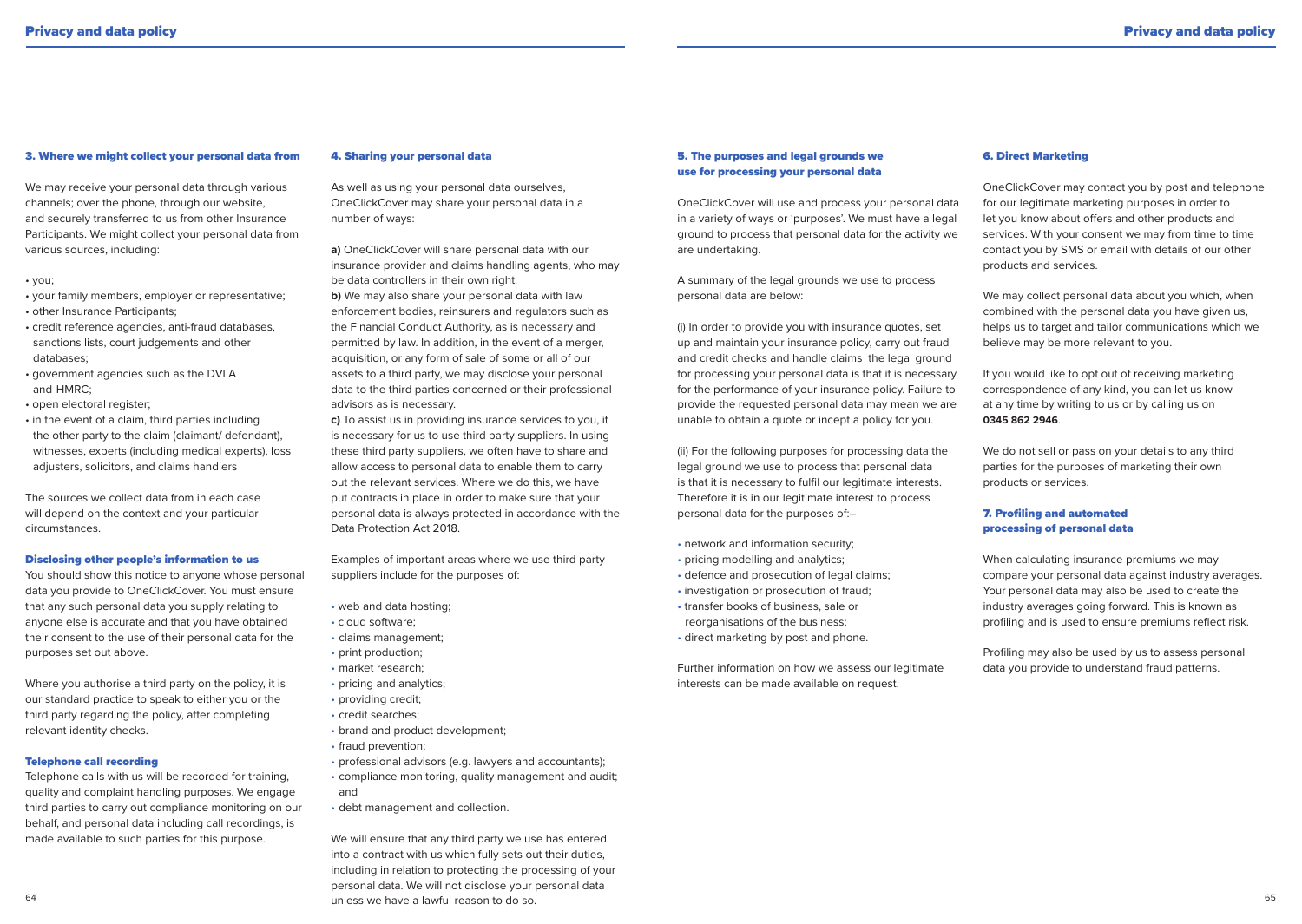We might make some decisions based on profiling and without human intervention (known as automated decision making).

The legal ground OneClickCover uses to carry out automated processing is that it is necessary for the purposes of entering into, or performance of, your insurance policy. OneClickCover uses automated processing for the following purposes:-

# **(i) Risk analytics and insurance premium pricing**

We will process your personal data to determine your premium and assess a number of risk rating factors relating to your insurance policy. To give an example, if you provide us with your postcode, we will examine records of nearby properties, and consider whether any of them have experienced flooding, subsidence or other forms of environmental damage. We use a large number of these characteristics in order to build up a profile of your property and make predictions based on that in order to determine the price of your insurance premium.

#### **(ii) Fraud prevention and detection**

In order to prevent or detect fraud we will check your details with various fraud prevention agencies and anti-fraud databases, who may record a search. These checks include processing conducted automatically by computers.

Insurers pass information to the Claims Underwriting Exchange database, run by the Motor Insurers' Bureau (MIB). The aim is to help us check information provided and also to prevent fraudulent claims. We may at any time search the database including when we deal with your request for insurance.

If fraud is suspected, information will be shared with insurers and fraud prevention agencies. We search these databases when we deal with your request for insurance, at renewal, if changes are made to the policy or, in the event of an incident or claim. Other users of the fraud prevention databases, such as law enforcement agencies, may use this information in their own decision making processes. Under the conditions of your policy, you must tell us about any incident (such as an accident or theft) which may or may not give rise to a claim. When you tell

us about an incident we will pass information relating to it, to our claims management business partners. All telephone calls relating to applications and claims may be monitored and recorded and the recordings used for fraud prevention and detection, training and quality control purposes.

We may also share your information with law enforcement agencies, other organisations and public bodies where we reasonably believe it is necessary for the prevention and detection of fraud, crime or where required to do so under a court order.

If your application for insurance has been declined and you believe this to be incorrect please explain why to a member of staff who will review the circumstances. You can contact us on **0345 862 2946**.

#### **(iii) Credit reference checks**

# Soft Search

We may conduct credit reference checks at one or more of the UK's credit reference agencies ("CRAs") in certain circumstances. In all cases these checks will be carried out to confirm identity, help prevent fraud and calculate premiums. This is a soft search which means it is only visible to you (if you request a copy of your credit file at the credit reference agencies) and is not visible to other organisations. This type of credit reference check will not affect your credit file.

The search will be visible on your credit report but it won't affect your credit rating as it's not an application for credit. The CRAs may add the details of our searches and personal data that we hold about you to their records relating to you.

### Quotation Search

In a small number of cases, including in order to obtain premiums from certain insurers, a fuller credit reference check which we call a quotation search may need to be conducted with the CRAs. If this is the case you will be informed. We will conduct that type of search only with your explicit consent. This type of search will leave a footprint on your credit file which is visible to other lenders and companies unrelated to us (for example, other CRA customers).

This type of search and the personal data about you may be used and disclosed by the CRAs to other lenders and companies to enable them to trace your whereabouts, recover debts that you owe and to verify your identity.

The Information Commissioners Office has provided guidance on how CRA checks work and how long information is retained for https://ico.org. uk/media/ for-the public/documents/1282/ creditexplained-dpguidance.pdf (PDF 953KB).

Records remain on file at the CRAs for six years after they are closed, whether settled by you or defaulted. CRAs may use this personal data for the purpose of carrying out statistical analysis about credit ratings.

#### **(iv) Marketing**

We will process your personal data to enable us to develop, review and improve the services which we offer and to enable us to provide you with relevant information through our marketing programme.

We may use your information to make decisions about you using technology to track or profile your online journey such as how you arrive on our website and for assessing which products might be most suitable for you.

**If you believe the outcome of any automated processing has resulted in an outcome that you did not expect please explain why to a member of staff who will review the circumstances. You can contact us on support@oneclickcover.com to explain the circumstances.**

# 8. Cookies

A cookie is a small text file that can be stored on your computer/device and is a standard feature on most modern websites in order to support your browser whilst navigating, to keep your website preferences and help to tailor your online experience.

We use cookies for a number of things. If you would like to read about them in more detail please see our full Cookie Policy on our website where we have listed which cookies we use and how to remove them from your device.

#### 9. Retention of your personal data

OneClickCover will delete personal data in line with its retention policies. Personal data will be retained for the minimum amount of time necessary for each type of activity that we conduct.

For the purposes of supporting our complaint handling, quality management, regulatory requirements and to defend against legal claims, personal data associated with the provision of quotes, inceptions and management of policies will be retained for a maximum of 7 years from the conclusion of your relationship with us.

Personal data will be retained for 7 years for the purpose of analysing and assessing risk in relation to insurance claims.

Personal data relating to quotes requested and subsequently not taken up by you will only be processed for marketing purposes for 2 years.

Should you wish to stop receiving any form of marketing contact please let us know.

Call recordings will be retained for 3 years. Certain call recordings may be held for longer in the event that they are required to support specific regulatory investigations, complaints handling or the prevention and detection of crime.

# 10. International transfers and third party processors

As we have set out above, third parties may be used by us to ensure we can provide all or part of the service to you. In these instances, while the personal data you provide will be disclosed to them, it will only be used for services for which we have engaged that third party.

When we engage a third party to process any personal data, we conduct appropriate data protection and information security due diligence. We use audits, evidence certifications, penetration and vulnerability tests and conduct on site reviews where appropriate. All transfers of personal data between OneClickCover and our suppliers are sent using a secure method.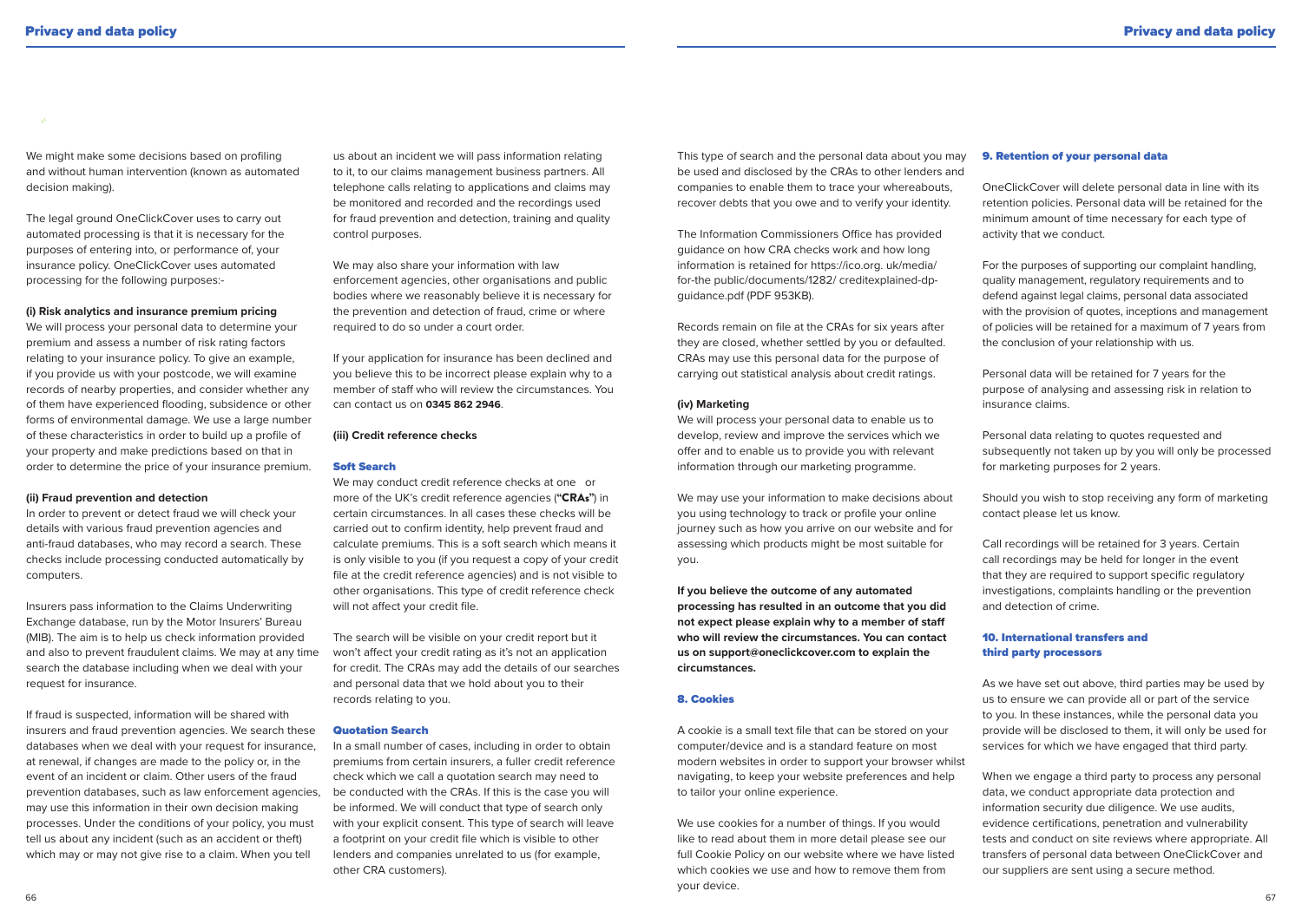### 11. Your rights and contact details of the ICO

As we control how your personal data is used we are the data controller and you are the 'data subject.' Under data protection regulations you have rights as a data subject.

You may have the right as a data subject to require us to:

- provide you with further details on the use we make of your personal data;
- provide you with a copy of the personal data you have provided to us;
- provide information that you have provided to us to either you or a third party in a commonly-used electronic format;
- update any inaccuracies in the personal data we hold about you;
- delete any of the personal data that we no longer have a lawful reason to retain;
- where you have consented to OneClickCover processing your personal data for a particular purpose, to withdraw your consent so that we stop that particular processing:
- object to any processing based on the legal ground OneClickCover is processing it in its legitimate interests unless our reasons for under taking that processing outweigh any prejudice to your dataprotection rights; and
- restrict how we use your personal data whilst a complaint is being investigated.

In certain circumstances we may need to restrict the above rights in order to safeguard the public interest (e.g. the prevention or detection of crime) and our interests (e.g. the maintenance of legal privilege). We will explain this to you as necessary.

# YOUR RIGHT TO COMPLAIN TO THE ICO

If you are not satisfied with our use of your personal data or our response to any request by you to exercise any of your rights in this section, or if you think that we have breached data protection law, then you have the right to complain to the Information Commissioner's Office ("ICO").

Please see below for contact details of the ICO

Information Commissioners Office Wycliffe House Water Lane Wilmslow Cheshire Tel: 0303 123 1113 (local rate) or 01625 545 745 (National rate) Email: casework@ico.org.uk

If you have any questions in relation to our use of your personal data , you should first contact the Data Protection Officer at OneClickCover Limited, Unit 5, Theale Lakes Business Park, Moulden Way, Sulhamstead, Reading RG7 4GB. Email compliance@ oneclickcover.com

If you would like to speak to us about how we use your information you can contact us on **0345 862 2946**.

# More information

# Other things you should know about us and how what we do is regulated

# Registration and Regulatory Information

OneClickCover Limited (company number 10861483) is registered as a company in England and Wales, with our registered addressed at Unit 5, Theale Lakes Business Park, Moulden Way, Sulhamstead, Reading RG7 4GB. OneClickCover Limited authorised and regulated by the Financial Conduct Authority under number 842 400.

Details of the Insurers for Sections 1 – 5 of your policy will be held within your schedule.

# Financial Services Compensation Scheme

The Insurers and OneClickCover Insurance are all covered by the Financial Services Compensation Scheme (FSCS). You may be able to get compensation from the FSCS if the Insurers cannot meet their obligations. Home Insurance is covered for 90% of the claim without any upper limit. You can get more information about this at www.fscs.org.uk or you can phone the FSCS on 0800 678 1100 or 0207 741 4100. You can check this on the Financial Services Register by visiting the FCA's website www.fca.org.uk/register.

# Law

You and we can choose the law that governs your policy. Unless you and we agree differently in writing, English law will apply and the English courts alone shall have jurisdiction in any dispute. We supply the policy documents only in English, and will always communicate with you in English.

We may record phone calls for training and monitoring purposes.